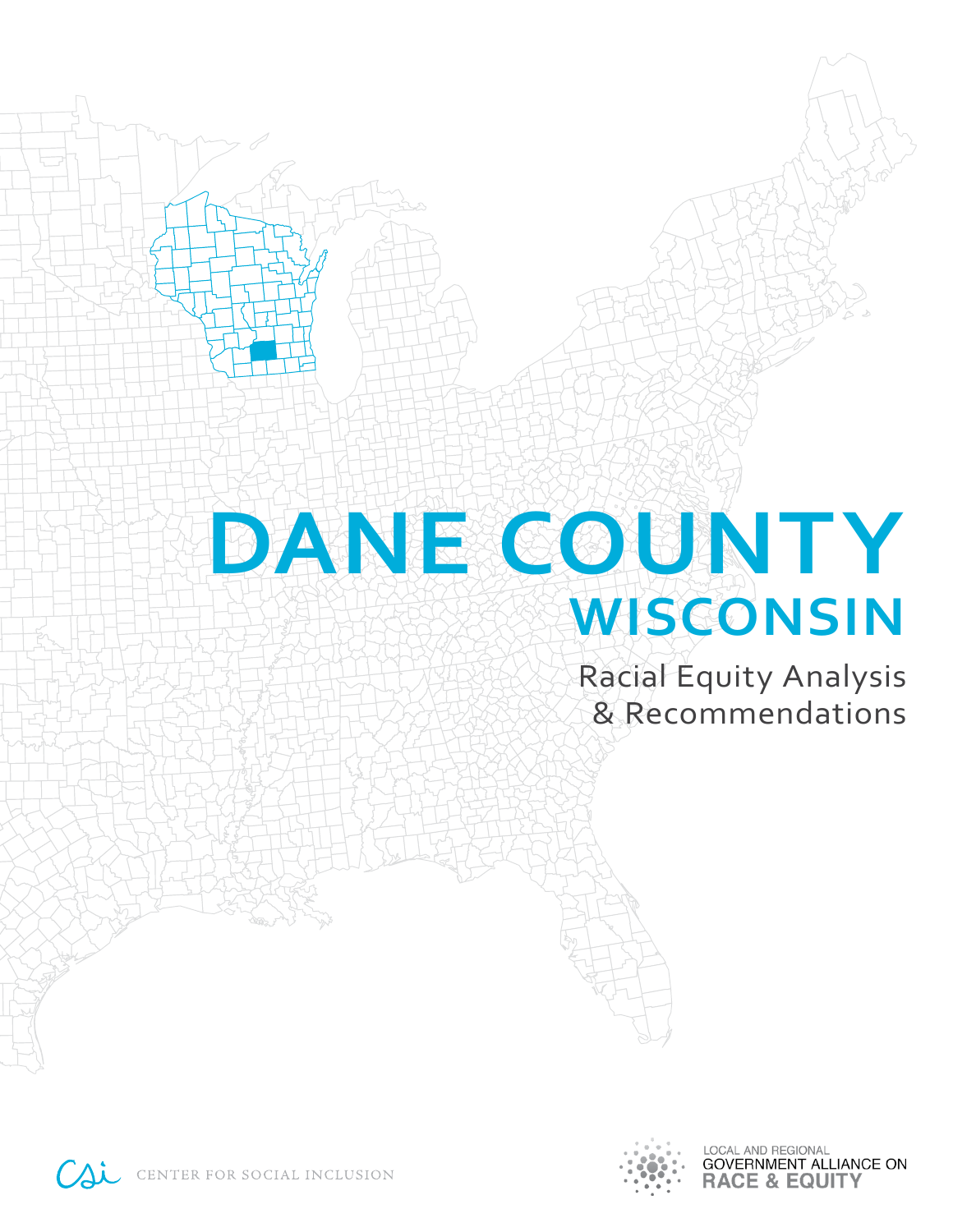Center for Social Inclusion catalyzes grassroots communities, government, and other institutions to dismantle structural racial inequity. We craft strategies and tools to transform our nation's policies and practices that harm communities of color, in order to create better outcomes for all.

For any commercial reproduction, please obtain permission from Center for Social Inclusion.

CONTACT US: Center for Social Inclusion 150 Broadway, Suite 303 New York, NY 10038 (212) 248-2785 info@thecsi.org

Government Alliance on Race and Equity (206) 816-5104

FIND US ONLINE: www.centerforsocialinclusion.org www.racialequityalliance.org www.facebook.com/centerforsocialinclusion.org www.twitter.com/theCSI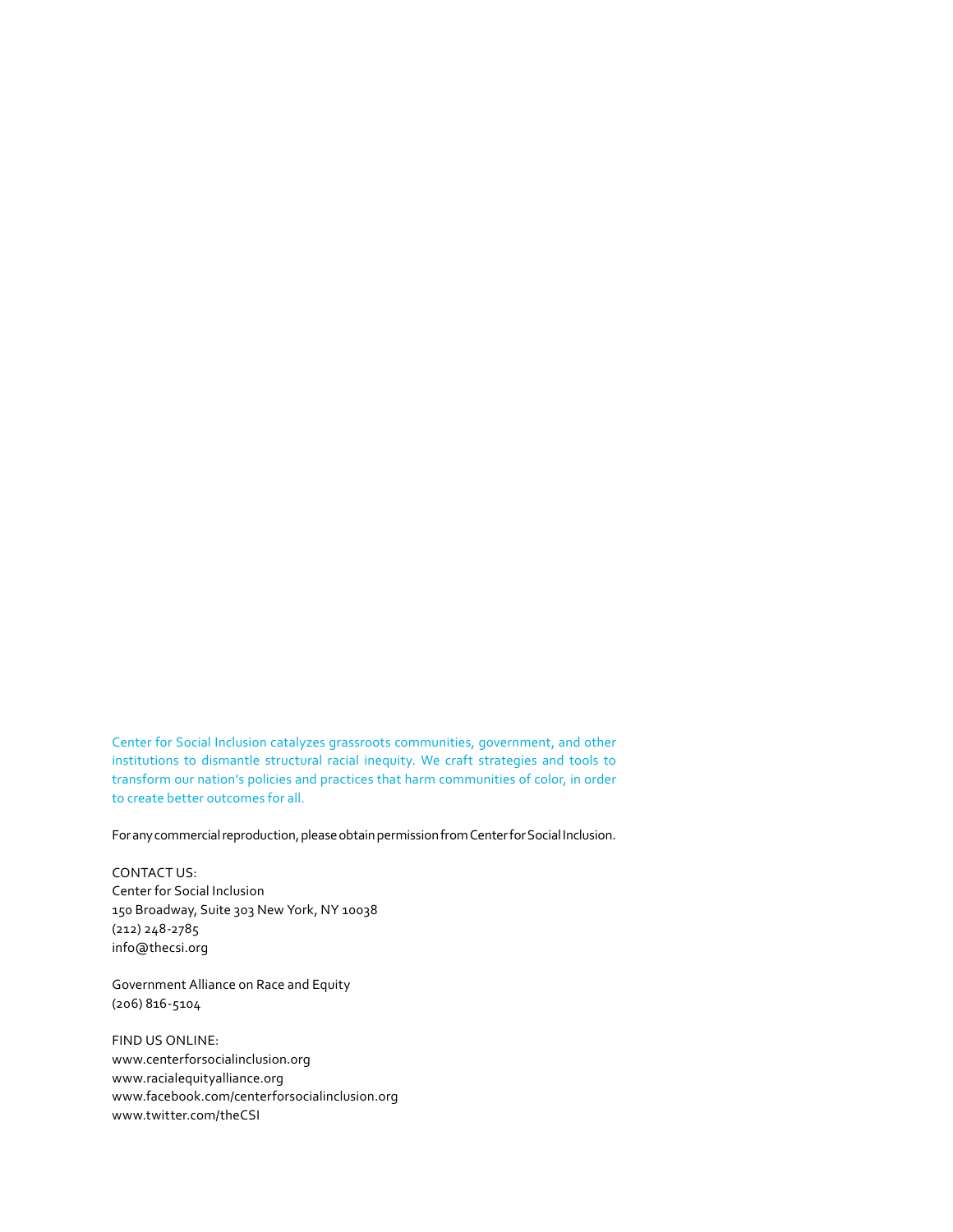# TABLE OF CONTENTS

| <b>Executive Summary</b>                   | 4  |
|--------------------------------------------|----|
| I. Background                              |    |
| II. National Best Practice                 | 12 |
| III. Methodology and Terminology           |    |
| IV. Key Findings and Recommendations       |    |
| Recommendation 1                           | 20 |
| Recommendation 2                           | 29 |
| Recommendation 3                           | 32 |
| Recommendation 4                           | 38 |
| Recommendation 5                           | 42 |
| V. Next Steps and Resource Recommendations | 46 |
| VI. Conclusion                             | 48 |
| VII. Who We Are                            |    |
| Attachments                                | 50 |
| Glossary of Racial Equity Terminology      | 51 |
| <b>Documents Reviewed</b>                  | 52 |
| Key Stakeholders Interviewed               | 55 |
| Addendum (Included separately)             |    |
| Detailed survey analysis                   |    |

Countywide and departmental work plan templates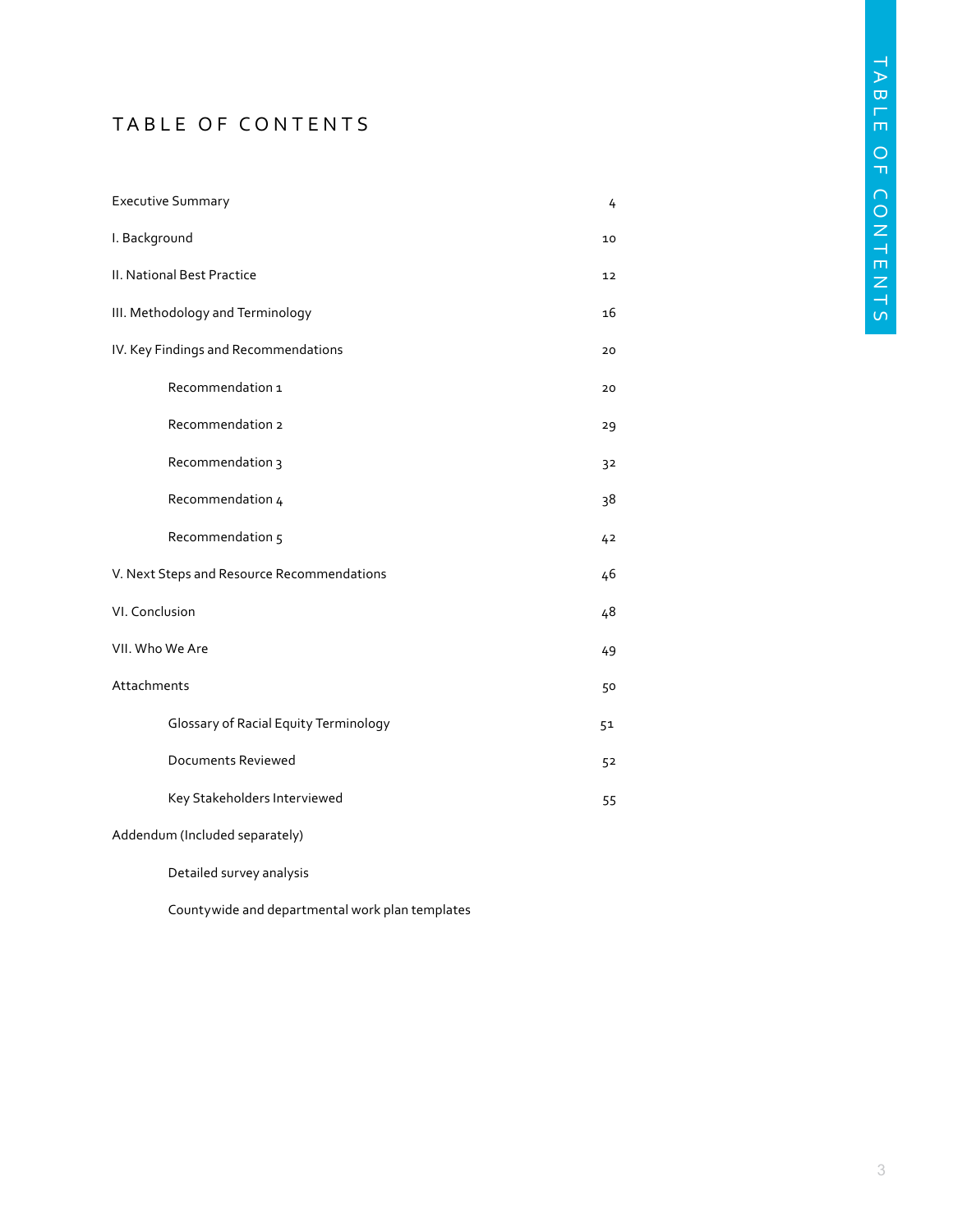Like counties across the United States, Dane County experiences deep race-based disparities across all indicators of health and wellbeing, which impacts the quality of life for all residents. With the right strategy and clear focus, government can be a leader in advancing racial equity. Unlike many other counties, Dane has taken strides to better understand and address inequities.

Since the mid-2000s, Dane County leadership has taken steps to examine the causes of racial inequities and developed strategies to eliminate them. The county has defined equity as, *"fair and just inclusion into a society in which all, including all racial and ethnic groups, can participate, prosper, and reach their full potential. Equity gives all people a just and fair shot in life despite historic patterns of racial and economic exclusion."* 

Efforts to address equity culminated in the creation of a countywide Racial Equity and Social Justice Team in 2014. County Executive Parisi and Chair Corrigan invited each department across the county to be represented and departments have displayed both interest and commitment. Leadership has also presented an overall framework of inclusion, building off the definition above, where all county residents have equal chances to achieve their full potential. This framework continues to guide the county's efforts on racial equity.

The Racial Equity and Social Justice Team is foundational to the county's success on efforts to address inequity. The team is co-facilitated by the County Executive's Community Relations Director and the County Board's Equity and Criminal Justice Council Coordinator. The Team has a strategic leadership body made up of leaders from across operations and action teams focused on data; training; assessments and tools; and city, county, community communications. The team has committed to addressing equity issues and being a central point for providing recommendations moving forward. With the team and an expanded structure, Dane County will be positioned to accelerate its advancement toward racial equity goals.

In 2015, the county took an additional step of contracting with outside experts to examine government operations, policies and practices from a racial equity perspective. This resulting report, drafted by the Center for Social Inclusion (CSI) and the Government Alliance on Race and Equity (GARE), is based upon a review of national best practice and existing county documents and data, stakeholder interviews, and a countywide employee survey. The Racial Equity and Social Justice (RESJ) Strategic Leadership and Core Teams provided useful guidance and feedback throughout the process. These various data collection methods surfaced a number of key themes leading to the development of the recommendations listed below.

In addition to county-specific context, national best practice suggests government is most successful in addressing racial inequity when all employees and the institution **normalize** racial equity as a key value, **operationalize** racial equity via new policies and institutional practice, and **organize**, internally and in partnership with the community and other institutions. The CSI and GARE analysis enumerate the steps necessary for Dane County to truly transform into a racially equitable institution. The analysis outlines actions and strategies that, if implemented with urgency, will move the county toward eliminating racial inequities.

Recommendations are delineated into two phases. Each phase should be implemented over a two-year period, four years total. Recommendations in this report include community indicators, measures, and actions. For successful implementation, clear assignments and accountability for results will need to be incorporated, along with a timeline for implementation. As noted in the summary below and in more detail in the

# **SURVEY**

**RESPONDENT…**  *"The process as it is outlined thus far seems logical; let's stay the course and make real improvements."*

#### **INTERVIEW**

**RESPONDENT…**  *"We have the opportunity to demonstrate to counties across the country what the right role of government is. Let us not squander this opportunity."*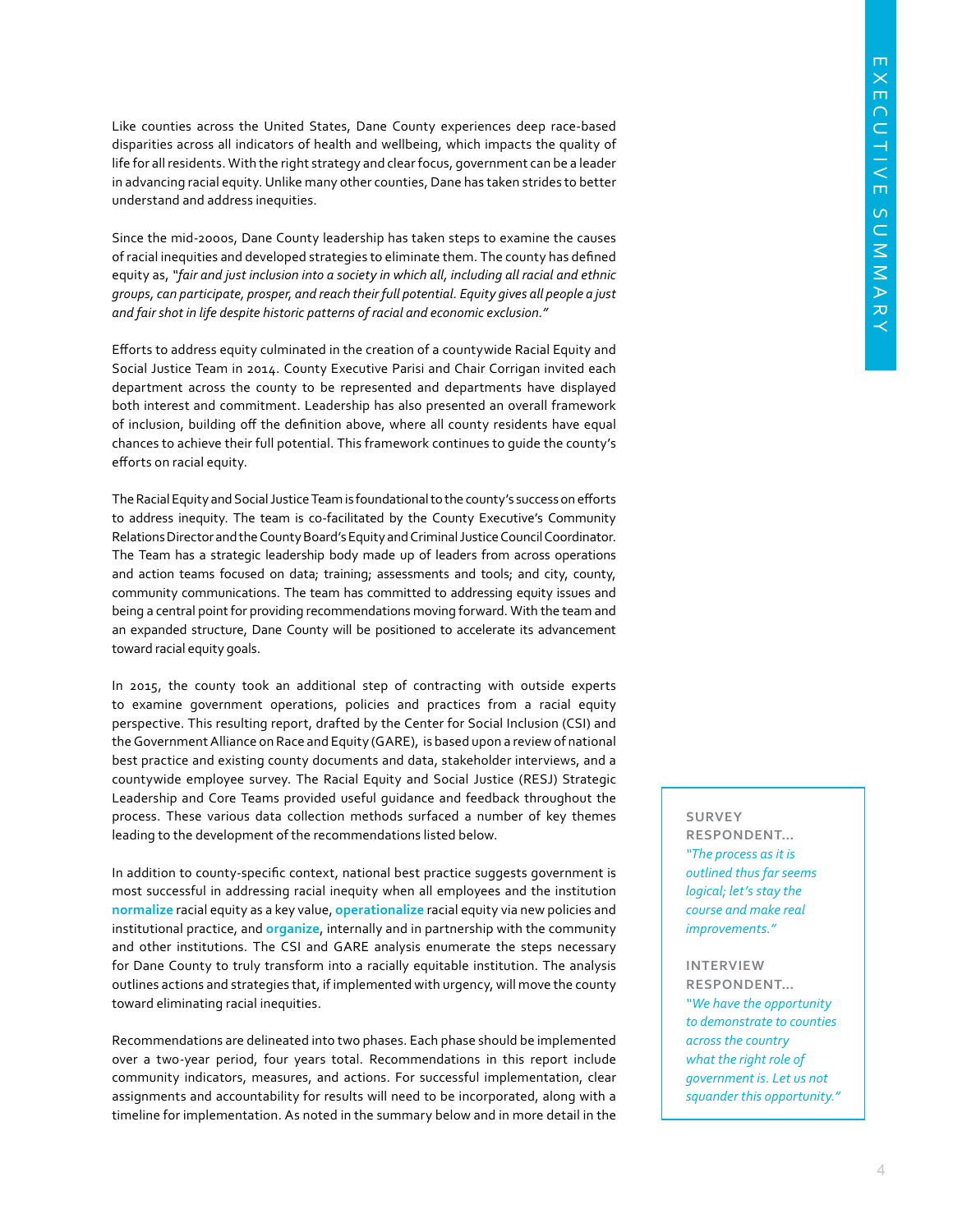report, implementation of some recommendations will flourish with the allocation of additional resources, including county staff capacity. Other recommendations can be implemented with existing resources or within the existing county structure. We also recognize that allocation of new resources may be a challenge given current budget limitations. However, we emphasize that while resources are critical, advancing racial equity is not primarily a resource issue. Thus, our emphasis is on operationalizing and organizing to advance racial equity across all functions and institutional hierarchy.

To that end, we recommend Dane County:

## 1. DEVELOP INFRASTRUCTURE AND TOOLS TO INCREASE DANE COUNTY EMPLOYEES' AND RESIDENTS' UNDERSTANDING OF AND ABILITY TO ADVANCE RACIAL EQUITY BY:

#### **Phase I**

- **• Leadership** Strengthening the current Racial Equity and Social Justice Team by expanding and strengthening the RESJ Strategic Leadership Team. The RESJ Strategic Leadership Team should be responsible for convening interdepartmental racial equity teams to address select topics.
- **• Capacity Building Action Team** Launching a Capacity Building Action Team for broader interdepartmental collaboration on and implementation of strategies.
- **• Action plans** Developing department specific racial equity action plans with timelines for implementation and designation of accountability for advancing racial equity within each department's lines of business.
- **• Staff capacity and tools**  Designating departmental staff for development and implementation of racial equity action plans, including use of a Racial Equity Tool.
- **• Training** 
	- Providing training on the Racial Equity Tool to increase the capacity of management to effectively apply a racial equity analysis to new and existing policy and practice.
	- Building internal capacity to provide racial equity training to all county employees by selecting identified members of the RESJ team to participate in racial equity train-the-trainer equity 101. Conducting racial equity training for county employees at all levels so that employees have a shared understanding and increased skill to advance racial equity.
- **• Assessing** Establishing a biennial countywide employee survey to track attitudes toward and commitment to racial equity.

#### **Phase II**

- **• Expanded infrastructure** Expanding the work of the existing racial equity teams to focus on cross cutting policy issue areas as described in detail in the report.
- **• Customization of a Racial Equity Tool** Customizing the Racial Equity Tool, for specific policy and program areas as needed.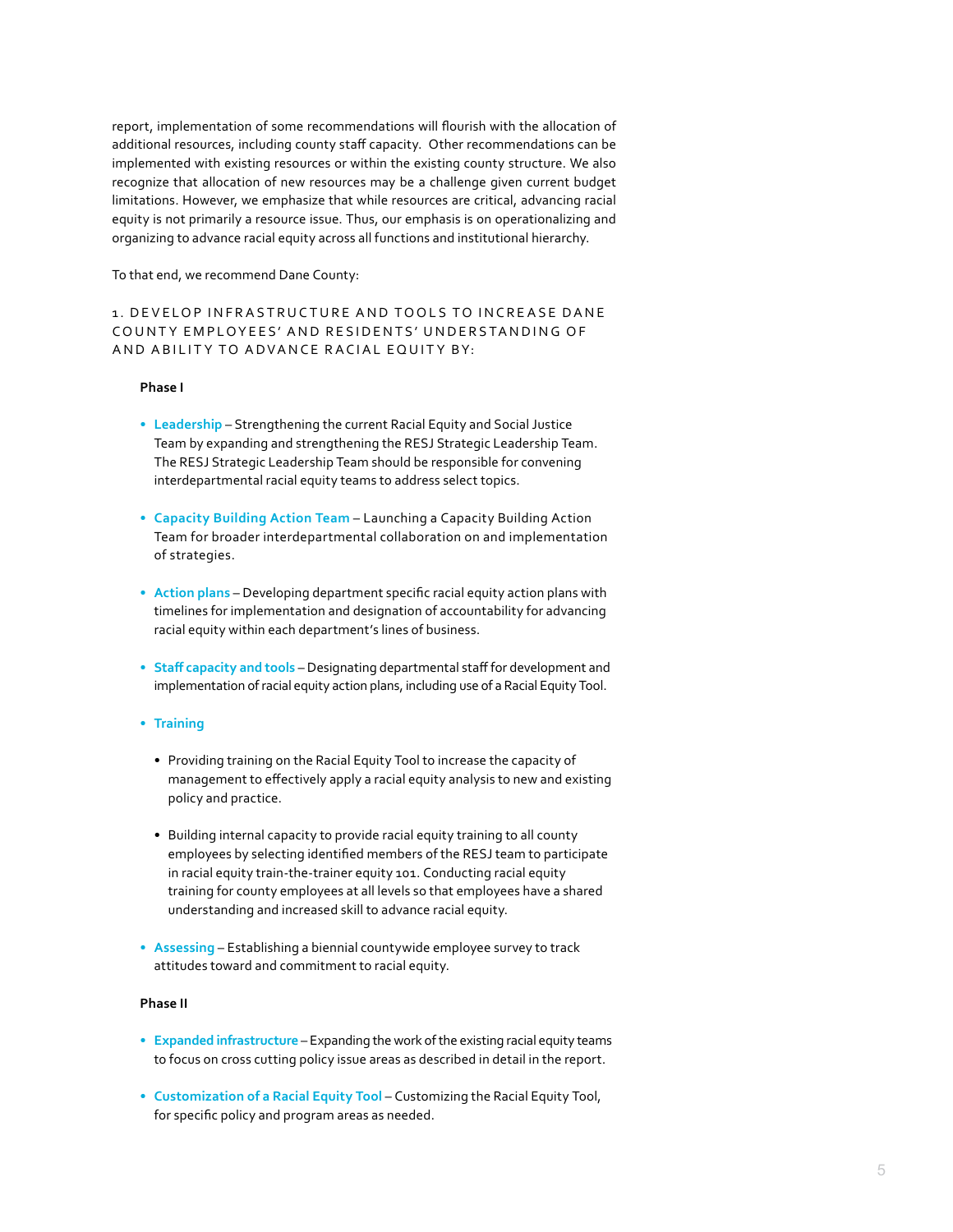- **• Training** Creating additional racial equity training modules and activities to encourage continued learning and skill building among all Dane County employees.
- **• Community conversations** Hosting and facilitating a series of pubic racial equity workshops.
- **• Community RESJ survey** Establishing a community racial equity survey.
- **• Racial Equity fund** Establishing a racial equity fund.

#### 2. IMPLEMENT STRATEGIES TO ENSURE DANE COUNTY IS AN EFFECTIVE AND INCLUSIVE GOVERNMENT THAT ENGAGES COMMUNITY AND IS RESPONSIVE TO ITS NEEDS BY:

#### **Phase I**

- **• Inclusive Engagement Action Team**  Designating the existing Community Connections Team with responsibility for development and support of a countywide policy and strategic approach to community engagement, that provides employees with the tools needed to implement.
- **• Training** Providing Inclusive Outreach and Public Engagement Training to employees that routinely engage with the public.
- **• Advisory groups** Collecting baseline data of existing advisory groups, identifying gaps in participation and engagement and developing approaches to address gaps.
- **• Inclusive outreach pilot project**  Identifying a cross-department pilot project to engage communities using the newly formed comprehensive approach.

#### **Phase II**

**• Assess current efforts** – Conduct an assessment of current engagement activities and their effectiveness, led by the Inclusive Engagement Action Team.

#### 3. ENSURE DANE COUNTY'S COMMUNITIES OF COLOR SHARE IN THE COUNTY'S ECONOMIC PROSPERITY BY:

#### **Phase I**

- **• Workforce Equity and Contracting Equity Action Teams** Creating a RESJ Workforce Equity Action Team and Contracting Equity Action Team, including members of the existing RESJ Data Action Team to include broader representation of relevant parties.
- **•** Data collection Improving the Employee Relations data collection system to better identify specific positions that have the greatest disparities.
- **• Targeted strategies for job classifications** Requiring each department to identify a specific classification not reflective of county demographics and develop and implement strategies to eliminate the gaps.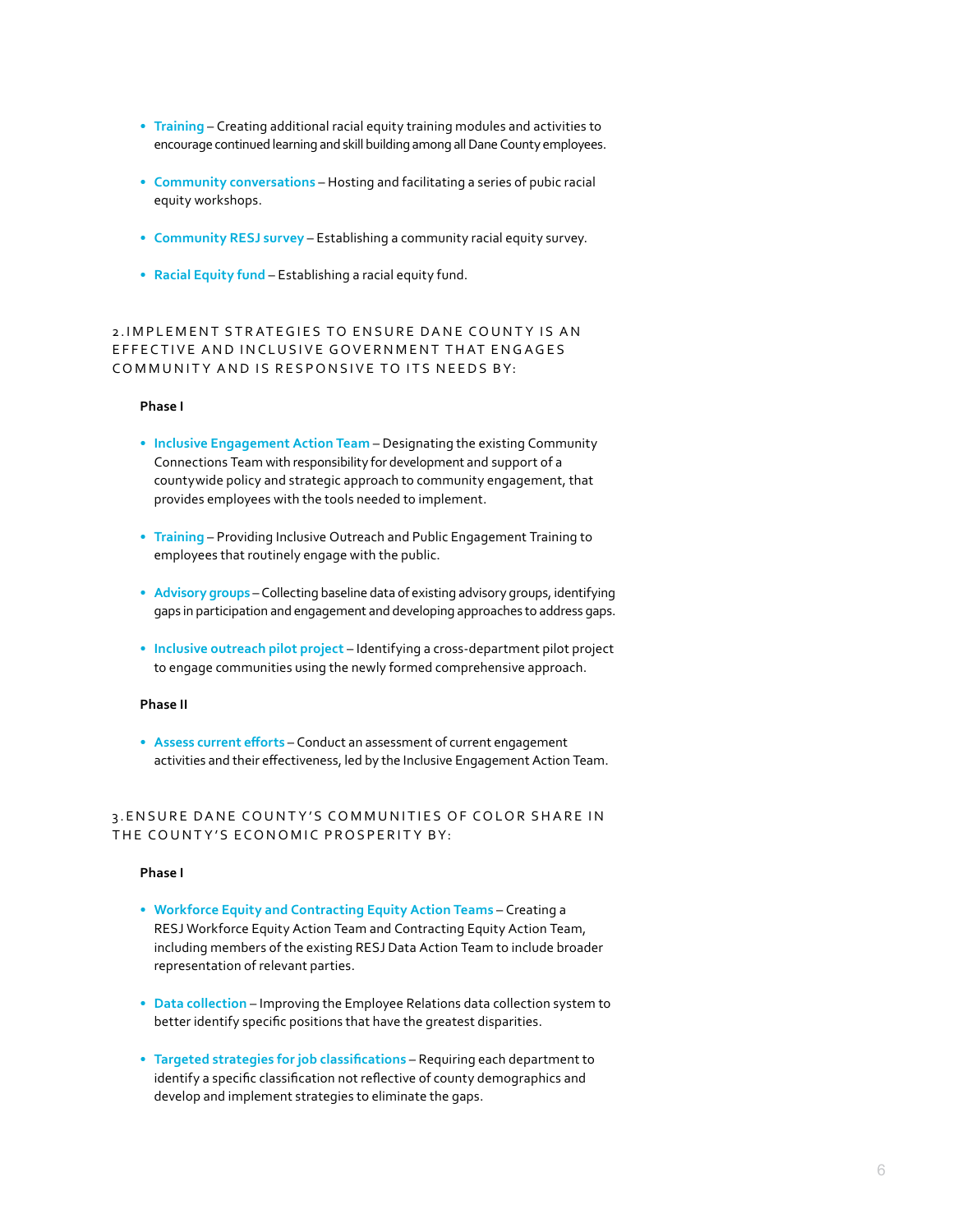- **• Core competencies** Expanding use of racial equity as a core competency/ expectation in select job descriptions.
- **• Management** Delineating clear racial equity expectations for managers regarding hiring, incentivizing use of best practices within hiring processes to minimize bias and incorporate equity throughout all phases of the process.
- **• Online application system** Addressing any perceived or existing barriers in the online application process for county positions.
- **• Employee handbook** Tasking the RESJ Workforce Equity Team to review the Employee Handbook to identify racial equity barriers to hiring, retention, and upward mobility and develop recommendations to present to executive team.
- **• Contracting equity** Tasking the RESJ Contracting Equity Team to develop a plan for collection and analysis of data to identify gaps in contracting and procurement and support departmental specific target and strategy setting to eliminate gaps, using national best practice.
- **• Planning for retirements** Conducting an analysis of county positions that have a large number of anticipated retirements in the coming five years and developing and implementing career pathways to ensure a diverse applicant pool is prepared to compete for those vacancies.
- **• Bilingual staff**  Exploring opportunities to compensate bilingual staff with external responsibilities.
- **• Contracting and procurement data** Collecting and analyzing data to be able to identify gaps in contracting and procurement.
- **• Contracting and procurement policies** Eliminating barriers from contracting and procurement policies and procedures.

#### **Phase II**

- **• Employment pipelines** Partnering with the school district, community colleges, and business organizations to strengthen pipeline programs to ensure young People of Color are prepared for emerging jobs that pay a living wage.
- **• Local hire** Building on existing Local Hire Program to ensure that county contracts are benefiting the full diversity of the county employment pool.

## 4. ENSURE ALL DANE COUNTY NEIGHBORHOODS AND PEOPLE ARE SAFE AND RACIAL DISPROPORTIONALITIES IN THE CRIMINAL JUSTICE SYSTEM ARE ELIMINATED BY:

#### **Phase I**

**• Criminal Justice Council** – Ensuring existing Criminal Justice Council and the Racial Disparities Subcommitee develop an action plan to prioritize and operationalize recommendations from the 2009 Dane County Task Force on Racial Disparities in the Criminal Justice System.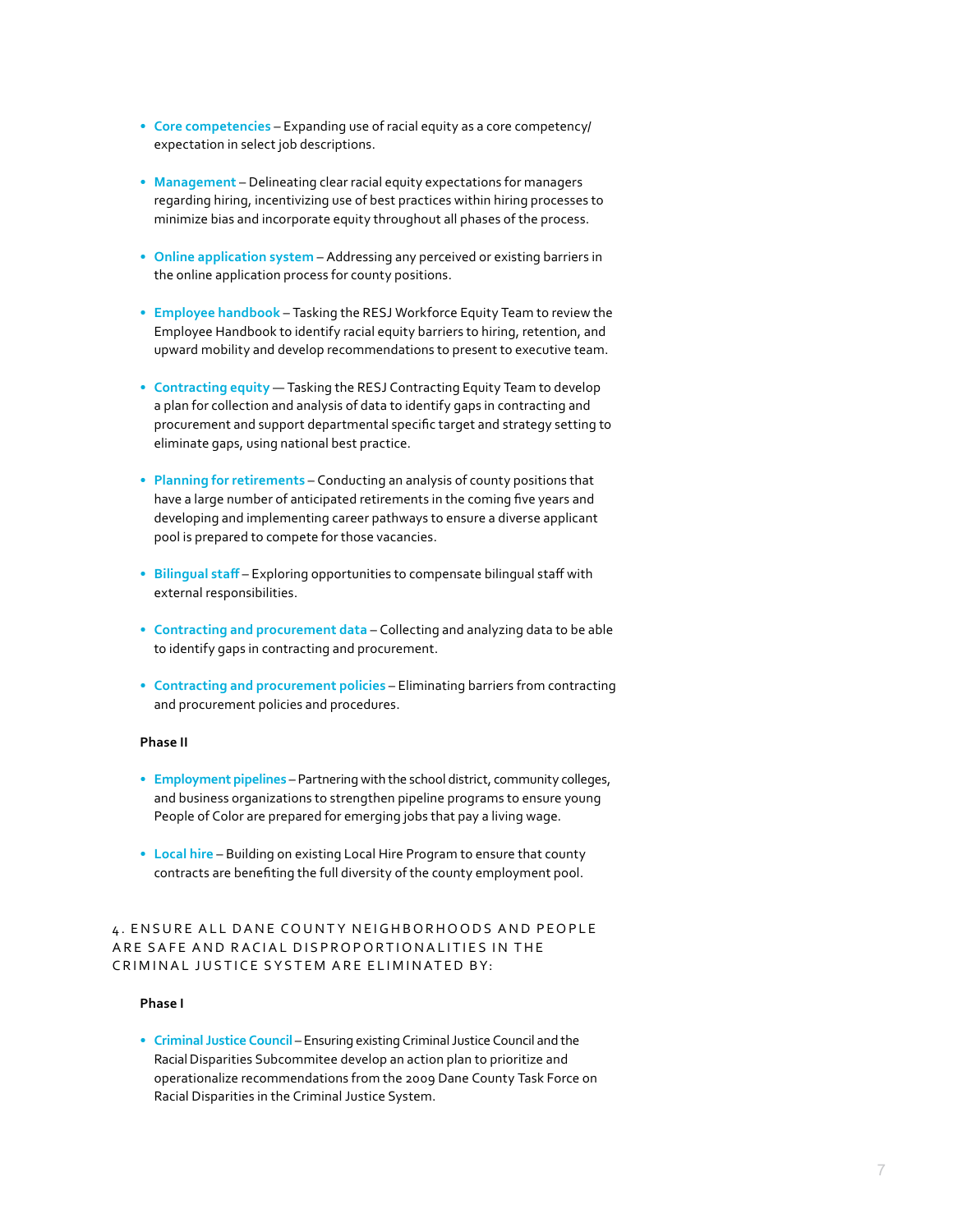- **• Criminal justice data and tools** Tasking the Criminal Justice Council with assessing the full continuum of criminal justice data and assessing the possibility of development of a more integrated and aligned data collection system and developing recommendations for appropriate policy and practice strategies using the Racial Equity Tool and criminal justice data.
- **• Training** Expanding racial equity training for employees in the criminal justice system focused on implicit bias, institutionalized racism, problem-solving strategies, conflict mediation techniques, de-escalation tactics, and understanding mental health considerations.
- **• Criminal justice staff diversity** Ensuring criminal justice personnel reflect the demographics of the community.

#### **Phase II**

**• Prosecutorial discretion** – Using the Racial Equity Tool to assess the role that race plays in prosecutorial decisions, and develop and implement recommendations to eliminate racial disparities

### 5. ENSURE THAT ALL RESIDENTS HAVE HEALTHY LIFE OUTCOMES BY:

#### **Phase I**

- **• Health equity action team** Launching a Health Equity Action Team for broader interdepartmental collaboration on and implementation of strategies.
- **• Accessibility of healthy food** Developing strategies to improve access to healthy food in neighborhoods that are currently underserved.
- **• Tools** Using the Racial Equity Tool to analyze and improve existing policies and practices and increasing the use of integrated data systems to surface opportunities for strategic intervention.
- **• Training** Training front line health staff on policy updates to nutrition standards.
- **• Partnerships** Strengthening partnerships between organizations within the food system, focusing on ways to boost equity through opportunity and access.
- **• Community initiatives** Supporting community-led initiatives that address healthy life outcomes and build community capacity, including efforts led by those most impacted by food insecurity.

#### **Phase II**

**• Health equity action team** – Expanding the Health Equity Action Team to focus on additional health indicators.

The recommendations, described in greater detail in the full report, provide community indicators, performance measures, and specific actions that Dane County leadership and employees can take to ensure that the organization's values move from intent to outcome.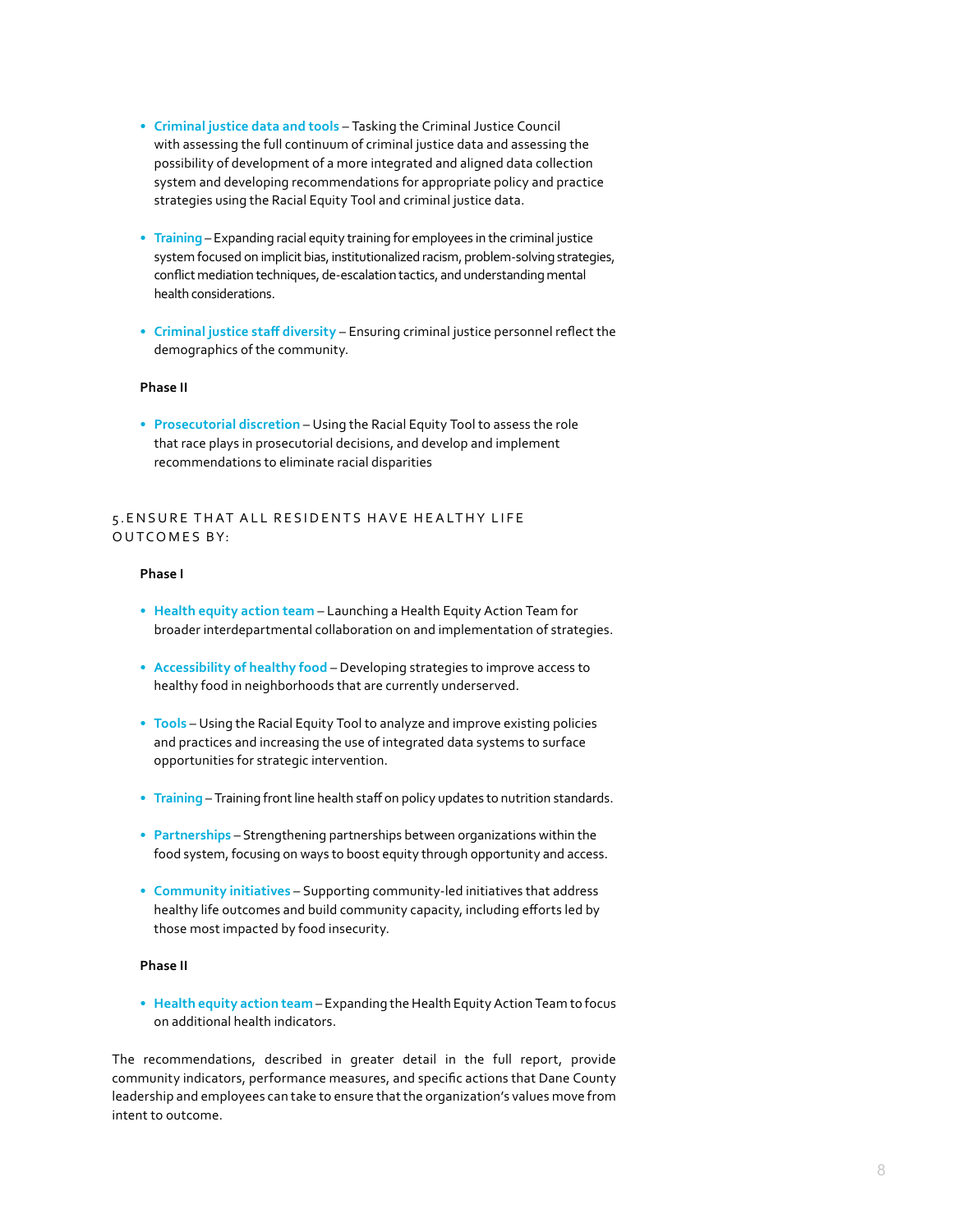The analysis and recommendations provide concrete next steps that, if adopted, would establish Dane County as a national leader in government's role in addressing race and equity.

To ensure the the recommendations of the racial equity analysis are implemented, it is necessary for:

- The County Board to pass a resolution that adopts the recommendations of this analysis.
- The County Board, County Executive and Constitutional Officers to collaboratively convene an expanded Racial Equity Strategic Leadership Team.
- The County Board, County Executive, and departments to prioritize funding for implementation and expansion of infrastructure as outlined in the report.
- Departments and the Executive to develop the 2017 budget incorporating use of the Racial Equity Tool.

Government has often been a leader in addressing society's collective concern. From efforts to promote recycling to reducing smoking among teens, government has played a central role in shaping and incentivizing behavior that benefits the community as a whole. Racial equity is possible if the leadership, reach, and scope of government are leveraged toward that end. Dane County is taking the steps necessary to end racial inequity and is positioned to continue on this path to ensure all residents have the opportunity to live full, healthy lives.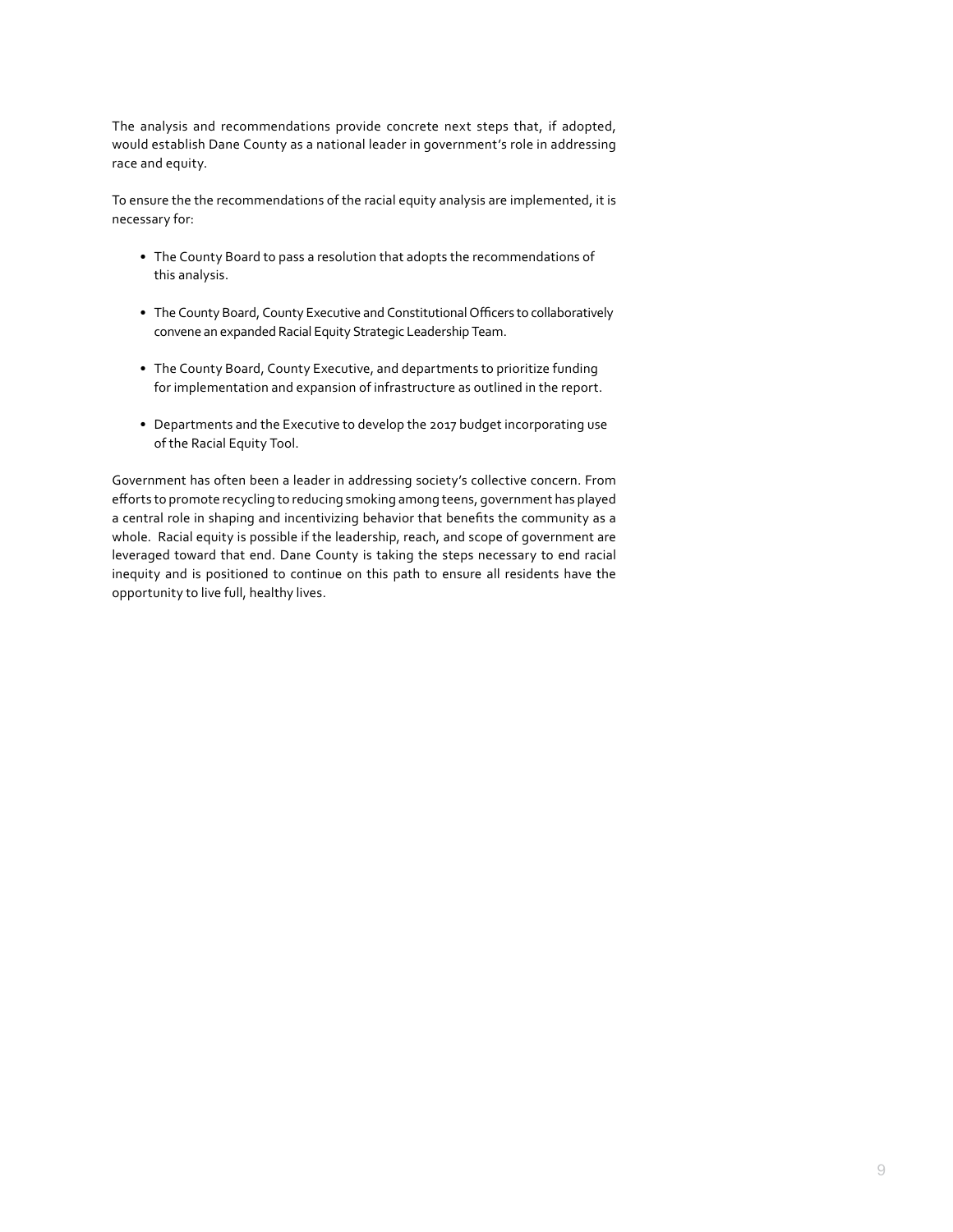# I. BACKGROUND

Dane County has much to be proud of as a livable vibrant community; unfortunately, not all residents have felt the benefits in the same way. Despite the positive reputation, analyses of health and wellbeing show deep disparities between People of Color living in Dane County and their White counterparts. According to the "[Race](http://racetoequity.net/dev/wp-content/uploads/WCCF-R2E-Report.pdf) [to Equity"](http://racetoequity.net/dev/wp-content/uploads/WCCF-R2E-Report.pdf) report (2013), African Americans' wellbeing is at risk across 40 indicators. From unemployment to poverty to criminal and juvenile justice, and education, Dane County is deeply divided.

The report indicates that African Americans in Dane County, for example, are 5.5 times more likely to be unemployed than their White neighbors. African American families are 6 times more likely to be poor with children 13 times more likely to live in poverty than their White classmates. The Wisconsin Council on Children and Families, which published the report, found this disparity in child poverty was the largest among any jurisdiction in the United States. In addition to being extremely economically vulnerable, African American children were 15 times more likely to be suspended from Dane County schools. And African American children were 6 times more likely to be arrested and 15 times more likely to be placed in residential or foster care than their White counterparts. Arrest rates for African American adults mirror those of young people: African American adults were 8 times more likely to be arrested than their White counterparts and while African American men are less than 5% of the population, they account for nearly half (43%) of all new adult prison placements.

While Whites in Dane County measure well above national White averages on indicators of wellbeing, the 32,000 African Americans living in the county are not afforded the same benefits. While the "Race to Equity Report" focused primarily on analysis between Black and White residents, Census data shows that the gap in equity is not solely between Black and White. For example, median household income is grossly higher for Whites compared to People of Color. Blacks earn on average of \$27,300, Asian Americans earn over \$46,000 and Latinos earn about \$37,800 compared to \$65,900 for Whites. And in educational attainment, another marker of opportunity and equity – the data is just as stark. Thirteen percent of Black residents, 12% of Asian American residents, and 23% of Latino residents lack a high school degree or equivalent, compared to just 3% of White residents.

While deeper data for Latino, Asian American and Native/Indigenous communities is lacking, the report suggests a deeper examination of policies and government practices is essential to ensuring better outcomes for the county as a whole. Recognizing deep disparities across race, Dane County is one of the only counties in the country to undertake a racial equity analysis across its government operation.

To better understand the county's existing and potential roles in advancing racial equity, the Dane County Board of Supervisors commissioned a review of government operations, programs, and policies, all with a racial equity lens. The resulting report is designed both to assess the current status of racial equity across county department operations, policies, and practices, and to recommend racial equity indicators (3-5 informed by national research and county government context) and strategies and resources for advancing equity.

This analysis is a pivotal opportunity to guide county discussion on equity moving forward. Dane County has taken critical initial steps to use its role in government to advance racial equity, including a Racial Equity and Social Justice (RESJ) Team that has been in place since July of 2014. This team includes representatives from most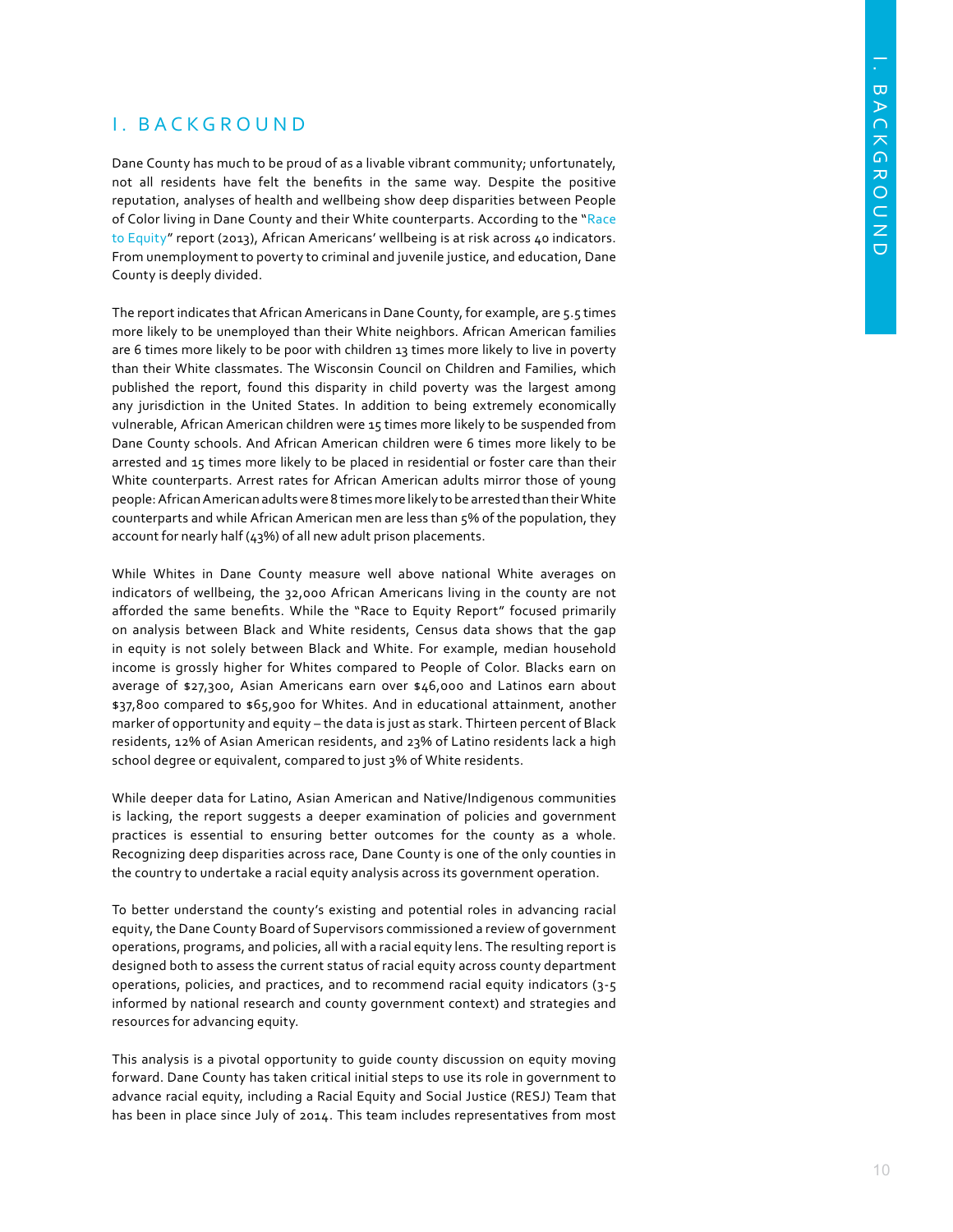departments and is organized into the following action teams: as tools and models, data, training, and Community Connections Action Team.

The RESJ Core Team has grounded the work of a multi-disciplinary team in racial equity—focusing on implicit and explicit bias, historic impact of government policies and race, and individual, structural, and systemic racism. The Core Team has conducted hard conversations around race and the implications of decisions, increased normalization of conversations about race, and strengthened team relationships to move forward. The focus of the action teams has been to develop strategies and recommendations around workforce equity within Dane County government.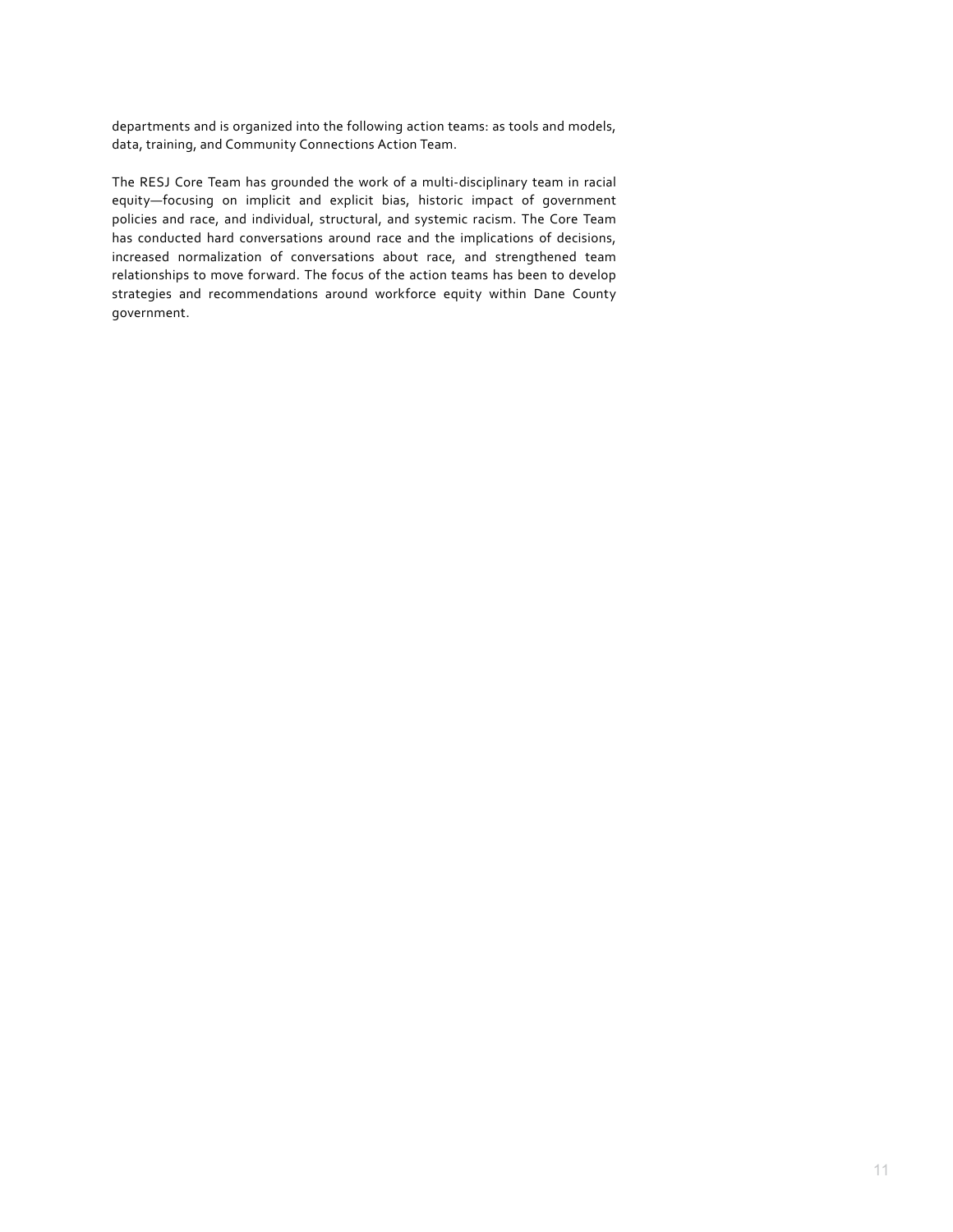# II. NATIONAL BEST PRACTICE

The Government Alliance on Race and Equity has been tracking national best practices that advance racial equity in government since 2014. The best practices were identified with the recognition that government has played a historical role of creating and maintaining racial inequity.

From the inception of our country, government at the local, regional, state, and federal level has played a role in creating and maintaining racial inequity. A wide range of laws and policies were passed that were explicitly racist over the course of centuries. By the time of the Civil Rights Movement, laws and policies were passed that helped to create positive changes, including dealing with explicit acts of discrimination. However, despite progress in addressing explicit discrimination, racial inequities continue to be deep, pervasive, and persistent across the country. Racial inequities exist across all indicators for success, including in education, criminal justice, jobs, housing, public infrastructure, and health. Dane County, despite its excellent general reputation, has the same—and in some cases worse—racial inequities as the rest of the country.

Over the course of the last half a century, most racially explicit laws and policies to address inequities have been eliminated. Instead a "color-blind" approach has been the norm. Unfortunately, facially race neutral laws, policies, and practices have continued to perpetuate inequities.

Some jurisdictions have implemented useful policies within a specific subject area, conducted a series of trainings, or funded specific programs that relate to equity. While these isolated interventions are commendable, they do not produce the results of a comprehensive, holistic strategy with cumulative impacts.

When taking a programmatic approach, too often programs focus on "fixing" the symptom and not addressing the underlying cause. For example, to address health disparities, we have seen health departments add supplemental programs. While these programs are valuable for serving the needs of individual people, if underlying institutions remain the same, we will not see significant and sustainable changes. To advance racial equity, the approach must include not only programs, but also policy changes and institutional culture transformation. In the health example, in addition to programs that address the needs of individual people, we must look at the underlying policies that are creating the inequities. The "social determinants of health" approach taken by the Madison-Dane County Department of Public Health, "[Getting to Root Causes \(2014\),](https://www.publichealthmdc.com/documents/NewDirections.pdf)" focuses on policy, systems and organizational changes. To advance equity, we must focus not only on individual programs, but also on policy and institutional strategies that are driving the production of inequities.

Historical legacies, systems, and institutions that repeat patterns of exclusion sustain many current inequities. To advance racial equity, government has to integrate racial equity as a norm that is operationalized, putting values into action. Government has the ability to implement policy change at multiple levels and across multiple sectors to drive larger systemic change. Policies alone, however, are insufficient. Employees within the institution must **normalize** racial equity as a key value and have clear understanding and shared definitions. They must **operationalize** equity via new policies and by transforming the underlying culture of government. And finally they must **organize**, both internally and in partnership with other institutions and the community.

Across the country, best practices focus on these three goals: normalize, operationalize, and organize. The following six strategies have been found to be most critical (we have included examples of best practices under each):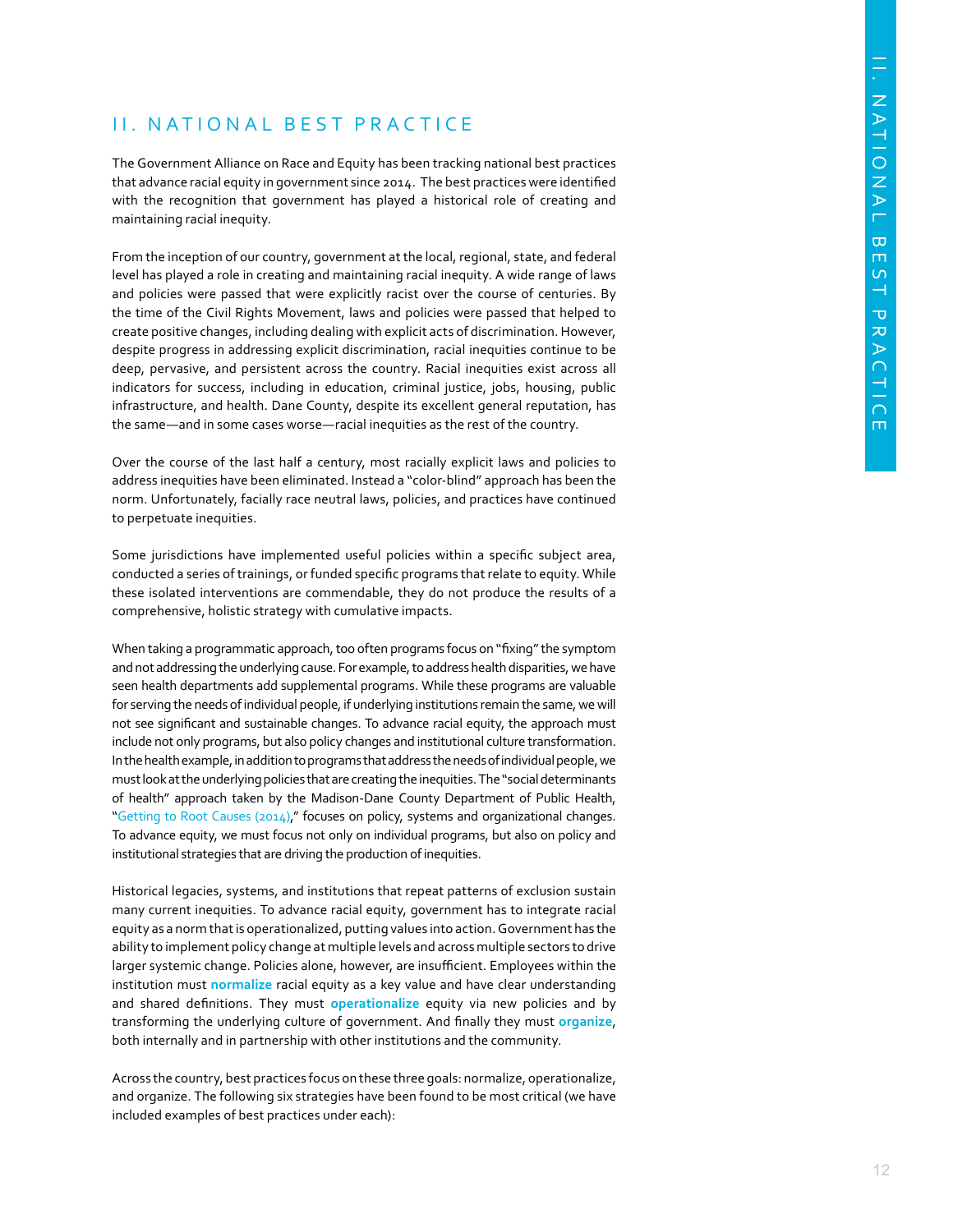# NORMALIZE

**1. Use a racial equity framework:** Jurisdictions must use a racial equity framework that clearly articulates racial equity, implicit and explicit bias, and individual, institutional, and structural racism.

• Clear definitions of terminology are critical. Based on a review of multiple jurisdictions, we have included Attachment 1: Glossary. This glossary contains definitions of each of these terms.

**2. Operate with urgency and accountability:** While there is often a belief that change is hard and takes time, we have seen repeatedly that when change is a priority and urgency is felt, change is embraced and can take place quickly. Building in institutional accountability mechanisms via a clear plan of action will allow accountability. Collectively, we must create greater urgency and public will to achieve racial equity.

- The City of Seattle's [Race and Social Justice Initiative's Vision and Strategic Plan](http://www.seattle.gov/Documents/Departments/RSJI/rsji-2015-2017-plan.pdf) is Seattle's second strategic plan. This three year plan builds on past lessons learned and was informed by a broad and inclusive engagement process. Three issue areas are prioritized: education, criminal justice, and equitable development. In addition, details of Seattle's departmental work plans are included on-line, [RSJI Outcomes, Strategies and Actions.](http://web6.seattle.gov/fas/rosa/ROSAWebhome.aspx)
- The City of Portland's [Citywide Racial Equity Goals and Strategies](https://www.portlandoregon.gov/oehr/article/537589) is a high level document outlining three goals and six strategies to achieve racial equity. Although actions are not included, these goals and strategies are a useful example of establishing racial equity as a clear priority. Goals are focused on internal city outcomes as well as supporting community partners' equity work with an emphasis on seven issue areas.

# OPERATIONALIZE

**3. Implement racial equity tools:** Racial inequities are not random; they have been created and sustained over time. Inequities will not disappear without effort. Tools must be used to change the policies, programs and practices that are perpetuating inequities. New policies and programs must also be developed with a racial equity tool.

- Multnomah County in Oregon has developed an Equity and Empowerment Lens that is a transformative quality improvement tool used to improve planning, decision making, and resource allocation leading to more racially equitable policies and programs.
- The City of Seattle [Racial Equity Tool](http://www.seattle.gov/Documents/Departments/RSJI/RacialEquityToolkit_FINAL_August2012.pdf) is another strong example of inserting racial equity into routine decision making. Seattle first used the tool during the annual budget process to ensure that racial equity was a key consideration, and then expanded the use of the tool to include policies and programs. The tool lays out a process and a set of questions to guide the development, implementation and evaluation of policies, initiatives, programs, and budget issues to address the impacts on racial equity.

**4. Be data-driven:** Measurement must take place at two levels—first, to measure the success of specific programmatic and policy changes, and second, to develop baselines, set goals and measure progress toward goals. Use of data in this manner is necessary for accountability.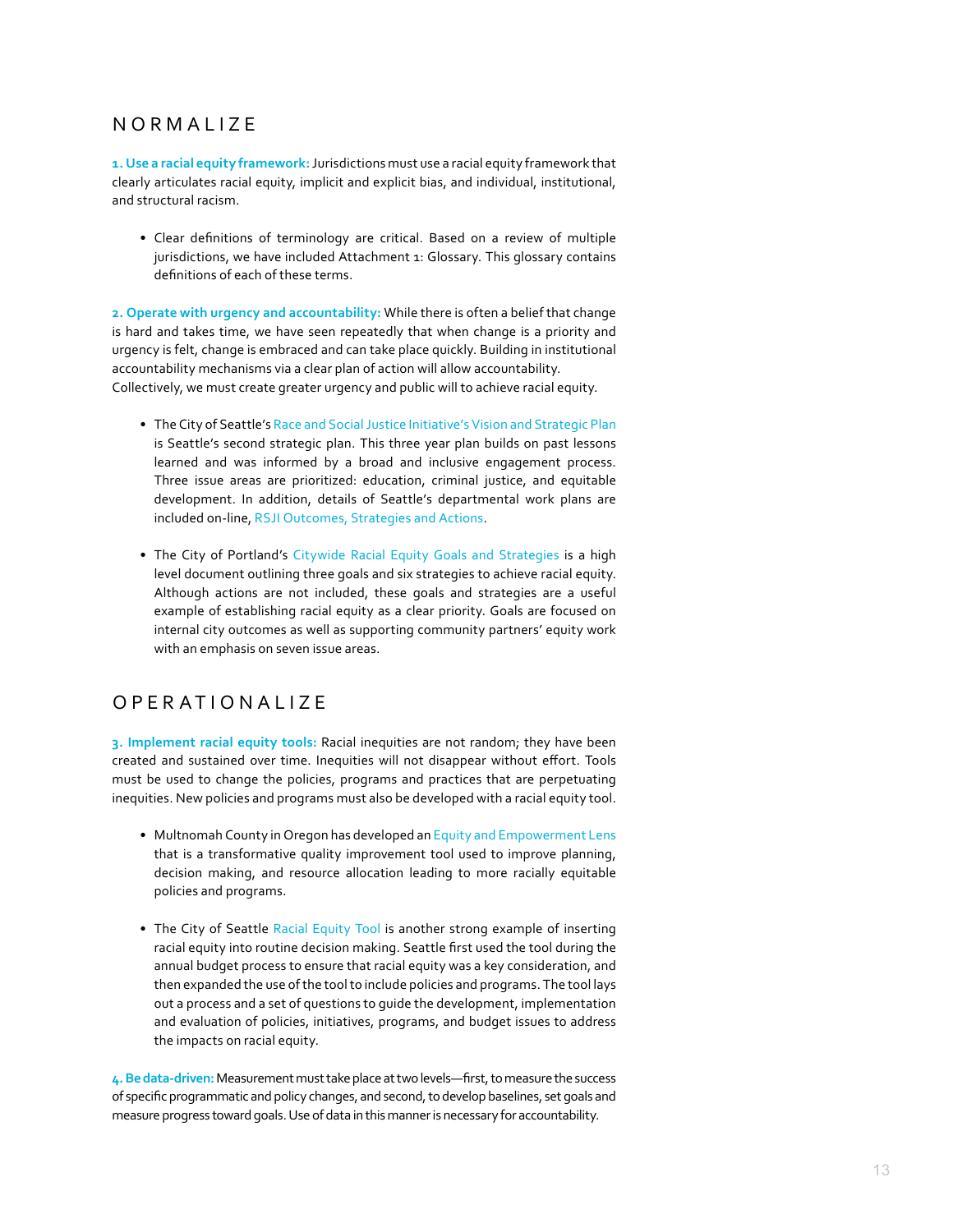• A number of jurisdictions have issued reports that document disparities, including Fairfax County, Virginia ([Equitable Growth Profile of Fairfax County](http://www.policylink.org/sites/default/files/Fairfax_Summary_16June2015_Final.pdf), developed by PolicyLink) and Dubuque, Iowa [\(Inclusive Dubuque Community](http://inclusivedbq.org/community-equity-profile/) [Equity Profile](http://inclusivedbq.org/community-equity-profile/)). The necessary next step for jurisdictions is the development of clear strategies to close the gaps and increase success for all, commitments to impacting results, and tracking mechanisms to monitor results and inform course corrections. GARE is piloting a Racial Equity Scorecard to assist with this priority (as a member of GARE's Leadership Cohort, Dane County has access to the Results Based Accountability system supporting the Scorecard).

# **ORGANIZE**

**5. Build organizational capacity:** Jurisdictions need to be committed to the breadth and depth of institutional transformation so that impacts are sustainable. While the leadership of elected and top officials is critical, changes take place on the ground, and infrastructure that creates racial equity experts and teams throughout government is necessary.

• Capacity building includes not only the training to further shared understanding of racial equity, but development of skills across functions in government. An introductory workshop for all employees lays the groundwork for success (GARE offers curriculum that can be locally customized, as has been done in the city of Saint Paul, Minnesota and Dubuque, Iowa). For an example of a comprehensive approach to racial equity training, see the [City of Seattle's RSJI Training and](http://www.seattle.gov/Documents/Departments/RSJI/RSJI-Training-and-Education.pdf) [Education](http://www.seattle.gov/Documents/Departments/RSJI/RSJI-Training-and-Education.pdf).

**6. Partner with other institutions and communities:** The work of local and regional government on racial equity is necessary, but it is not sufficient. To achieve racial equity in the community, local and regional government needs to work in partnership with communities, state and federal government, and other institutions to achieve meaningful results. This collaboration will have the biggest impact on overall racial equity when engaging communities of color, school districts, employers, etc.

- The City of Dubuque, Iowa, has played a key role establishing and expanding partnerships that include government, community based organizations, business and philanthropy via "[Inclusive Dubuque.](http://inclusivedbq.org/about-us/)"
- In Minneapolis, Minnesota, the city has recognized that boards and commissions are instrumental in shaping key policy decisions, as well as designing and providing input on administration of city services. A unique partnership between the City of Minneapolis and Nexus Community Partners works to improve racial equity in board and commission membership, which in turn influences major policy decisions toward more equitable outcomes. An article describing additional detail, "[Twin Cities Boards and Commissions Leadership Institute:](http://racialequityalliance.org/2015/08/18/the-twin-cities-boards-and-commissions-leadership-institute-using-board-and-commission-appointments-to-advance-racial-equity/)  [Using Board and Commission Appointments to Advance Racial Equity](http://racialequityalliance.org/2015/08/18/the-twin-cities-boards-and-commissions-leadership-institute-using-board-and-commission-appointments-to-advance-racial-equity/)," is available on-line.
- Meaningfully addressing structural racism can be challenging. An innovative funding stream in Seattle called the Racial Equity Fund is working to do just that ([Seattle's Racial Equity Fund – Supporting community collaborations working](http://racialequityalliance.org/2015/04/12/seattles-racial-equity-fund-supporting-community-collaborations-working-to-eliminate-structural-racism/)  [to eliminate structural racism](http://racialequityalliance.org/2015/04/12/seattles-racial-equity-fund-supporting-community-collaborations-working-to-eliminate-structural-racism/)). A very small investment of the city's general fund dollars (\$75,000) has helped to establish and/or expand collaborative institutional and community partnerships that are targeting structural racism.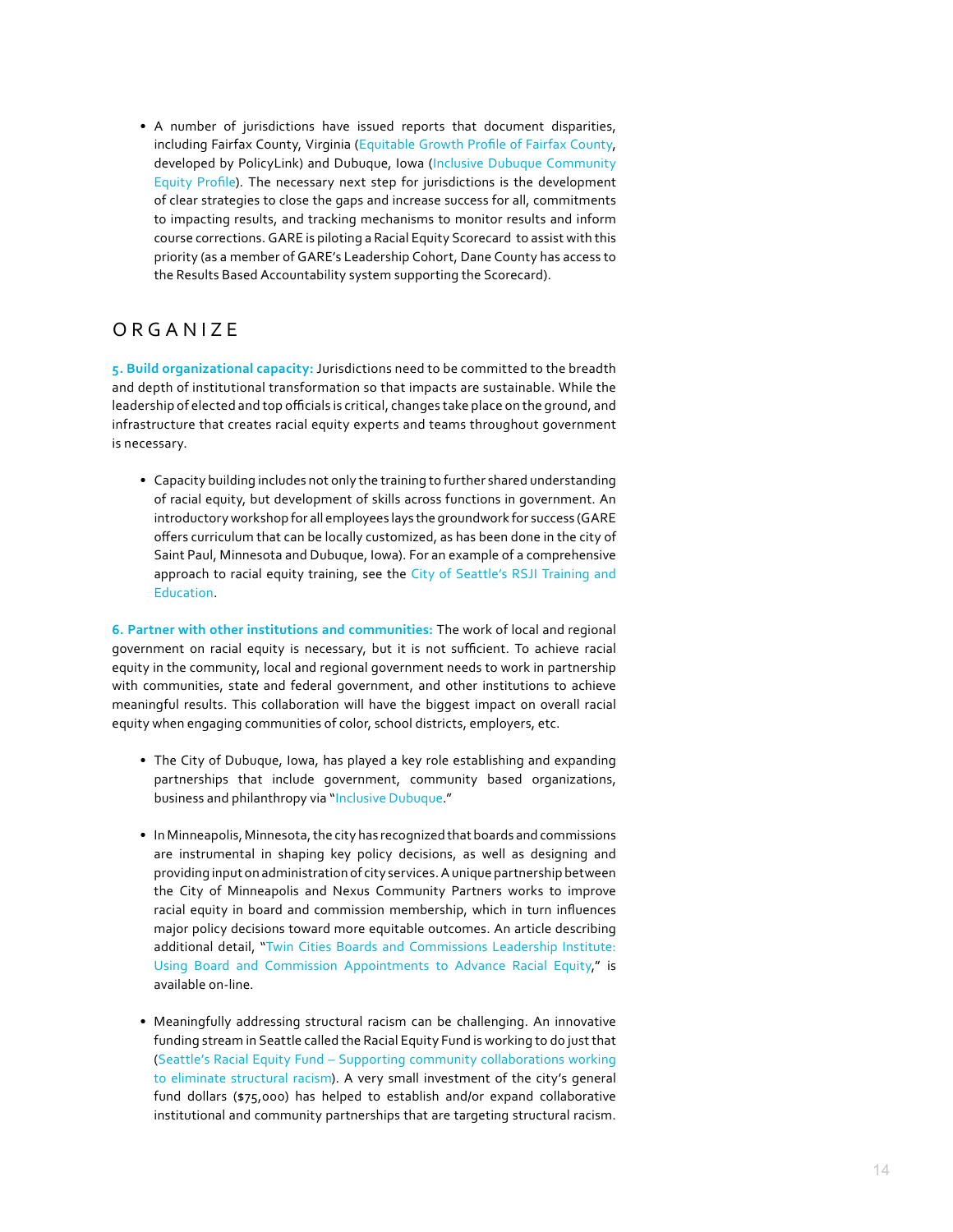While the types of projects funded vary, they must build on, align and further work to address structural racism, support systemic partnerships, strategically advance the elimination of inequities at the community level, engage community in both process and achieving the outcome, develop process and tools that are shared and sustainable.

These best practices are built into the recommendations contained in Section IV.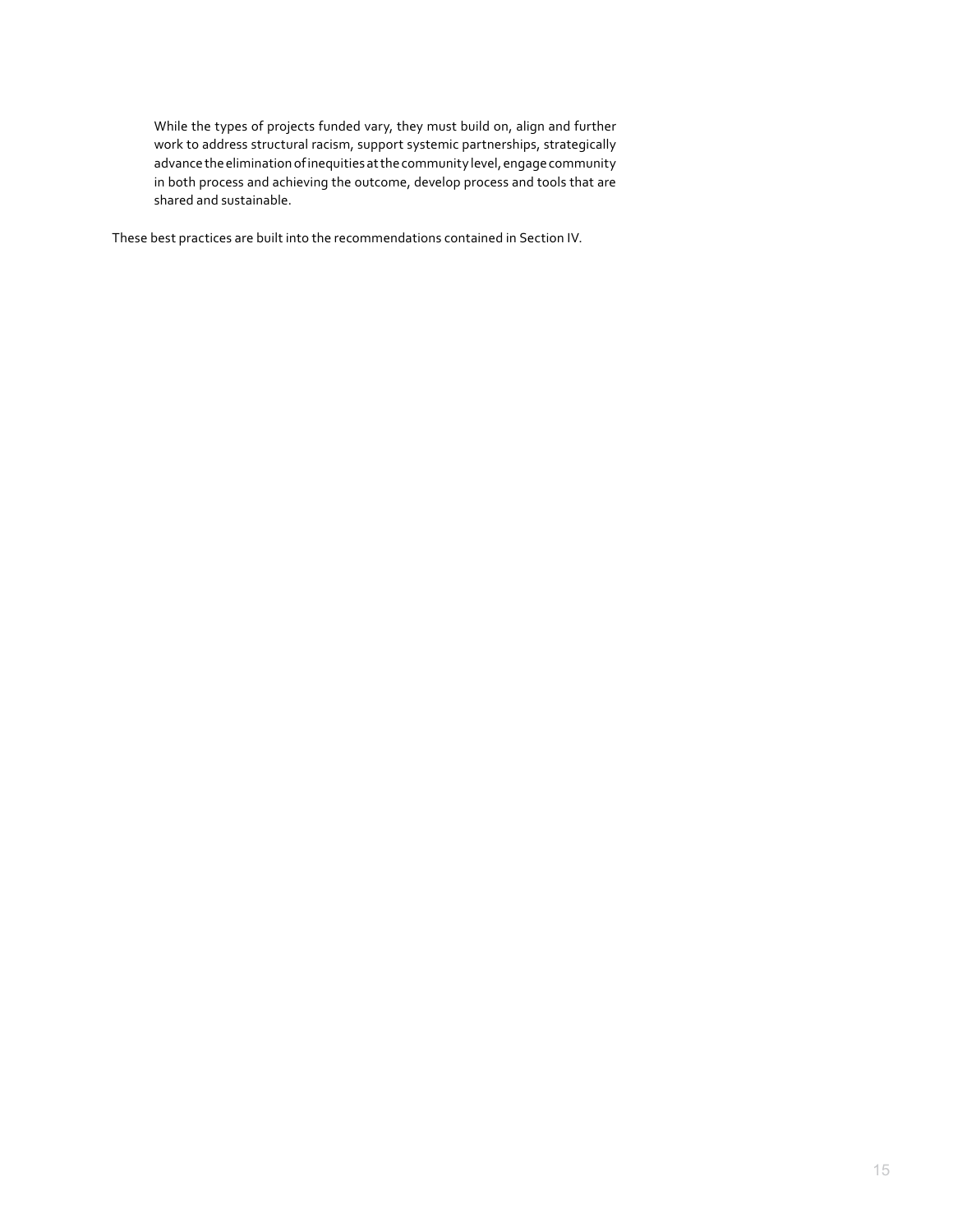# III. METHODOLOGY & TERMINOLOGY

A robust methodology was developed for this analysis to provide comprehensive understanding of the following questions:

- What is the current status of racial equity across Dane County's departments, operations, policies, and programs?
- What are the key racial equity indicators that are most relevant for assessing racial equity across Dane County departments, operations, policies, and programs?
- What are the key areas where Dane County can improve racial equity (across departments, process, service delivery, policies, etc.)?
- What are next steps Dane County can take to make those improvements (immediate, high-impact changes, as well as longer term, possibly higher resource changes)?
- What will Dane County government need to make those improvements (e.g., data, additional funding and resources, additional research, etc.)?
- How can Dane County government measure its progress as it implements recommendations for achievement of racial equity in Dane County's departments, operations, policies, and programs (e.g., benchmarks, goals, and available data-based measures that correspond to agreed-upon indicators)?

Through review of extensive source documents, interviews of key stakeholders, both individually and in groups, a countywide employee survey, and the engagement of the County Executive, County Board Supervisors, Dane County department heads and staff, and the RESJ Strategic Leadership and Core Teams, we examined Dane County government's 19 departments and 6 constitutional offices responsible for county services, from A to Z – the Airport to the Zoo. The methodology included the following:

#### **Process for Analysis and Development of Recommendations**

| Reviewed primary source documents                     |
|-------------------------------------------------------|
| 110 documents                                         |
|                                                       |
| Interviewed key stakeholders                          |
| 32 people                                             |
|                                                       |
| Conducted a survey and analyzed results               |
| 724 employees (34% response rate)                     |
|                                                       |
| Met with Project Strategic Leadership and Staff Teams |
| 6 meetings                                            |
|                                                       |

Released draft report for internal review

Report presented to the Board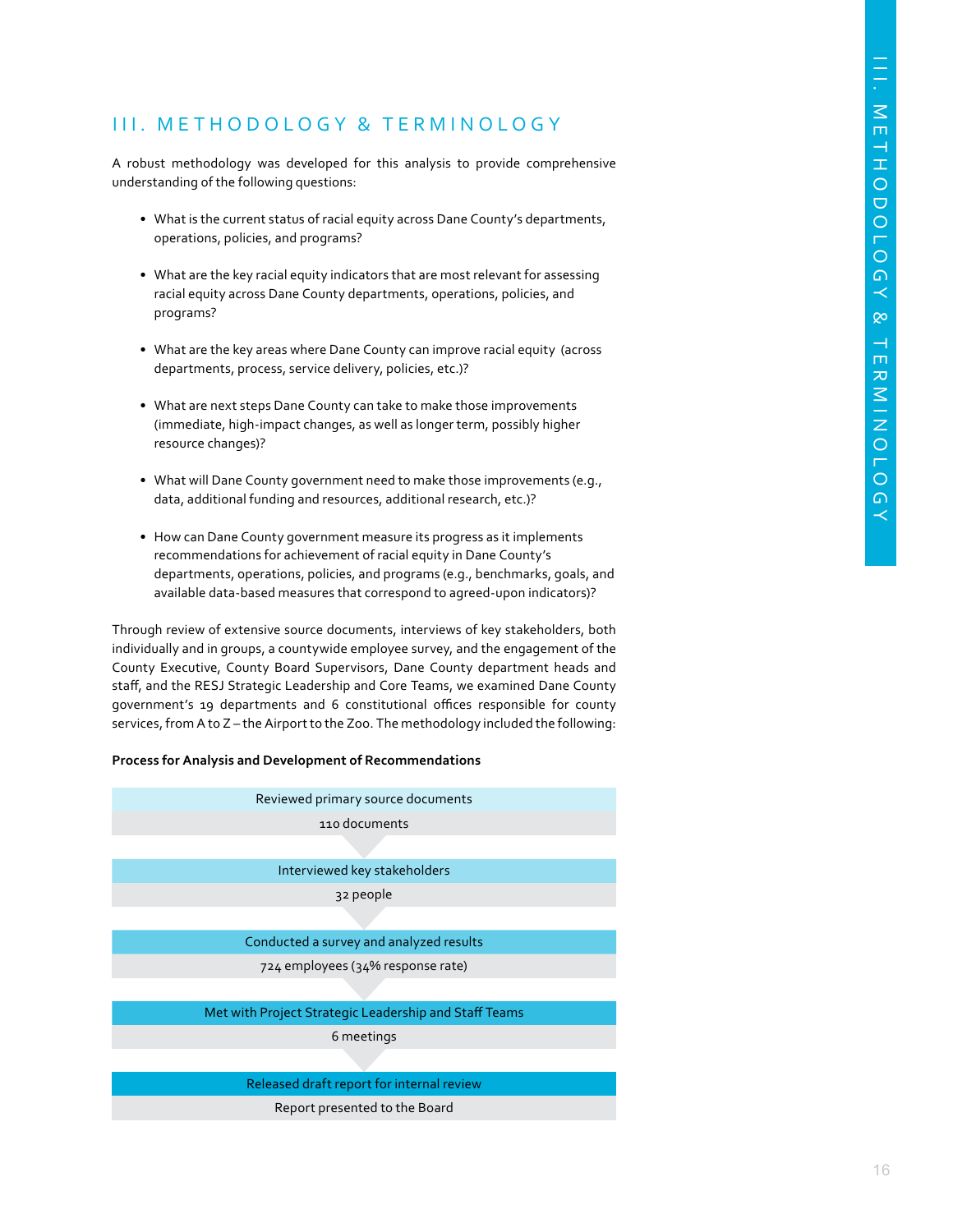The robustness of our analysis and recommendations should be attributed to the support and engagement of these hundreds of Dane County employees. Their continued engagement will be critical for successful implementation. We have integrated quotes from employees throughout the key findings and recommended actions sections to reflect their voices and perspectives. This analysis would not have been possible without their support.

The primary focus of this report is key findings and recommendations on community indicators, county performance measures, outcomes, and actions. Additional information is contained as attachments at the end of this report, including Attachment 1. Glossary of Racial Equity Terminology, Attachment 2. Documents Reviewed, Attachment 3. Key Stakeholder Interview List. A separate Addendum includes survey results (Section 1) and Action Plan templates (Section 2).

In each step of data collection, participants have been highly engaged, thoughtful, and appreciative. At the anecdotal level, the most common sentiments expressed were eagerness, hope, and appreciation. Skepticism that was expressed was less related to questioning the intention of the effort and more related to apprehension about the enormity of the work and questions about political will and commitment.

For the survey analysis, we conducted cross-tabulations based on managers and nonmanagers, race, and department. Because of the small number of people in some categories and to maintain confidentiality, we will not include racial groups that had fewer than ten responses (Native American and Middle Eastern) and will only highlight departmental differences for the largest four departments—Administration, Human Services, Public Health, and the Sheriff's Office. We will highlight examples of the differences in these categories where they are statistically significant and informative to findings. The survey also allowed employees to share their personal insights and feedback through open-ended questions. As mentioned, many of these comments are included in the body of this report. To protect confidentiality, a key principle during survey administration, we have not included all responses to the open-ended survey questions to ensure that feedback is not attributable to any individual employee. The complete survey results are available in Section 2 of the Addendum.

As requested by Dane County, we have delineated the proposed community indicators, County performance measures, and actions in two phases. We applaud Dane County for recognizing the necessity of a phased approach. The enormity of racial inequities can sometimes feel overwhelming. Having a thoughtful, realistic timeline that supports success will help to build long-term commitment and momentum.

The terminology for results is informed by our relationship with Results Based Accountability™. This approach to measurement clearly delineates between community conditions/population accountability and performance accountability, sharing a common systematic approach to measurement. This approach emphasizes the importance of beginning with a focus on the desired "end" condition. Ideally, the baseline includes both historic data, as well as a forecast for the future for a particular measure.

Results are at the community level, the conditions we are aiming to impact. Community indicators are the means by which we can measure the impact in the community. All community indicators should be disaggregated by race, if possible. Performance measures are at the county, department or program level. Appropriate performance measures allow monitoring of the success of implementation of actions that have a reasonable chance of influencing indicators and contribution to results. Performance measures respond to three different levels: 1) Quantity: how much did we do?,

**SURVEY RESPONDENT…**  *"Most hopeful I have ever felt about the process."*

#### **SURVEY**

**RESPONDENT…**  *"There must be willingness at all levels of Dane County government for this work to be successful. It has been discouraging and disturbing to hear our Department Director say that racial equity work is not a priority for our Department."*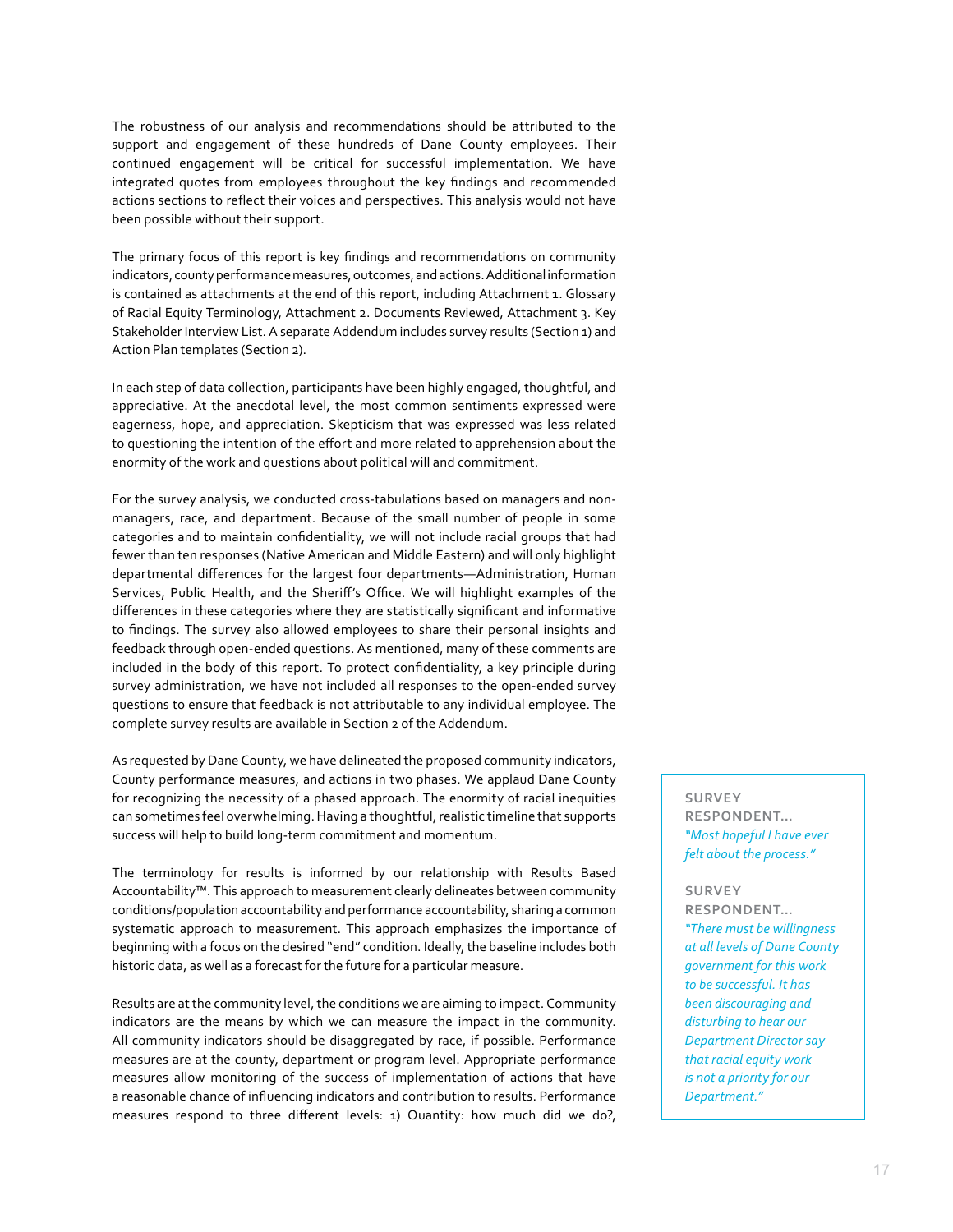2) Quality: how well did we do it?, and 3) Is anyone better off? A mix of these types of performance measures is contained within the recommendations.

We focus on the desired end conditions in the community, and we emphasize those areas where Dane County has direct influence. Thus, our recommendations section aligns community indicators and county performance measures. Community indicators should be disaggregated by race. To ultimately impact community conditions, Dane County will need to partner with other institutions and the community to maximize results. Again, however, the focus of these recommendations is on those areas Dane County directly influences.

Each phase should be implemented over a two-year period via an action plan with a clear timeline and accountability for implementation. Implementation of some recommendations will depend on the allocation of new resources while others can be implemented with existing resources. We emphasize that although resources are critical, the transformation of government to advance racial equity is not primarily a resource issue. Thus, our emphasis is on operationalizing and organizing to advance racial equity across all functions and institutional hierarchy. Recommended resources and next steps are contained in Section V.

The recommended actions included in the following section provide focus on a twophase, four- year countywide racial equity plan that will support employees and leadership in operationalizing equity.

# RESJ ORGANIZATIONAL STRUCTURE

The following Organizational Chart (Figure 1) is a proposed expansion of the current Racial Equity and Social Justice (RESJ) structure.



## **Figure 1: Dane County RESJ Organizational Chart**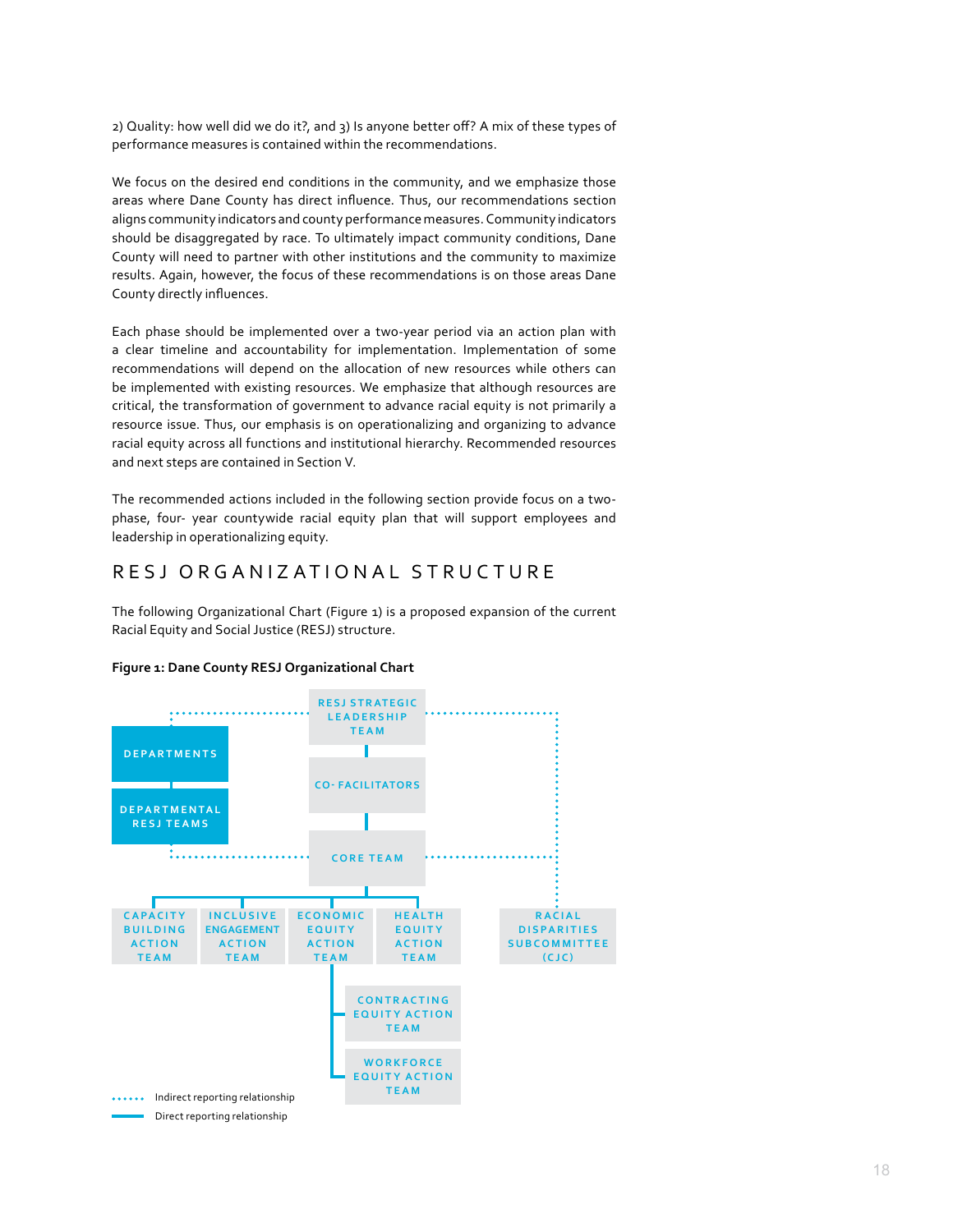## **Dane County RESJ Structure**

| <b>PURPOSE</b>                                                                                                                                                                         | <b>STATUS</b>                                                                                                                                                | <b>PARTICIPANTS</b>                                                                                                               | <b>SCHEDULE</b>              |  |  |  |
|----------------------------------------------------------------------------------------------------------------------------------------------------------------------------------------|--------------------------------------------------------------------------------------------------------------------------------------------------------------|-----------------------------------------------------------------------------------------------------------------------------------|------------------------------|--|--|--|
| <b>RESJ STRATEGIC LEADERSHIP TEAM</b>                                                                                                                                                  |                                                                                                                                                              |                                                                                                                                   |                              |  |  |  |
| Sets overall direction and<br>provides oversight on RESJ<br>County-wide plan and annual<br>department work plans.                                                                      | Currently existing. Plan calls for an<br>expansion in participation among<br>top leadership and Constitutional<br>Officers.                                  | Includes participation from<br>County Board, County Executive,<br>Constitutional Officers and key<br>departments.                 | Meet Monthly.                |  |  |  |
| <b>CO-FACILITATORS *</b>                                                                                                                                                               |                                                                                                                                                              |                                                                                                                                   |                              |  |  |  |
| Oversees the day-to-day<br>coordination of RESJ.                                                                                                                                       | Currently existing.<br>* In establishing an Office of RESJ,<br>new staff would support the Co-<br>Facilitators in coordinating and<br>implementing the work. | Tamara Grigsby, Community<br>Relations Director and Colleen<br>Clark, Equity and Criminal Justice<br>Council Coordinator          | Meet 2/Month.                |  |  |  |
| <b>CORE TEAM *</b>                                                                                                                                                                     |                                                                                                                                                              |                                                                                                                                   |                              |  |  |  |
| Coordinates RESJ County-wide<br>plan and annual department<br>work plans. Assists to maintain<br>timelines, support tool and data<br>development, and problem solve.                   | Currently existing.                                                                                                                                          | Consists of representatives from<br>all Action Teams (see below).                                                                 | Meet Monthly.                |  |  |  |
|                                                                                                                                                                                        | CAPACITY BUILDING ACTION TEAM (Indicator 1 - Dane County employees understand and are committed to achieving racial equity.)                                 |                                                                                                                                   |                              |  |  |  |
| Develops and coordinates training<br>and tools for promoting racial<br>equity. Works to build momentum<br>and sustain County efforts.                                                  | Includes the current RESJ Training<br>Team and Tools and Models Team                                                                                         | Current RESJ Training Team and<br><b>Tools and Models Team</b>                                                                    | Meet Monthly, and as needed. |  |  |  |
| <b>INCLUSIVE ENGAGEMENT ACTION TEAM</b> (Indicator 2 – Dane County is an effective and inclusive government that engages community<br>and is responsive to its needs.)                 |                                                                                                                                                              |                                                                                                                                   |                              |  |  |  |
| Develops skills and tools for the<br>County to engage community and<br>other institutional partners in equity.                                                                         | Includes the current RESJ<br>Community Connections Team                                                                                                      | Current RESJ Community<br><b>Connections Team</b>                                                                                 | Meet Monthly, and as needed. |  |  |  |
| <b>ECONOMIC EQUITY ACTION TEAMS</b> (Indicator 3-Dane County communities of color share in the County's economic prosperity.)                                                          |                                                                                                                                                              |                                                                                                                                   |                              |  |  |  |
| Workforce Equity Action Team:<br>Coordinates County efforts to<br>ensure Workforce Equity in hiring<br>and promotion                                                                   | Includes the current RESJ Data<br>Team will work with workforce                                                                                              | Includes Employee Relations,<br>Workforce Development and<br>Office of Equal Opportunity                                          | Meet Monthly, and as needed. |  |  |  |
| Contracting Equity Action Team:<br>Coordinates County efforts to<br>ensure Contracting Equity                                                                                          | Includes the current RESJ<br>Data Team and will work with<br>contracting                                                                                     | Includes Economic Development,<br>Contract Compliance and Office of<br>Equal Opportunity                                          | Meet Monthly, and as needed. |  |  |  |
| $CRIMINAL JUSTICE RACIAL DISPARITIES SUBCOMMITTEE$ (Indicator 4 – Neighborhoods and people are safe and racial<br>disproportionalities in the criminal justice system are eliminated.) |                                                                                                                                                              |                                                                                                                                   |                              |  |  |  |
| Coordinates County efforts to<br>ensure that racial disparities in the<br>criminal justice system are being<br>tracked reported and addressed.                                         | Represented by the existing Racial<br>Disparities Subcommittee of the<br>Criminal Justice Council                                                            | Includes current participants<br>on the Racial Disparities<br>Subcommittee of the Criminal<br>Justice Council                     | Meet Monthly, and as needed. |  |  |  |
| HEALTH EQUITY ACTION TEAM (Indicator 5 - All people have healthy life outcomes.)                                                                                                       |                                                                                                                                                              |                                                                                                                                   |                              |  |  |  |
| Coordinates County efforts to<br>ensure that children and families<br>in Dane County have healthy life<br>outcomes regardless of race.                                                 | This is a new Action Team.                                                                                                                                   | Includes Health Department, Dane<br>County UW-Extension Department<br>of Human Services, Planning<br>Department and Public Works. | Meet Monthly, and as needed. |  |  |  |
| <b>DEPARTMENTAL RESJ TEAMS</b>                                                                                                                                                         |                                                                                                                                                              |                                                                                                                                   |                              |  |  |  |
| Support development and implemen-<br>tation of Departmental RESJ Plans<br>and RESJ activities. Work to strength-<br>en departments' RESJ capacity.                                     | New teams would be established<br>in all County departments.<br>Department of Administration will<br>coordinate small departments.                           | Departmental employees who<br>have volunteered or are appointed<br>by Department leadership.                                      | Meet Monthly.                |  |  |  |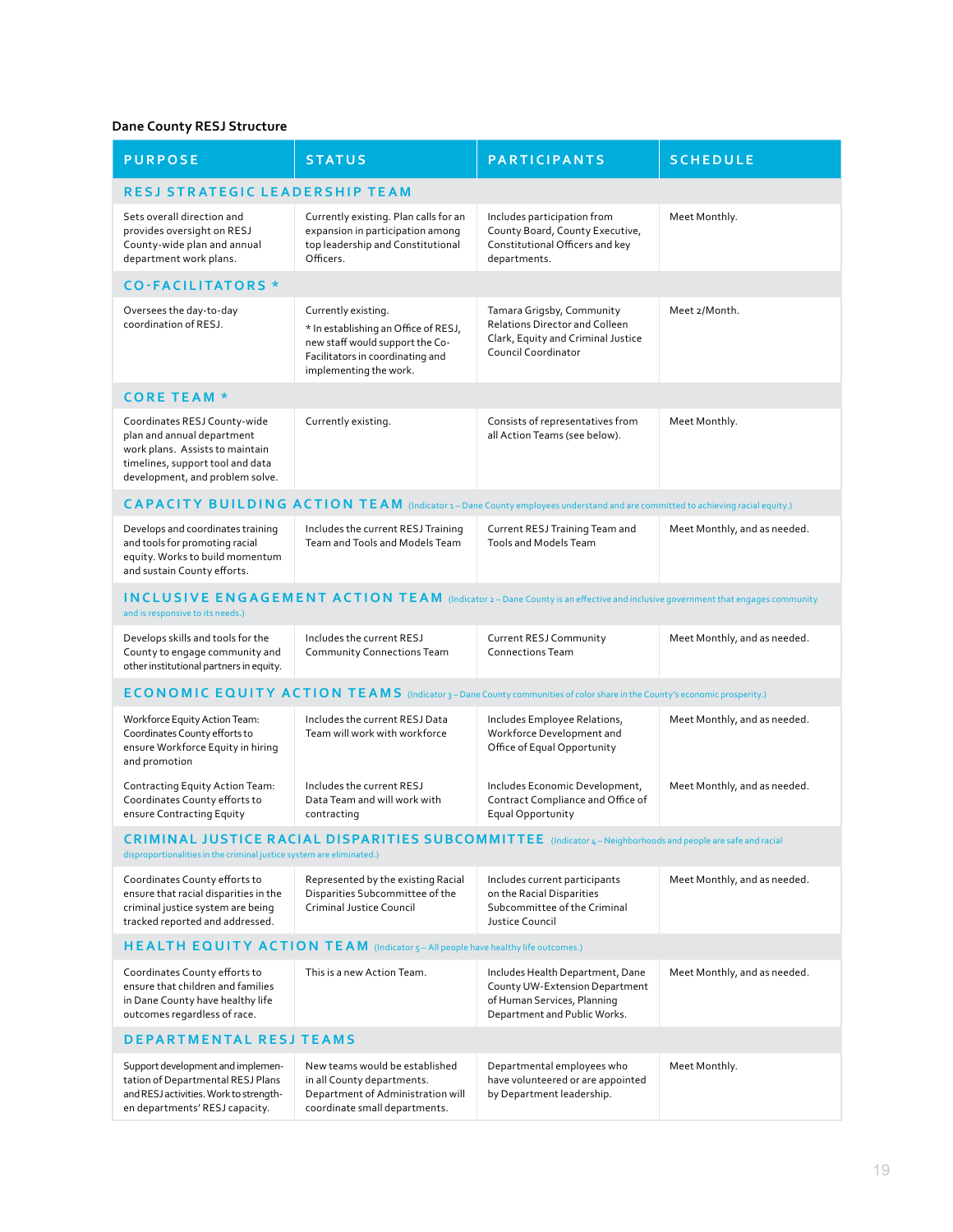# IV. KEY FINDINGS & RECOMMENDATIONS

In this section we outline recommendations for Dane County. First we provide a summary of key findings that leads to the recommendation, followed by an overview of strategies and actions, followed by a table with recommended community indicators, county performance measures, outcomes, and actions. All community indicators and performance measures should be disaggregated by race when data is available.

Overall, across recommendations, we emphasize the importance of building internal infrastructure for supporting the capacity of Dane County staff to advance racial equity. Therefore, we introduce this section with an overview of internal infrastructure. In the following sections, we recommend the expansion of infrastructure to advance racial equity, including leadership support and cross-departmental efforts. Figure 1 illustrates the connections between each recommended group and the following chart provides a more in-depth description of each of the teams. This infrastructure is recommended within the context of the recommendations that follow.

# RECOMMENDATION 1:

## DEVELOP INFRASTRUCTURE AND TOOLS TO INCREASE DANE COUNTY EMPLOYEES' AND RESIDENTS' UNDERSTANDING OF AND ABILITY TO ADVANCE RACIAL EQUITY.

# KEY FINDINGS

#### **a. There is a significant need for greater leadership and accountability on issues of racial equity.**

The bulk of stakeholder interviews were with Dane County leadership. A strong commitment and clear focus was evident in most interviews, while at the same time, leaders themselves were cognizant of many challenges, including sustainability and accountability.

A mantra across interviews, focus groups, and project team meetings was the necessity for racial equity to be a shared value by leadership, with clear long-term support for implementation, and recognition of the urgency of racial equity. Concerns were expressed about sustainability of a racial equity initiative, with many employees nervous that racial equity could be lost as political priorities shift. There is an absolute need for strong, shared leadership and a long-term commitment as an institution for all departments and all employees.

There were also concerns about accountability. While the County Board of Supervisors commissioned this report, there was significant discussion about the role and responsibility of the County Executive, Sheriff's Office, and other elected officials, as well as appointed positions. Recognition was given to the need to have a common shared value and agenda for advancing racial equity. Many interviewees mentioned tensions between elected officials as a barrier to getting the work done.

In addition to top leadership, it is important to examine management. Management indicated a greater level of familiarity with racial equity efforts in the survey findings (Figure 2). Overall, 63% of survey participants were familiar with their department's efforts to address racial disproportionalities, with 81% of managers being familiar and only 57% non-managers. While this may not be entirely surprising given

#### **SURVEY**

**RESPONDENT…**  *"I hope to see coordinated actions with strong leadership from the county. It is not sufficient for us to simply talk about the importance of racial equity; we must gather data, be specific about opportunities, and act."*

**FOCUS GROUP** 

**PARTICIPANT…**  *"There is so much bickering between elected officials, which is a challenge. Of any issue, it seems like this is a topic where they could stop with the politics and unite around the importance of addressing racial disproportionality."*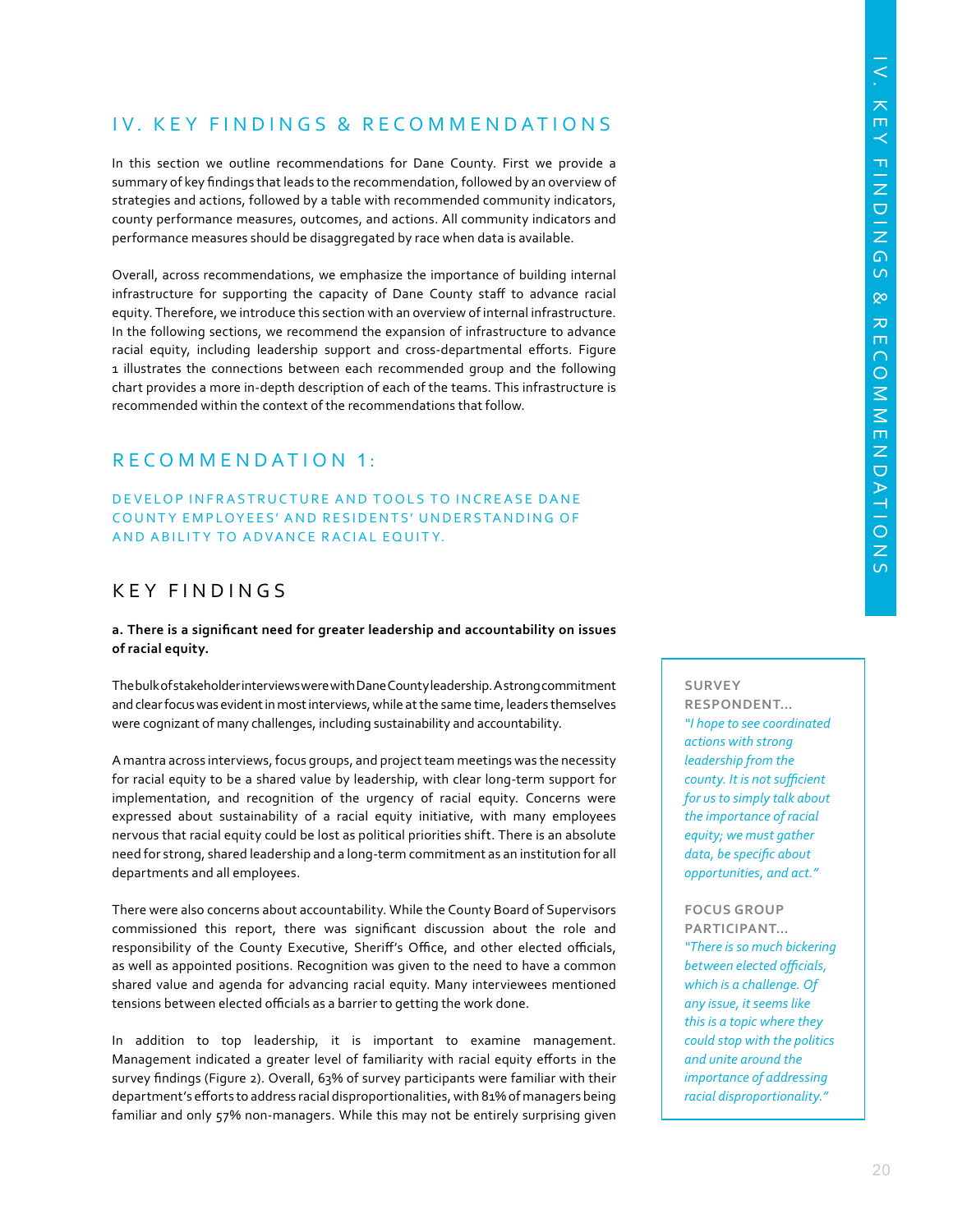expectations of managers, as leaders—and the fact that a majority of department directors/managers recently attended a daylong YWCA workshop on racial equity—it will be critically important for managers not only to be familiar themselves, but also to increase a shared understanding among all employees.

## **Figure 2: I am familiar with my department's efforts to address racial disparities (by manager / non-manager).**



**Strongly agree G**Somewhat agree GSomewhat disagree GStrongly disagree GDon't know

When it comes to Dane County leadership clearly communicating the importance of addressing racial disparities, there were differences based on whether the survey respondent was a manager or non-manager (Figure 3). Seventy-nine percent (79%) of managers contrasted with 59% of non-managers who reported that leadership clearly communicates the importance of addressing racial disparities.



#### **Figure 3: Dane County leadership clearly communicating the importance of addressing racial disparities (by manager status)**

**Strongly agree G**Somewhat agree GSomewhat disagree GStrongly disagree GDon't know

**b. There is a need for greater structure and coordination across departments and topic areas to leverage learning and maximize results. While innovative work is happening across some departments, there is no overall strategy to align and guide the work.**

Stakeholder interviewees frequently mentioned the necessity for the work to be implemented in a way that results in real action and not just talk. While interviewees recognized that formal reporting happens via the Offices of Equal Opportunity (OEO) and Affirmative Action, they also acknowledged that this is not the equivalent of systemic accountability from all departments. Employees who were interviewed and who participated in the project team meetings shared interest in a structure that includes leadership and departmental accountability for implementation of actions with concrete mechanisms for measuring impacts within Dane County government and in the community. Opportunities exist to build and expand on the initial steps taken to both document and build strategies to close gaps.

## **SURVEY RESPONDENT…**  *"We will not truly make progress until racial equity is a clearly articulated and agreed-upon priority, starting from the highest levels of County government. From there, we will need a shared vision and processes for accomplishing our vision. Every branch of County government and every department must be held accountable through goal setting, work planning, implementation, and reporting."*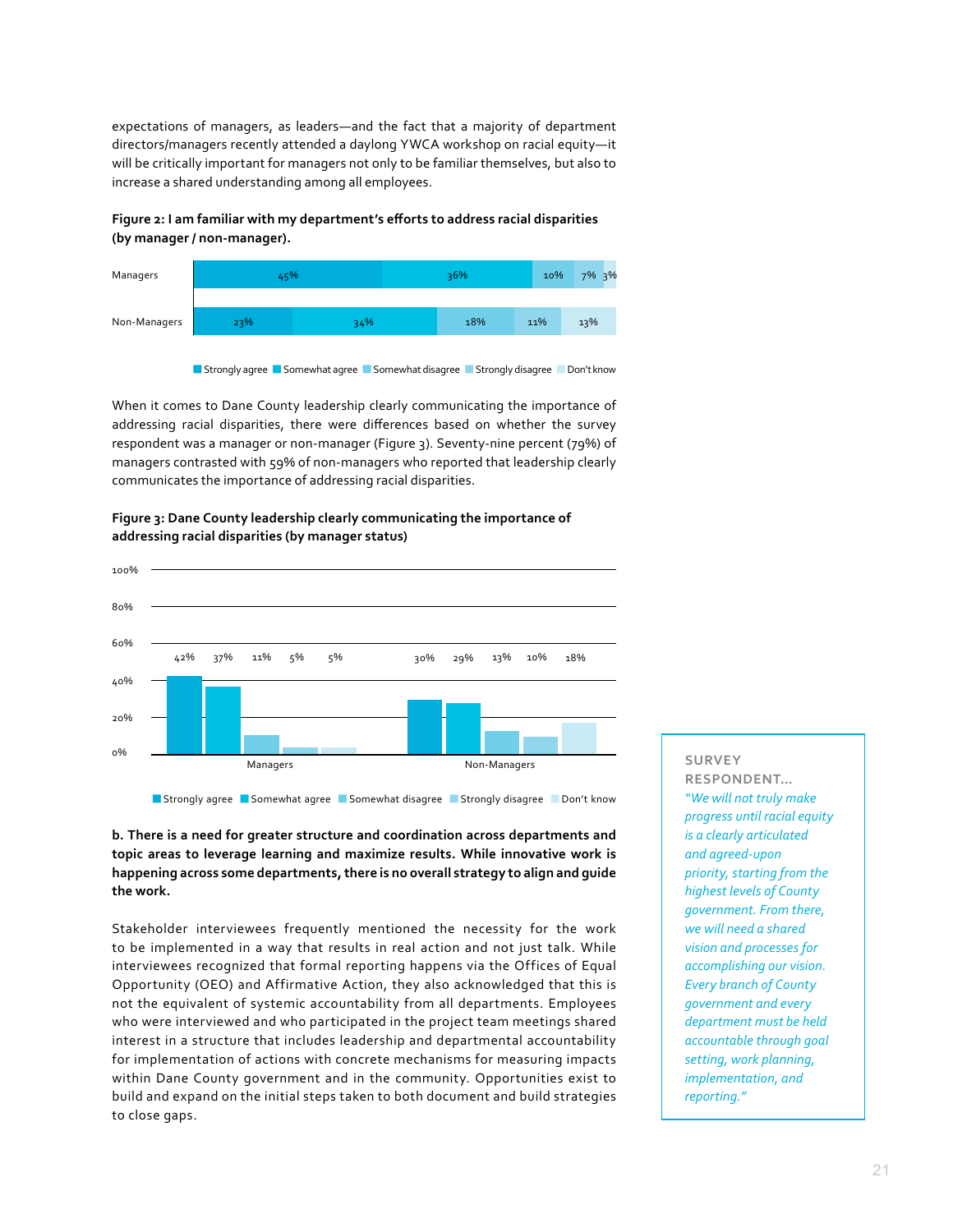

**Figure 4: I am familiar with my department's efforts to address racial disparities (by major department).**

**Strongly agree GSomewhat agree GSomewhat disagree GSS Strongly disagree GSO Don't know** 

Two bodies, the Office of Equal Opportunity and the Criminal Justice Council and its formal subcommittees, have some responsibility for associated work, although clear support for these bodies via resources and accountability for results has not been consistently demonstrated. In addition, although we applaud their work, we recommend the creation of infrastructure for all county departments.

Many staff, both managers and non-managers, indicated there were not concrete measures for racial equity within either their own lines of business or across departments. In addition, comparisons across departments found large differences between departments (Figure 4). Nearly half (49%) of Dane County's Public Health Department (PHMDC) employees had strong familiarity, 35% were somewhat familiar with their department's efforts to address racial equity, and no Public Health respondents indicated total lack of familiarity. The Dane County Sheriff's Office (DCSO) demonstrated a high level of awareness, with 73% indicating either strong or somewhat strong familiarity. Familiarity with the department's racial equity efforts is a strong indication of the department's progress in normalizing conversations about race.

**c. While there is a strong base of support among individual employees for the county's racial equity work, there is not uniform understanding and additional skills need to be developed.**

| 93% | Feel competent in their interactions with people of other races and cultures.           |
|-----|-----------------------------------------------------------------------------------------|
| 91% | Have a basic understanding of racial inequities.                                        |
| 87% | Think it is valuable to examine and discuss the impacts of race in the<br>workplace.    |
| 66% | Can identify examples of institutionalized racism.                                      |
| 58% | Are actively involved in promoting race and social justice changes in<br>the workplace. |
| 49% | Have the tools to address institutional racism in the workplace.                        |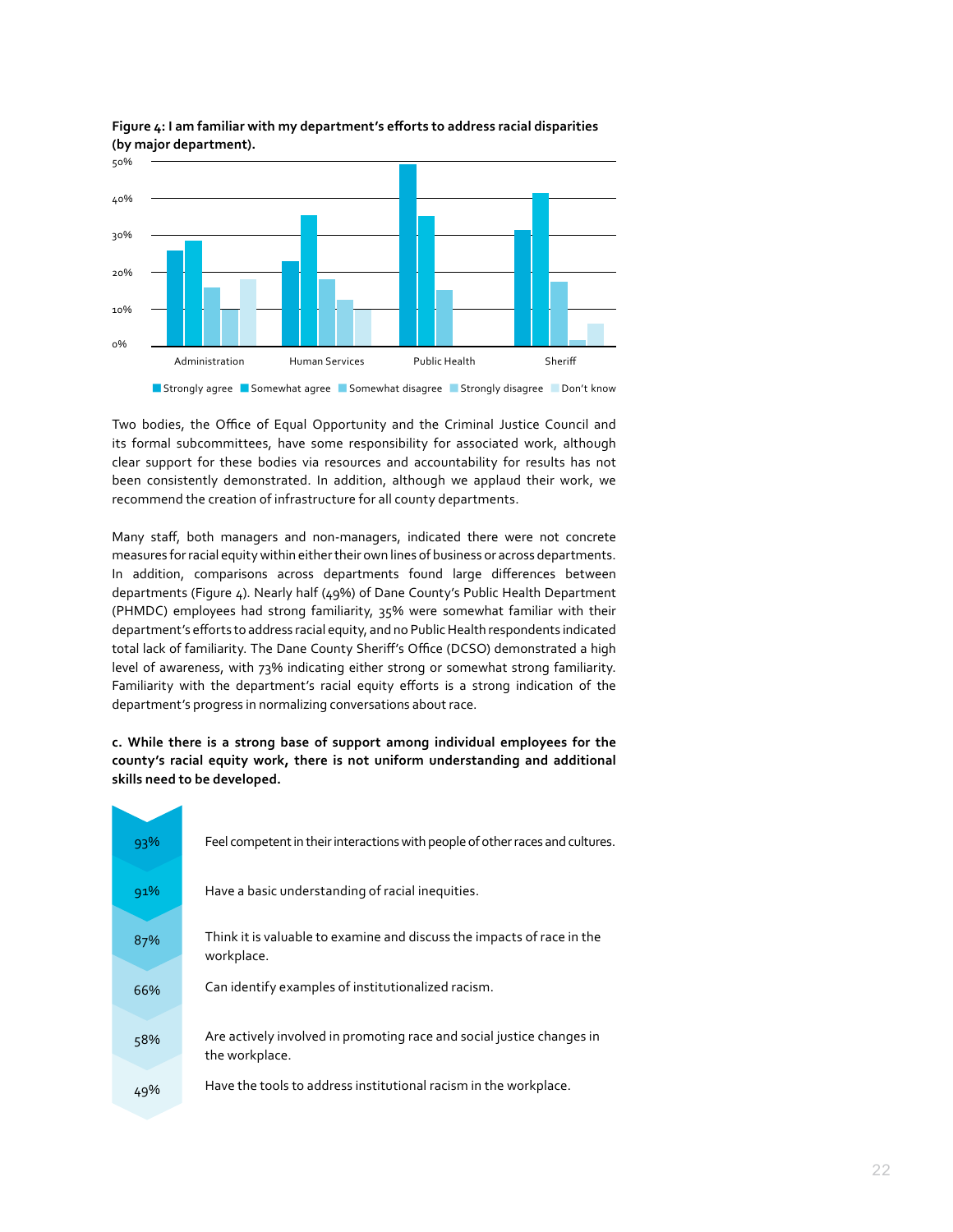For racial equity to truly be realized, Dane County residents, including county employees, must be committed to achieving racial equity. Both community indicators and county performance measures must be established and adopted to track progress toward this goal. The graphic above illustrates that while over 9 out of 10 employees feel competent in their individual interactions with people of other races and cultures, only two-thirds can identify examples of institutionalized racism, and fewer than half report having the tools to address institutionalized racism.

For Dane County's work to be effective, it is necessary for employees to have a shared understanding of racial equity and have tools to advance racial equity. Nearly twothirds of employees expressed interest in increasing their engagement to advance racial equity. When asked what would be most useful in increasing their engagement, employees indicated the following:

I would engage more if…

| I had more information so I knew what to do    | 40% |
|------------------------------------------------|-----|
| I had more time                                | २8% |
| I received training                            | 33% |
| Racial equity strategies received more funding | 22% |
| I had the support of my supervisor or manager  | 18% |

While some of these steps entail resources, either financial or time, it is important to note that others do not. Only 37% of employees were satisfied with their current level of engagement (some employees identified more than one thing that would help increase their engagement). The other 63% of respondents wanted more information; more time, training, or support from department leadership.

In addition, an analysis between White and People of Color employees surfaced a pronounced gap indicating a greater need to build shared context and awareness around issues of racial equity for all staff. Although the majority of all employees believe that examining and discussing the impacts of race in the workplace are important, People of Color employees are more likely to find discussing issues of racial equity very important. People of Color employees also indicated they are much more actively engaged in promoting racial equity and social justice in the workplace (Figure 5).



**Figure 5: I am actively engaged in promoting race and social justice in the workplace (by race)**

#### **Strongly agree GSomewhat agree GSomewhat disagree GSS Strongly disagree GSO Don't know**

#### **SURVEY**

**RESPONDENT…**  *"I think the Equity vision is good, as well as the core team and committee structure. However, the vision must be better promoted throughout Dane County government, from the department heads through employees. The vision must clearly articulate the equity goals and objectives and why this is good for Dane County to create buy-in at all levels. The process will require more commitment and staff support resources at the department levels, as staff have limited resources to accomplish their work tasks."*

#### **SURVEY**

**RESPONDENT…**  *"Our agency has had limited success recruiting people of color. We promise equality and state all employees will be treated the same. After an employee has been hired we automatically treat them differently to showcase diversity. The employee becomes frustrated and leaves."*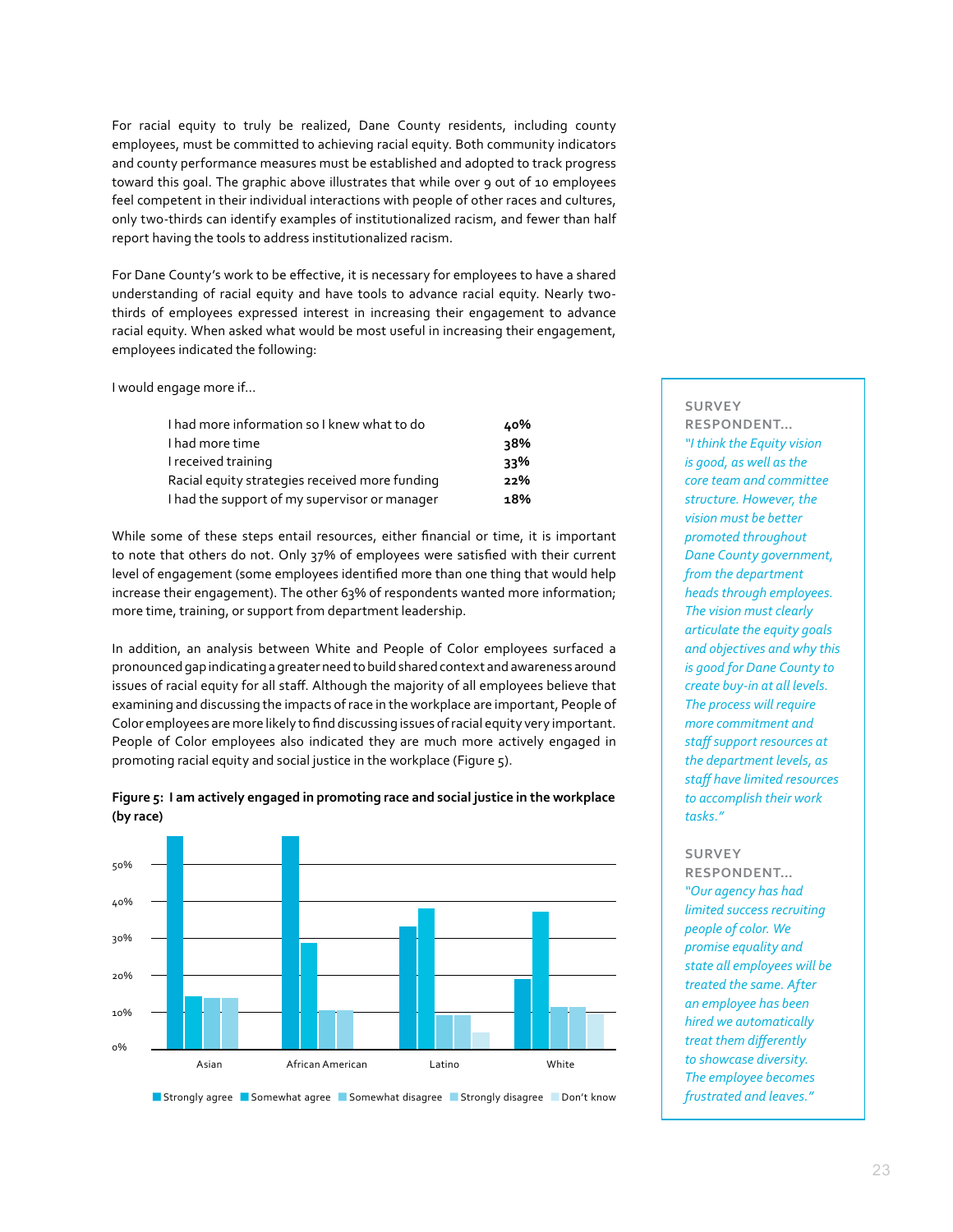#### **d. Community expertise and organizing is strong, and is critical for structural change.**

Community organizing and expertise has helped to bring greater visibility to existing racial inequities and strategies for structural change, including most recently in regards to topics relating to criminal justice. The community-based "Race to Equity" report and other current leadership on racial equity, such as the Justified Anger coalition, Young, Gifted, and Black, and MOSES has helped to increase the urgency of advancing racial equity, move leaders within county government, and build bridges between institutions.

# S T R A T E G I E S & A C T I O N S

### **a. Dane County employees – Understanding of, commitment to, and infrastructure for advancing racial equity within county government.**

To build the understanding of, commitment to, and infrastructure for advancing racial equity within county government, the county must first establish the countywide Racial Equity Strategic Leadership Team. This team, convened by the County Executive, County Board, and Constitutional Officers, should include key department directors and will be responsible for high-level accountability over the implementation process. Without leadership, direction, and accountability, the process can easily be derailed. Setting this level of accountability also ensures there is a body to track progress and report back to both county employees and the public about these efforts. The Racial Equity Strategic Leadership Team will be responsible for overseeing the overall county Racial Equity Plan.

We recommend that the Strategic Leadership Team empower and support the existing Racial Equity and Social Justice Team and other teams identified in these recommendations with operational implementation.

After establishing the countywide Racial Equity Strategic leadership Team, each department should develop a racial equity plan. departments should use a common template (see Section 2 of the Addendum) for 2016. This template includes a combination of crossdepartment priorities (internal capacity building, workforce equity, contracting equity, and outreach and engagement), as well as strategies that are unique to the department's line of business.

While both establishing leadership and accountability and developing plans are essential, there must be a dedicated team of staff in each respective department to help organize, support, and implement plans. While the Strategic Leadership Team can provide guidance on a consistent structure across departments, department directors should be responsible for the launching and support of these teams in their own department. The Strategic Leadership Team must also convene interdepartmental racial equity teams by topic area to explore a select group of topics that cut across departments. Held together, these strategies are the first important step to develop the infrastructure required for the county to internalize racial equity as a priority.

Establishment of Racial Equity Teams and development of Racial Equity Plans may be a challenge in Dane County's smaller departments. In those cases, it may make sense for some smaller departments to combine efforts, potentially under the umbrella of the Department of Administration.

In addition to the racial equity plan and staffing, all staff should also attend racial equity training to build a shared understanding of racial equity and common definitions of racial equity / inequity, implicit / explicit bias, and individual / institutional / structural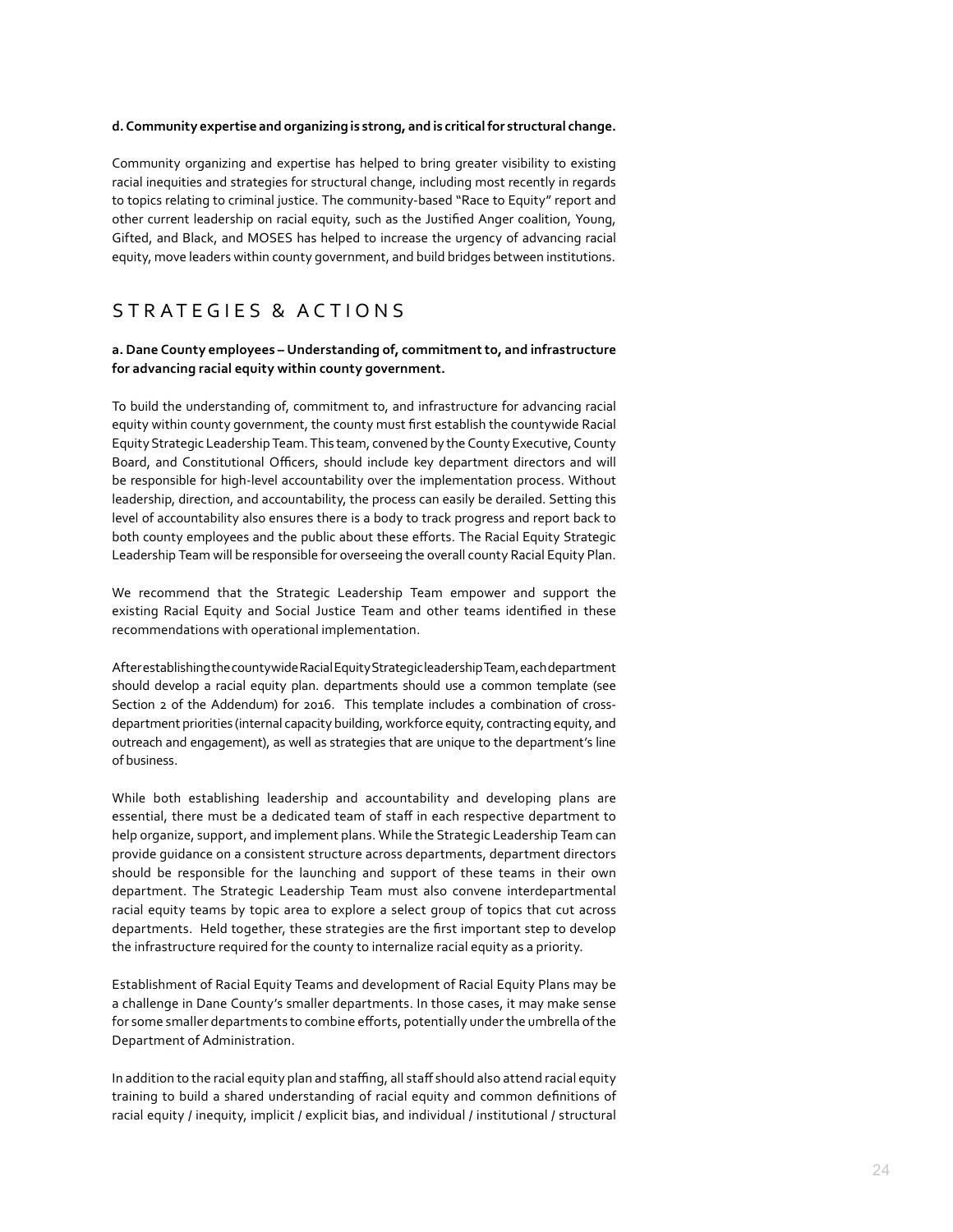racism. These key concepts have been found to be critical to productive employee engagement that leads to institutional change. Basic racial equity training should be conducted for all employees.

The county should employ a "train-the-trainer" model to build internal expertise and capacity to support training moving forward. In this model, a core group of existing RESJ members reflecting the diversity of Dane County would be trained to tailor and facilitate training for and with all staff, building internal capacity and sustainability for meeting all staff training needs. Recognizing the need for successful implementation, departments should develop a specific timeline for implementation that acknowledges timing considerations of other departmental work. In Phase 2, supplemental racial equity modules should be developed to continue skill development.

In addition to basic training, all county managers should also receive training on a Racial Equity Toolkit so they have knowledge on racial equity considerations for key decision points across practice, policy, and programs. After training on the toolkit, the toolkit should be used (and reported on) regularly to ensure racial equity is considered across all key decisions. To begin this process, each department should pilot use of the GARE Racial Equity Tool in a select policy or program. Departments should report back to the RESJ Strategic Leadership Team about the results of piloting the tool. Departments should also incorporate use of the Racial Equity Tool beginning with the 2017 budget process (starting this process in 2016) through development and review of individual decisions, as well as review of the cumulative impacts of the proposed budget. The Department of Administration, County Executive, and County Board should review individual decisions and the cumulative impacts of the proposed budget on racial equity.

The RESJ Capacity Building Action Team should be responsible for development of curriculum (working with a consultant, if funded) and working with departments on implementation of the basic racial equity training for all employees and the Racial Equity Toolkit training for managers.

Phase 1 provides the opportunity to establish baselines for measuring progress moving forward. This is but one example of the importance of additional staffing (see Section V). The additional level of analysis is heavily dependent upon additional staffing. Via this report, Dane County already will have data for a baseline and survey question template for the recommended internal employee performance measures; we recommend conducting this survey on a biennial basis. The biennial survey results will allow tracking of progress on how employees are engaging with the racial equity work and process.

In Phase 1, the county will have ideally established the infrastructure and staffing needed to begin implementation of a Countywide Racial Equity Plan, as well as departmental work plans. In Phase 2, the county should begin to embed racial equity into decision making. Having piloted use of the tool in Phase 1, in Phase 2, the county should assess any customization of the racial equity tool needed for Dane County, and implement the use of the tool on a routine basis. In addition, Phase 2 allows for deeper analysis of cross-cutting core issues.

In Phase 2, the county should further expand existing racial equity teams to ensure collaborative strategies and decision making across relevant departments for those community indicators that multiple departments influence. The first step of this particular process will require the expansion of the Health Equity Action team to additional areas, building on the steps of food security. Interdepartmental and community partner teams focused on jobs and economic security and/or vibrant communities should also be established. Because these are areas where the county has less direct influence,

## **SURVEY**

**RESPONDENT…**  *"Focusing some effort on the criminal justice system is good but the real problems start much earlier in life. More resources should be available to address issues in early childhood, including prenatal care, and throughout K-12 education."*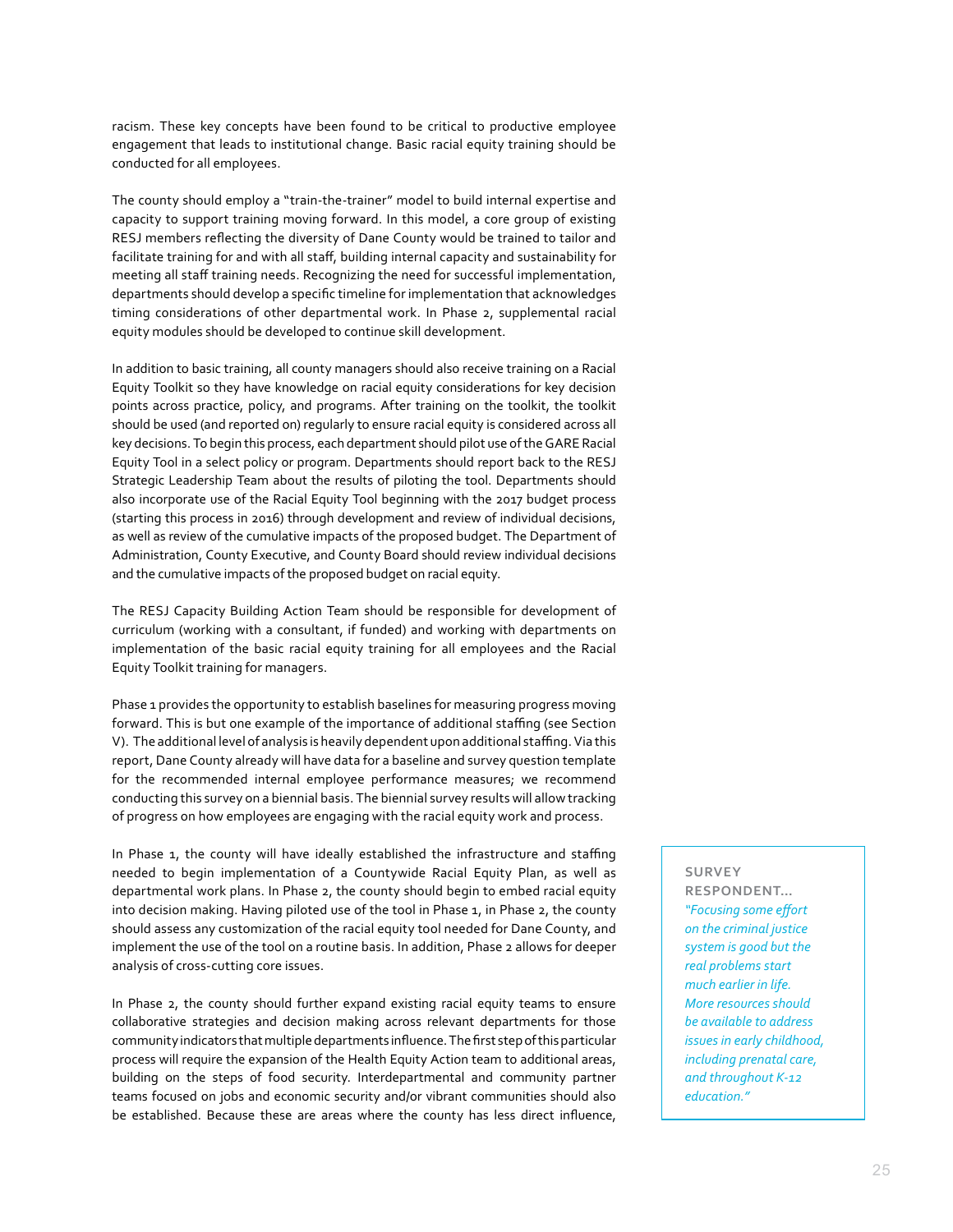organizing the county to work with community partners to leverage the impact it does have will be an important opportunity for community collaboration. These might also be contained within county committees addressing these issues.

All the steps listed above allow an opportunity to ensure county employees have the awareness, knowledge, skills, and tools to move racial equity forward.

#### **b. Build community understanding of racial equity.**

An additional necessary step in Phase 2 is building the broader understanding of racial equity among all Dane County residents. To begin this process, in Phase 2, the county should conduct periodic racial equity workshops in the community, open to all residents. The strategy and plan to engage community with public workshops must be established and implemented by the RESJ Capacity Building team.

Building on the employee survey, in Phase 2 the county should contract with a consultant to conduct a community racial equity survey, which will provide the opportunity to gather feedback on the county's work, suggestions for improvement, and community priorities. The broader pubic survey should be administered every 2 years. This critical feedback will both establish baselines of community understanding and an ability to track the impact of the county's efforts.

While it is necessary for institutions to gain skills for eliminating institutional racism, ultimately, to have deeper impact in the community, cross-jurisdictional, cross-sector collaborations that support a community focus on eliminating structural racism will also be necessary. In Phase 2, Dane County should fund and establish a Racial Equity Fund (for more description, see Best Practices, page 14) that will support institutional / community collaborations aimed at eliminating structural racism.

## **1. DANE COUNTY EMPLOYEES UNDERSTAND AND ARE COMMITTED TO ACHIEVING RACIAL EQUITY.**

## COMMUNITY INDICATOR

Percent of population who believe advancing racial equity should be a priority of government

Percent of population who understand the county's commitment to racial equity

## COUNTY PERFORMANCE MEASURE

Percent of Dane County departments that have:

- A Racial Equity Team within their department
- A Racial Equity Action Plan

Percent of Dane County employees who:

- Have attended racial equity training
- Believe their department is making progress in advancing racial equity (by race)
- Can identify examples of institutionalized racism
- Are using a Racial Equity Tool

Number of community members participating in Racial Equity training (Phase 2)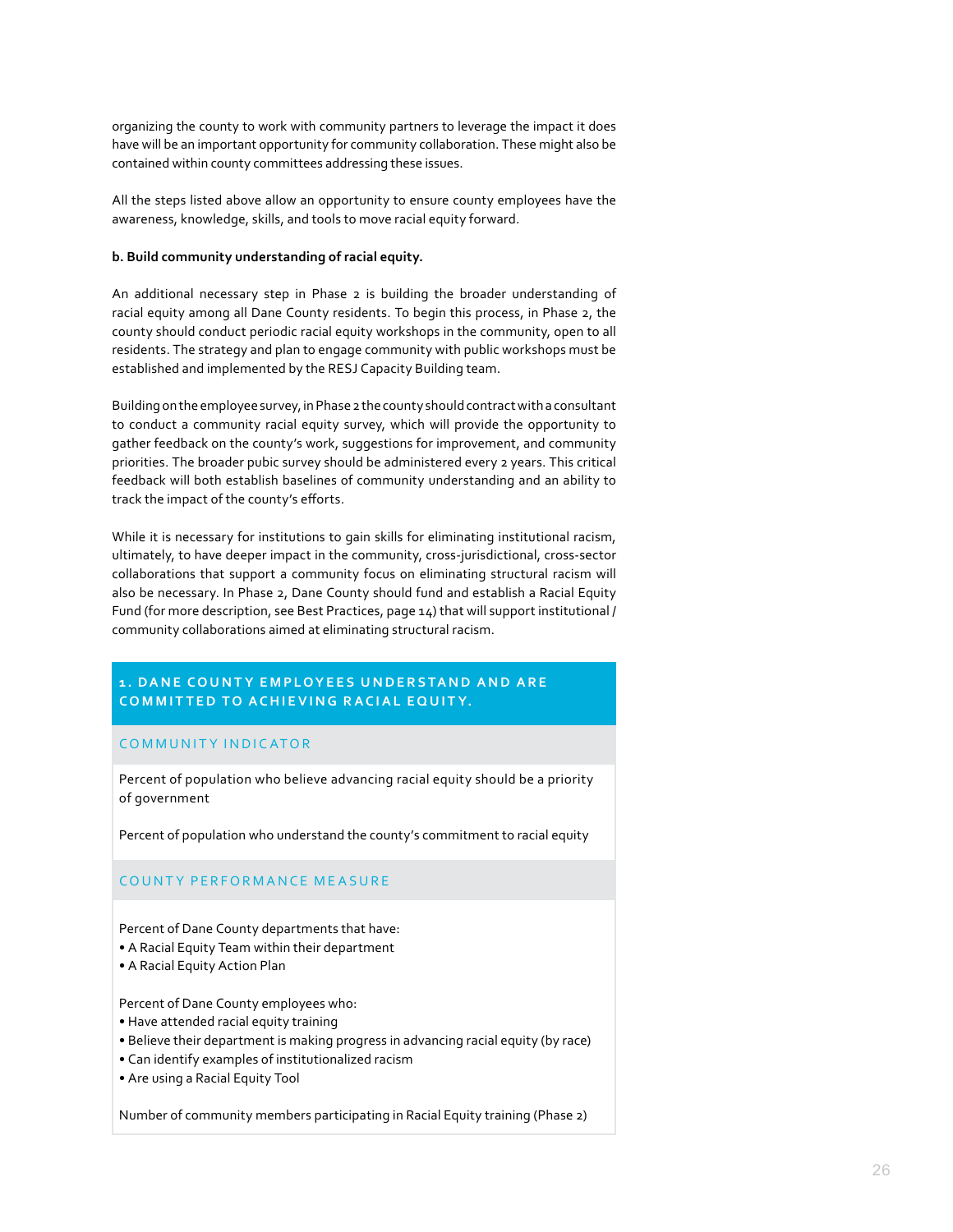## **1. DANE COUNTY EMPLOYEES UNDERSTAND AND ARE COMMITTED TO ACHIEVING RACIAL EQUITY.**

#### OUTCOMES AND ACTIONS

### **A. Dane County employees understand, are committed to, and have the infrastructure needed to advance racial equity.**

1) Countywide Racial Equity Strategic Leadership Team – County leadership (County Executive, County Board, and Constitutional Officers) convenes an internal leadership team responsible for high-level accountability and oversight of implementation. Department directors of large departments should serve as team members on a permanent basis, and directors of small departments on a rotating basis. The Strategic Leadership Team should empower and support the Racial Equity and Social Justice Team and other teams identified in these recommendations with operational implementation.

2) Departmental Racial Equity Plans – County leadership provides department directors with template for development of 2016 Racial Equity Plans (template includes a combination of cross-departmental strategies and department-specific strategies unique to their own line of business). Reporting on accomplishments should occur at mid- and end-of-year at a County Board meeting.

3) Departmental Racial Equity Teams – County leadership directs department and office directors to organize Racial Equity Teams responsible for leading implementation of the action plans within their respective departments.

4) Racial Equity Training – Provide introductory Racial Equity Training to all employees. Use a "train-the-trainer" model to continue to build internal expertise. Provide Racial Equity Toolkit training to all managers. Provide training on communications and messaging about racial equity to appropriate staff. In Phase 2, develop new modules to further operationalize equity.

5) Topic area Racial Equity Teams – RESJ Strategic Leadership Team convenes interdepartmental teams on core cross-cutting topic areas, as described in Indicator Areas II to V.

6) Employee Racial Equity survey – Conduct employee racial equity survey on a biennial basis using the initial project survey as a baseline.

7) Use of a Racial Equity Tool with policies or programs – Each department and office pilot use of the GARE Racial Equity Tool in a select policy or program (Phase 1). Assess any customization of the Racial Equity Tool needed, and implement on a routine basis (Phase 2).

8) Incorporate use of the Racial Equity Tool into the budget process – Departments use the Racial Equity Tool in the development of 2017 budget proposals beginning in 2016. The Department of Administration, County Executive, and County Board review individual decisions and the cumulative impacts of the proposed budget on racial equity (see page 47 for more).

9) Racial Equity Teams (Phase 2) – Expand the Health Equity Action Team to additional areas, building on the steps of food security. Convene teams on:

- Jobs and economic security
- Vibrant communities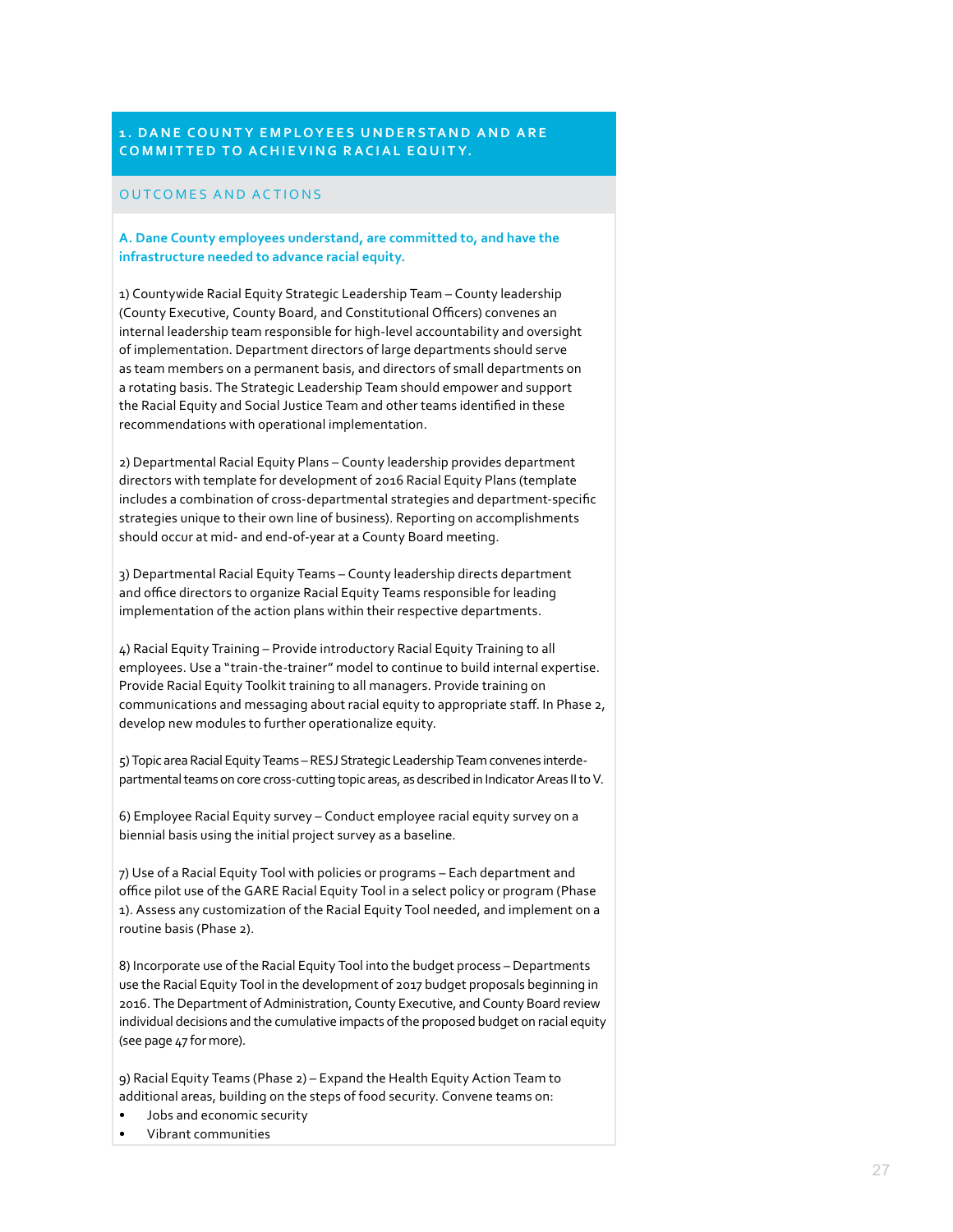## **1. DANE COUNTY EMPLOYEES UNDERSTAND AND ARE COMMITTED TO ACHIEVING RACIAL EQUITY.**

#### **B. Dane County residents understand racial equity.**

1) Community Racial Equity trainings – Conduct a portion of the Racial Equity trainings in the community, open to residents. (Phase 2)

2) Community Racial Equity Survey – Contract with a firm to conduct the community racial equity survey. Survey should be used to assess residents' feedback on the county's work and gather suggestions on improvement. (Phase 2)

3) Racial Equity Fund – Provide funding for a Racial Equity Fund that will support institutional / community collaborations aimed at eliminating structural racism.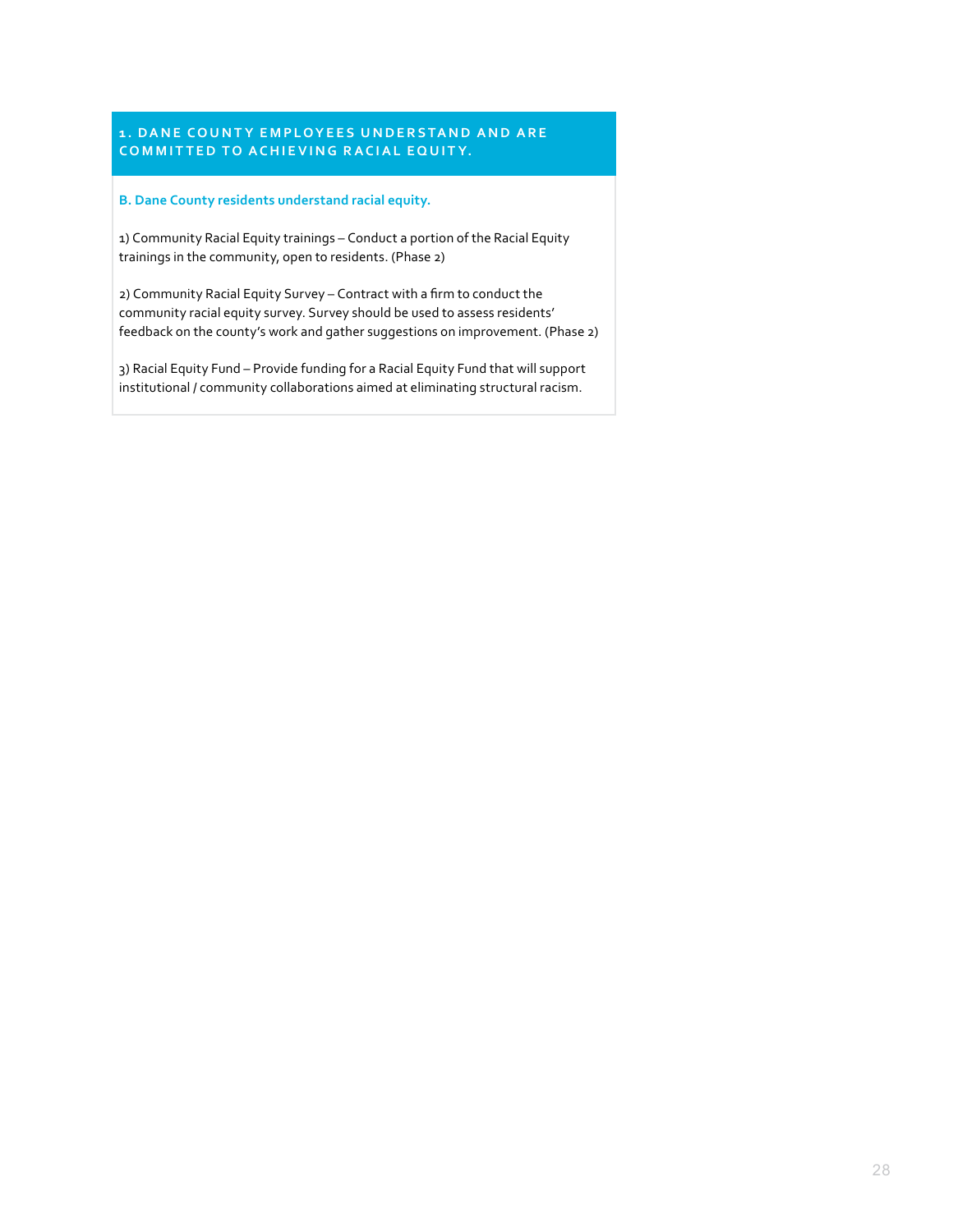# RECOMMENDATION 2:

## IMPLEMENT STRATEGIES TO ENSURE THE COUNTY IS AN EFFECTIVE AND INCLUSIVE GOVERNMENT THAT ENGAGES COMMUNITY.

# KEY FINDINGS

Most recently, the county has made efforts to increase its technical capacity to do outreach to the community through electronic engagement including expansion of the County Board website, blog and online methods for gathering community input.

Despite these efforts, interviews, focus groups, and project meetings revealed a deep recognition that the county needs to do a better job at including and engaging community on a routine basis. Many participants reflected that typical processes are designed to meet the needs of communities that already have access to the system, most commonly middle- and upper-income Whites. At the same time, recognition was also given that processes do not tend to work well for any community. The county tends to use limited and inflexible modes of participation (single meetings or public hearings), and does not set overall expectations for process or coordination across departments. Participants reflected that there have been examples of better processes where community engagement has led to improved decisions and service delivery.

Some participants also shared concerns that it would have been better for the community to be a part of the Racial Equity Analysis process.

Many individuals who were interviewed recognized a need for the county to explore how community can both be informed but also engaged from the onset of the county's programming and policy decisions. While various departments use approaches to assess how services are being delivered to community, departments do not consistently engage with community to develop policies or understand barriers to accessing services and/or engaging government. There was a desire for community needs to be better reflected in newly designed as well as established programming.

Some participants also suggested that the county's boards and commissions are a special opportunity to engage Dane County residents that is not being fully utilized. Over forty different boards and commissions exist, ranging from the Airport Commission to the Zoo Commission. Concerns were expressed about whether boards and commissions are inclusive of Dane County's diversity.

Survey findings indicate that 58% of employees are aware of efforts in their department to be more inclusive in outreach and engagement. While it is logical that this might be an area where one might not expect all employees to be aware, as an organizational change effort, broad employee understanding of key priorities will be important. Dane County employees are a powerful asset, and increasing their understanding and commitment is a necessary leverage point. The survey also assessed employee belief in whether the county is making progress toward inclusive outreach and engagement: 44% of survey participants agree that their department seeks input and assistance on decision making from communities of color and 51% agree that their department partners with other institutions and communities to advance racial equity. In each of these areas, nearly half of employees reported they were unaware of existing efforts toward that end.

## **SURVEY**

**RESPONDENT…**  *"The affected communities lack trust in many of the institutions of County Government. Therefore, community engagement has been historically weak. It is very difficult to identify and address structural/ institutional racism. Efforts to address racial equity are going to require the development of new resources and intervention strategies that might lead to the elimination of some traditional resources that have been in place for many, many years."*

#### **SURVEY**

**RESPONDENT…**  *"I think it is necessary that Dane County assess and address racial disparity and inequity in our respective Departments. However, I think we have missed an opportunity to have sustained input by citizens or consumers who could possibly advance a perspective that we may not be immediately aware."*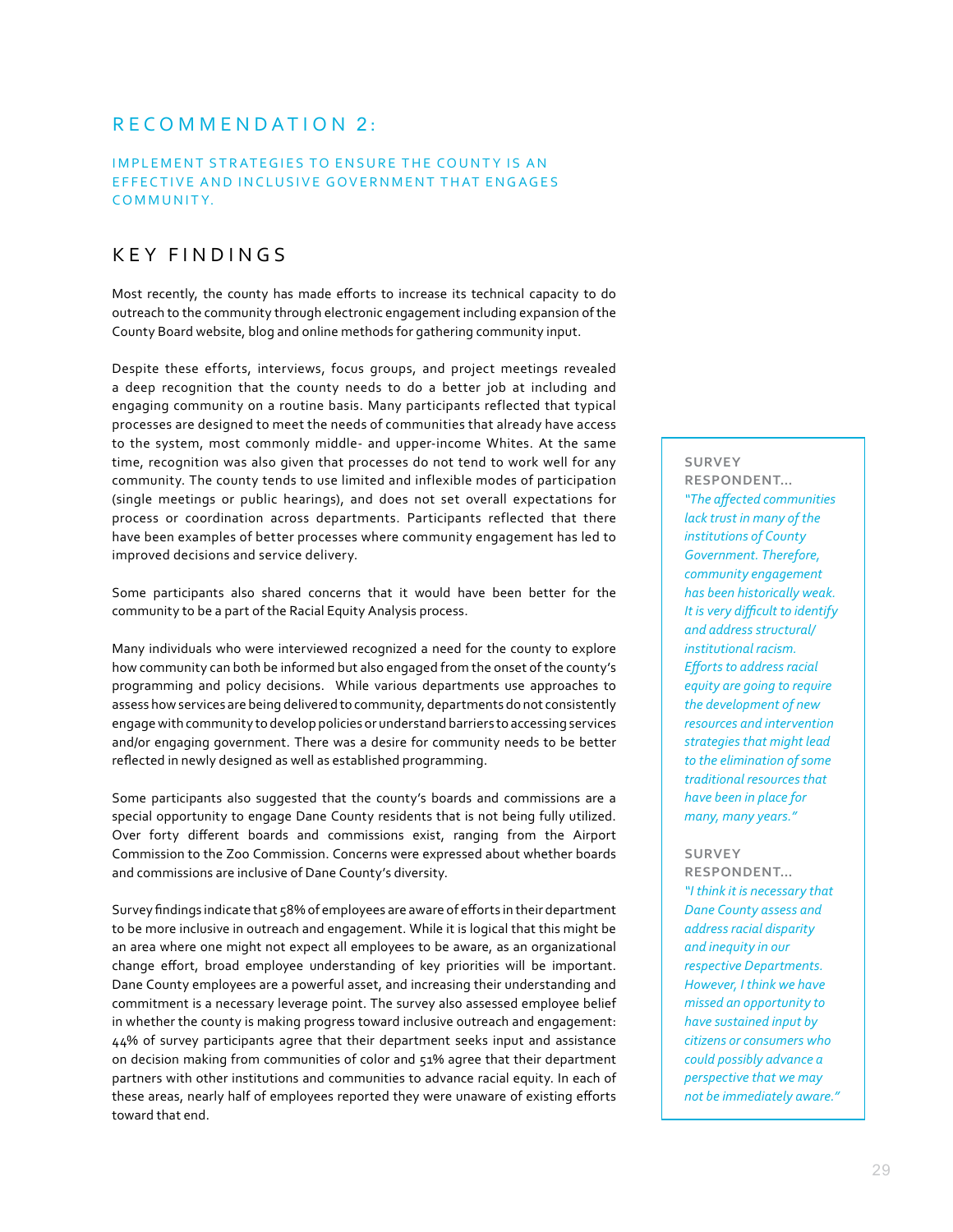

A little over a third of employees (39%) had some awareness of departmental efforts to improve access to services for refugees, with 48% of survey participants reporting they were unaware of county efforts, if they did in fact exist. When it comes to a tangible strategy, however, the numbers increased. Sixty-five percent agree that their department is making progress at providing interpretation and translation services for people with limited English.

As outlined above, national best practice indicates that government's role in addressing inequity must involve inclusive outreach and public engagement related to county policy, programs, and programmatic decisions, as well as partnering with others to achieve racial equity. Dane County's Racial Equity and Social Justice Community Connections Team has initiated this work and should continue and expand.

# STRATEGIES & ACTIONS

First, the Racial Equity and Social Justice Community Connections Team (renamed Inclusive Engagement Action Team see Figure 1 – Racial Equity Infrastructure) should research and develop countywide policies and practices that engage diverse communities in county processes. The Team should also develop implementation tools for a countywide approach to outreach and engagement, including translation and interpretation. These tools should ensure that employees have support for effective implementation. These findings and recommended tools should be reported to the RESJ Strategic Leadership Team.

Outreach and engagement skills and competencies should be expanded. Without these skills, even with the best intentions, employees will not be supported in effective community engagement. To build these skills, the Inclusive Engagement Team should identify employees who routinely engage with the public and existing positive practices, and develop and implement training / skill building sessions.

To fully represent and capture community stakeholders, the Team should assess current advisory groups by collecting a demographic baseline of existing advisory groups, identify gaps in representation, and develop approaches to increase inclusion over time, which they should then report to the RESJ Strategic Leadership Team.

Infrastructure, both internal to the county and external in the community, must also be established to ensure community feedback is in fact informing county policy and practice. After establishing internal infrastructure and assessing current practice, an interdepartmental project should be identified and piloted to engage communities using a newly designed comprehensive approach. For example, a potential project might develop and support a cooperative effort among multiple county departments to work with the Dane County Youth Conservation Corps in partnership with Operation Fresh Start. This effort could include multidisciplinary on-the-job skills training within department positions to develop the experience base of youth in the community and expand a highly qualified applicant pool with a strong work ethic. The

**PROJECT TEAM MEETING PARTICIPANT…**  *"We have to change the very nature of our relationships with communities. We need to make sure we are in relationship with community, so we are working with them and not doing things to them."*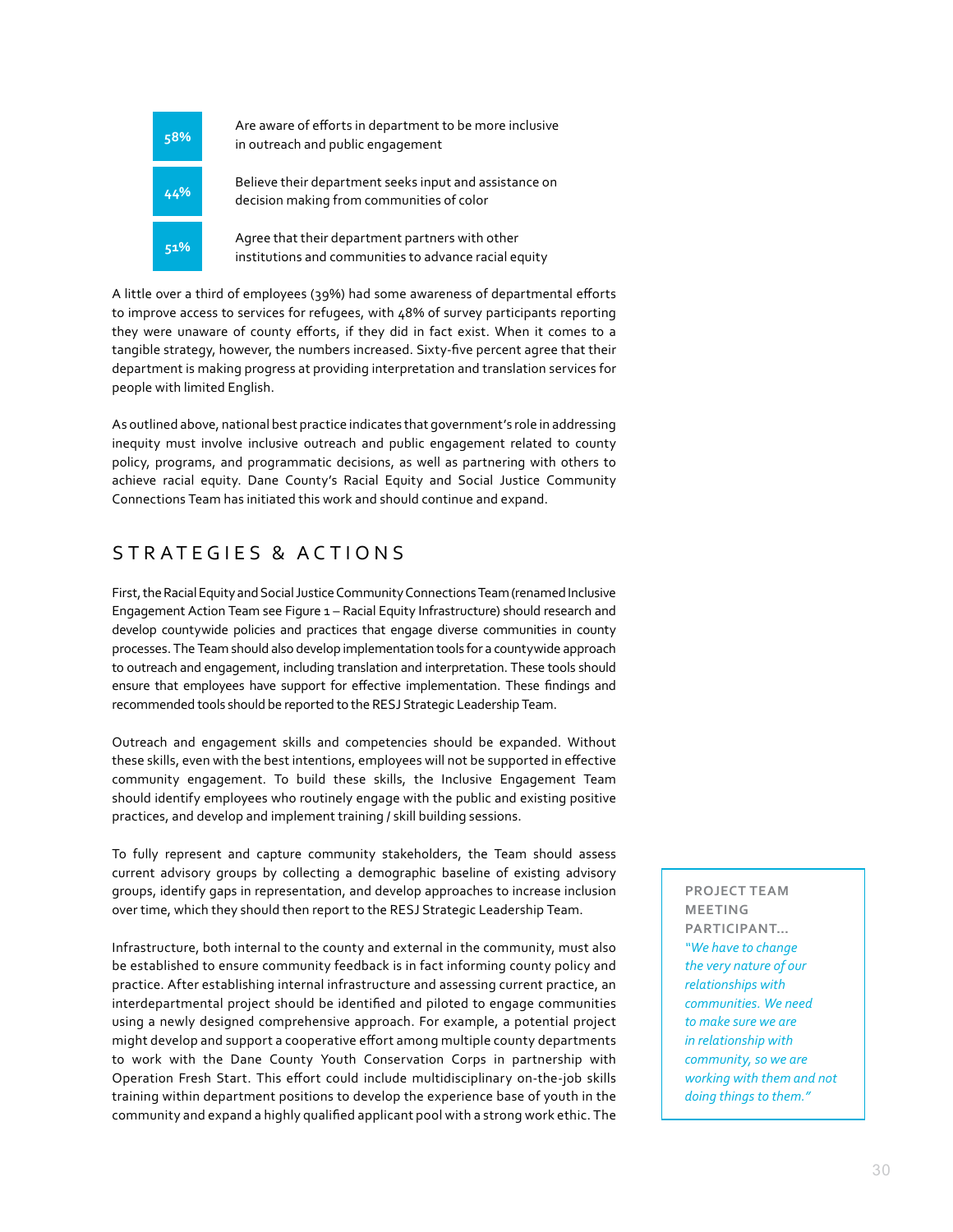Inclusive Engagement Action Team should identify and implement such projects. In phase II, the Inclusive Engagement Action Team should also conduct an assessment of current engagement activities and their effectiveness.

## **2. DANE COUNTY IS AN EFFECTIVE AND INCLUSIVE GOVERNMENT THAT ENGAGES COMMUNITY AND IS RESPONSIVE TO ITS NEEDS.**

## COMMUNITY INDICATOR

Percent of population who believe Dane County values community participation and engagement

Dane County services are well received by community members

Voter turnout

#### COUNTY PERFORMANCE MEASURE

Percent of Dane County employees\* who believe their department seeks input and assistance on decision making from communities of color

Demographics of the county's advisory groups reflect community demographics

Participants engaged in the project report that their engagement made a meaningful difference in the process

Number of different methods Dane County is using to engage community and their measured effectiveness and replicability

## OUTCOMES AND ACTIONS

## **A. Dane County employees have outreach and engagement skills and competencies to advance racially inclusive outreach and engagement.**

1) Inclusive Engagement Action Team – Develop countywide policies and practices that engage diverse communities in county processes. Establish and support a countywide approach to translation and interpretation to ensure that employees have effective tools to implement the policy.

2) Inclusive Outreach and Public Engagement Training – Provide introductory Inclusive Outreach and Public Engagement training to employees that routinely engage with the public.

3) Representation on county advisory groups – Collect demographic baseline of existing advisory groups, identify gaps; develop approaches to address gaps.

4) Interdepartmental pilot project – Identify a cross-department pilot project to engage communities using a comprehensive approach.

Phase II

1) Conduct an assessment of current engagement activities and their effectiveness, led by the Inclusive Engagement Action Team.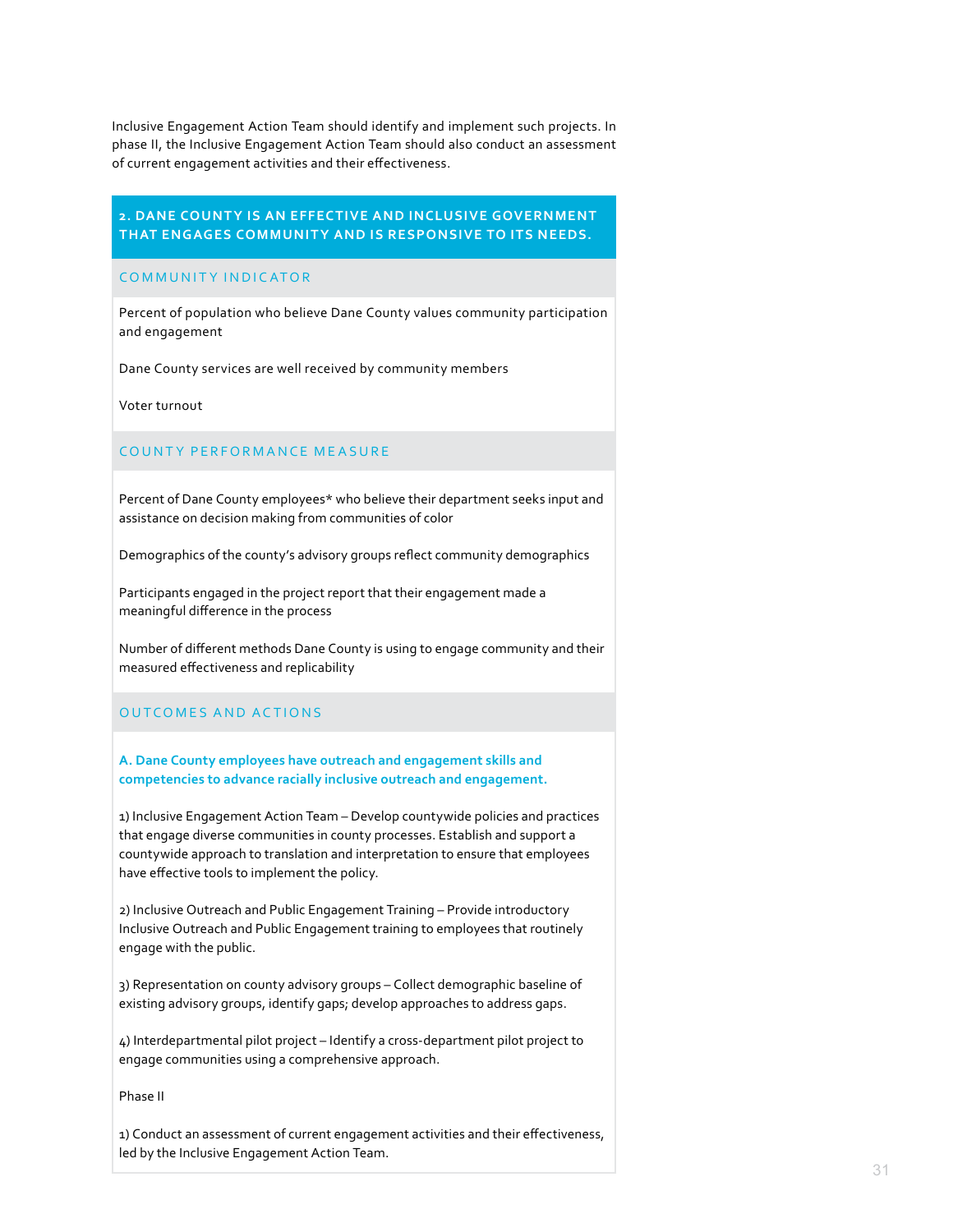# RECOMMENDATION 3:

## ENSURE DANE COUNTY'S COMMUNITIES OF COLOR SHARE IN THE COUNTY'S ECONOMIC PROSPERITY.

# KEY FINDINGS

Economic prosperity is not shared across all communities in Dane County, as indicated by the disproportionality in household income and the unemployment rate. Because the larger economy is difficult for the county to impact, the most critical first opportunity is for the county to focus on those areas where it has direct control: who it employs and how it spends its money.

## **a. Workforce equity – Dane County will be a model employer advancing racial equity.**

According to the county's most recent Office of Equal Opportunity report, People of Color represent 14.2 % (324 employees) of the total government workforce. While this is the highest percentage in Dane County history and it is close to reflecting the overall demographics of the county, there are disproportionalities in some functions and within hierarchy. There are significant differences both at the departmental level and between job classifications. Tellingly, in the survey, over half of all survey participants indicated that they do not believe their department reflects the diversity of Dane County. See Figure 6 below for racial demographics of Dane County's four largest Departments.



#### **Figure 6: Racial Demographics of Dane County's four largest Departments**

People of color are still much less likely to be in management positions, as documented by Office of Equal Opportunity (OEO) reports. In addition to reporting data and measuring progress toward hiring, the OEO has also outlined targeted strategies to support hiring of a more diverse pool of workers and contractors.

Interviews and focus groups also raised a number of concerns about county workforce efforts. Many interviewees named challenges with the online application system including barriers to accessibility. In addition to the application process, those interviewed also mentioned concerns with internal promotion policies. Current policies limit the number of applicants in the overall candidate pool and tend to give preference to tenured employees. While there was disagreement from Employee Relations staff about the accuracy of some of the problems identified, whether actual or perceived, institutional barriers within human resource systems were identified and should be addressed through refinements to the system and improved communication about the system.

#### **SURVEY RESPONDENT…**

*"Dane County as an employer must reconsider its biases in terms of degree requirements for certain positions. I don't know if Dane County has an affirmative action plan in place for hiring, but clearly the labor force is overwhelming white. I know that jobs are only one way to address racial disparities, but addressing the lack of diversity in one's own labor force would seem to me to be the first, logical step. How can Dane County presume to address "racial inequities" (the latest jargon, I guess) for the county as a whole when its own shop is so lacking in diversity?"*

#### **SURVEY**

**RESPONDENT…**  *"It is my understanding, which may be incorrect, that because of the Union contracts in the past, which are now in the Handbook, as Managers, we were limited to the number of top job candidates we could interview for positions. This has limited the pool of applicants that can get to this phase of the hiring process. I have yet to have a person of color to interview."*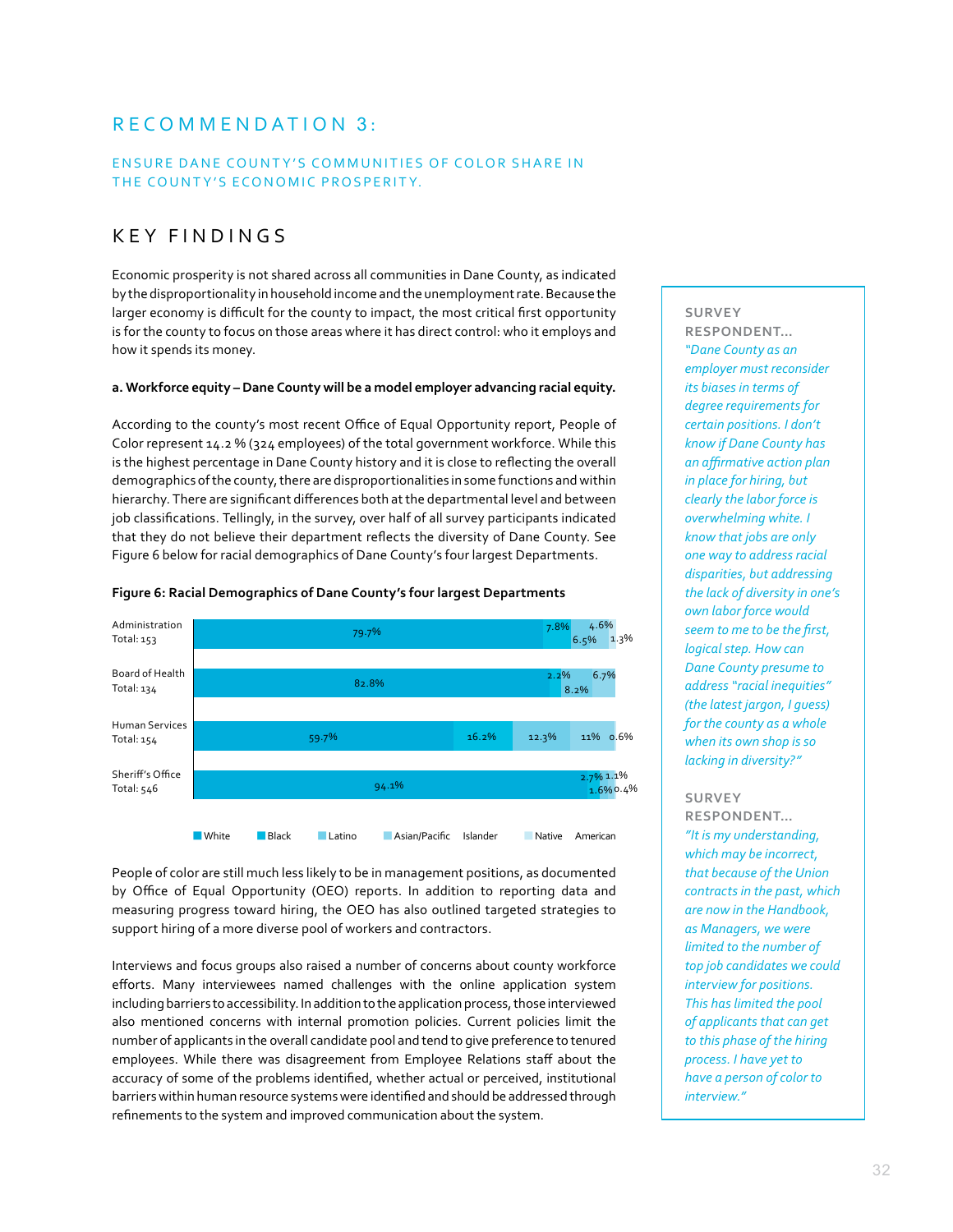

## **Figure 7: I believe employees in my department reflect the racial diversity of Dane County.**

Some interviewees described their department's efforts to recruit and hire bilingual employees to better serve Dane County's increasingly diverse populations. Frustration was expressed that pay adjustments have not been possible to compensate employees for this supplemental skill.

In addition to concerns regarding hiring, interviewees shared a lack of confidence in the enforcement of affirmative action and equal opportunity policies to have real impacts that would hold both individuals and systems responsible for actions and results.

## **b. Contracting equity – Investments in contracting and procurement benefit the diversity of Dane County's communities.**

Currently, less than 1% of total county vendor payments are directed to businesses owned by People of Color. The county developed a Targeted Business Enterprise program to address relatively low contract numbers and the OEO reports on the progress of business development regularly. During the 2014 reporting period, 80 targeted businesses renewed their certification, and new firms were certified with the county as Emerging Small Businesses (ESB), Minority Business Enterprises (MBE), Women Business Enterprises (WBE), or Disadvantaged Business Enterprises (DBE).

Nearly 60% of survey participants responded with a "don't know" to the question that asked about their department's efforts to promote equitable access for womenand minority-owned businesses to compete for purchasing and consulting contracts. As with outreach and engagement efforts, while it is logical that this might be an area where one might not expect all employees to be aware, as an organizational change effort, broad employee understanding of key priorities will be important.

# S T R A T E G I E S & A C T I O N S

## **a. Workforce equity – Dane County will be a model employer advancing racial equity.**

Dane County can play a role in closing gaps in economic prosperity experienced by community of color residents. Government tends to be one of the largest employers for People of Color across the Country, especially paying a living wage. Given this, it is especially critical for Dane County to serve as a model employer advancing racial equity.

A first step in this strategy is building infrastructure to support workforce equity. The RESJ Team's current focus on workforce equity provides a solid foundation from

## **SURVEY**

**RESPONDENT…**  *"Our hiring processes do not cast a wide net. We do not do consistent outreach to communities of color, our on-line process is clunky at best, prone to technical glitches and inadvertently screens out applicants. We need a more robust Human Resources department if we want to get serious about this. I sometimes encounter applicants of color or cultural diversity who might be qualified for a job other than the one I am interviewing them for. There is no formal mechanism to refer these folks to other opportunities that may exist within the County."*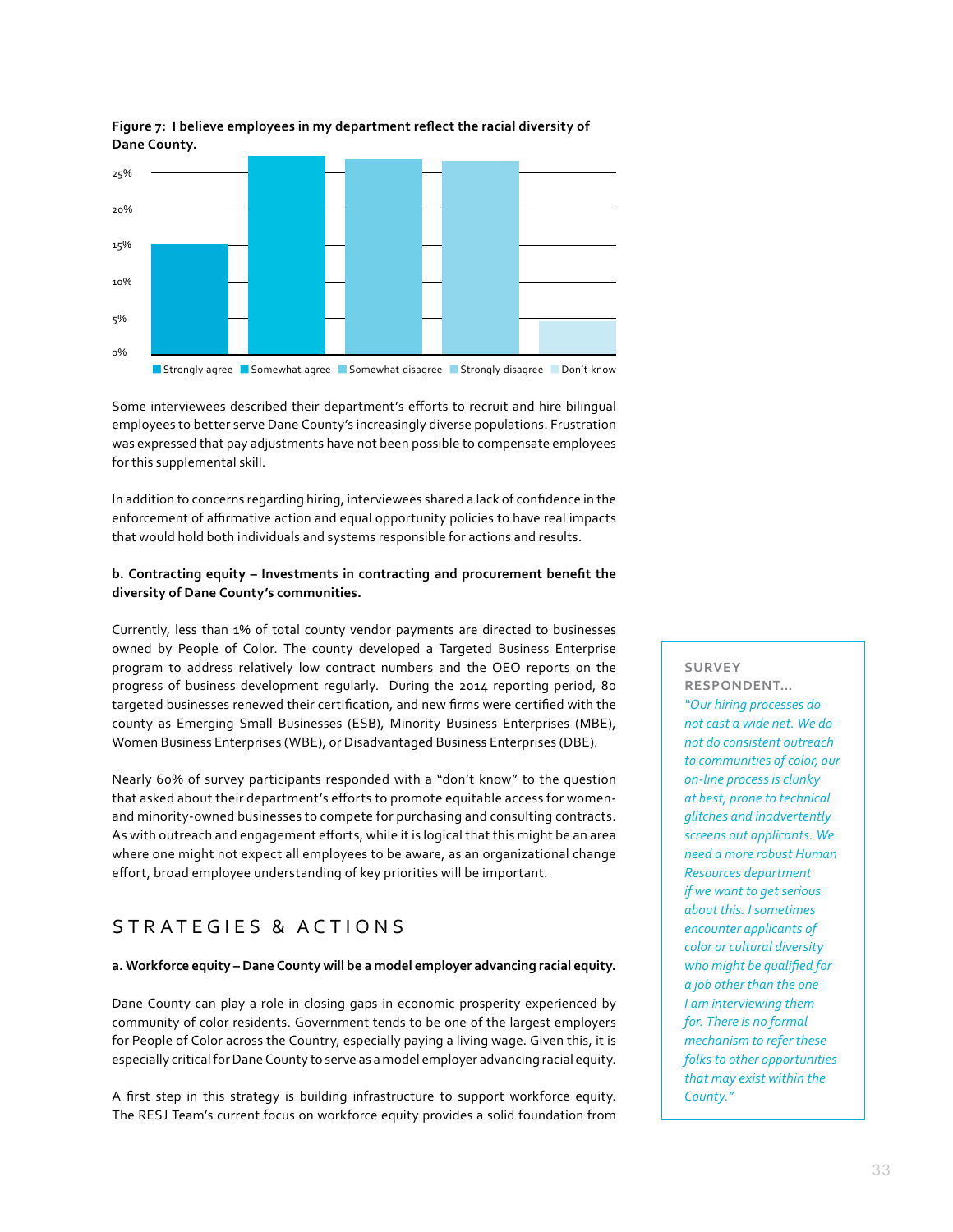which to build via the addition of representatives from Employee Relations, unions, Corporation Counsel and employee group representatives. This newly established RESJ Workforce Equity Action Team (see Figure 1 – Dane County RESJ Organizational Chart) should be responsible for coordinating work across departments, eliminating redundancies, and creating cohesion, including many of the strategies listed below.

Next, Dane County must improve the Employee Relations data collection system in order to better identify specific positions that have the greatest disparities. Within each individual department, another part of the strategy calls for the identification of one or more specific classifications that are currently inequitable (not representing community demographics) and development and implementation of strategies to eliminate disproportionality using best practices. GARE's "[Public Sector Jobs: Opportunities](http://racialequityalliance.org/newsite/wp-content/uploads/2015/02/Public-Sector-Jobs-Final1.pdf)  [for Advancing Racial Equity](http://racialequityalliance.org/newsite/wp-content/uploads/2015/02/Public-Sector-Jobs-Final1.pdf)" issue paper is a useful resource. Examples of best practices from the issue paper include review and revision of minimum qualifications, incorporating racial equity actions into job descriptions and performance reviews, and eliminating points at which implicit bias can impact processes.

In addition to individual department work, the county should establish:

- Racial equity as a core competency in select job descriptions with each department, identifying one or more specific job classifications with key racial equity responsibilities and working with Employee Relations to incorporate racial equity as a core competency expectation into the job descriptions
- Clear racial equity expectations for managers by providing training on equitable hiring practices for all hiring managers and clear expectations and accountability for racially equitable workplaces. Managers should use best practices within hiring processes to minimize bias and incorporate equity throughout all phases of the process.

Employee Relations must also work to refine both the online application system and/ or address solutions to perceived barriers to full use of the system. Barriers identified include the online application system not allowing applicants to save applications without losing work, lack of a system login, and inability to apply for multiple jobs. Employee Relations has indicated that these identified barriers are not present in the system and that the system does indeed allow for these actions by the applicant. In that case, communication and instruction around how to complete these tasks should be improved. Employee Relations must develop and implement strategies to improve access for potential applicants lacking accessible Internet.

One initial role of the RESJ Workforce Equity Action Team will be to review the Employee Handbook to identify racial equity barriers to hiring, retention, and upward mobility. The Team should use the Racial Equity Tool (including engaging additional employees in the review) to develop recommended changes to present to county leadership. Our review identified minimum qualifications (education and experience equivalencies), limitations on the number of candidates that can be interviewed, and the role of seniority in promotions and benefits. In addition, the county should conduct an analysis of positions that have a large number of anticipated retirements in the coming five years and both develop and implement career pathways to ensure a diverse applicant pool is prepared to compete for those vacancies.

Finally, the RESJ Workforce Equity Action Team should identify positions that interact with the public, and research and develop a list of options for supplemental pay for bilingual employees.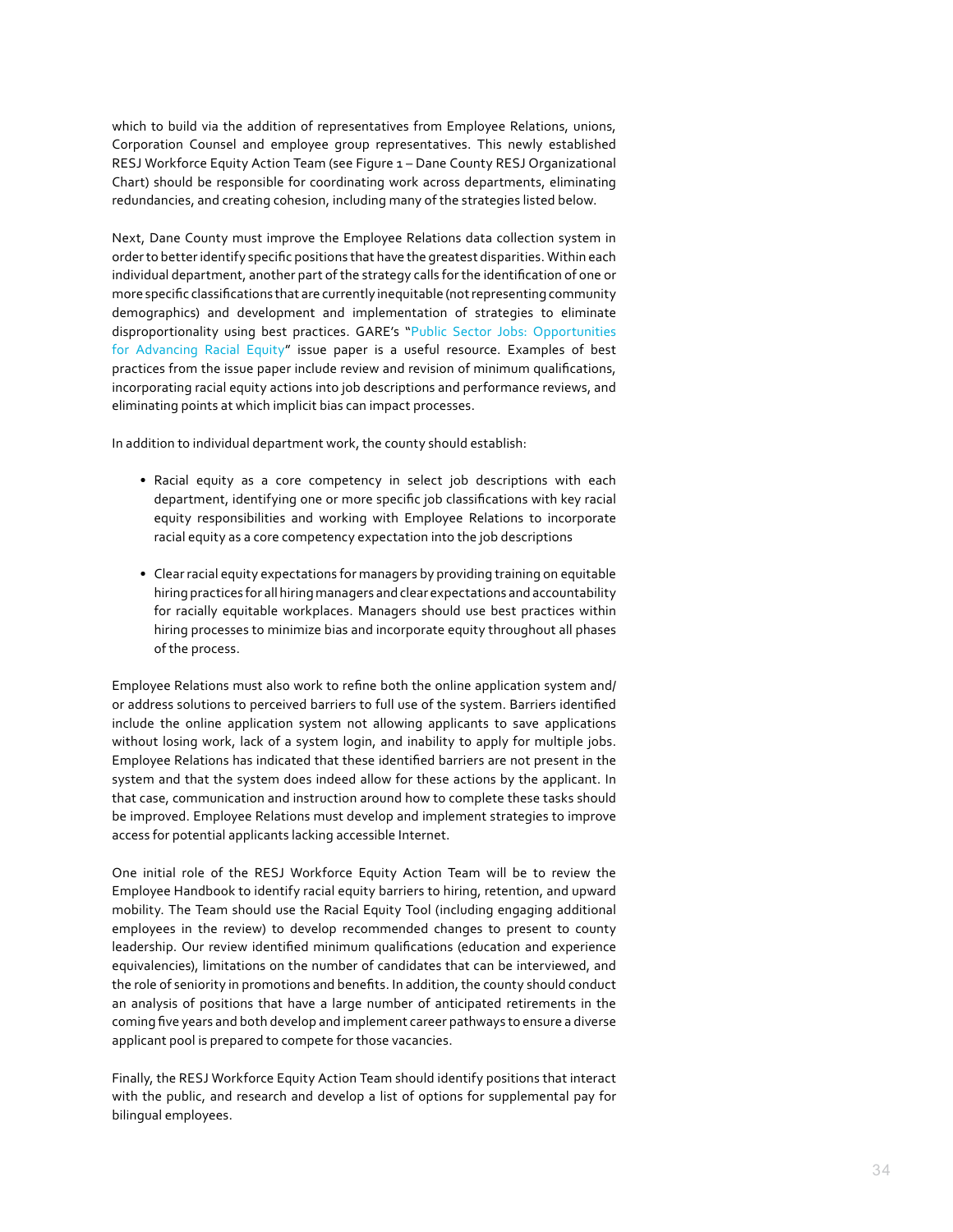## **b. Contracting equity – Investments in contracting and procurement benefit the diversity of Dane County's communities.**

In addition to serving as a model employer, Dane County's contracting and procurement investments should reflect the diversity of Dane County's demographics. A Contracting Equity Action Team (see Figure 1 – Dane County RESJ Organizational Chart), also building on the foundation of the RESJ Team, should be responsible for coordinating work across departments, eliminating redundancies and creating cohesion, including strategies below. The RESJ Contracting Equity Action Team should include representatives from the OEO/Contract Compliance, Department of Administration, and those departments with the largest levels of contracting and procurement.

The RESJ Contracting Equity Action Team's primary tasks include formulating a comprehensive system for department contracting and procurement goals and collaborative cross-department strategies. This team would also provide guidance to assist each department with setting specific targets to ensure contracting and procurement dollars are benefiting the diversity of Dane County residents. In addition the team should use the Racial Equity Tool to assess barriers to racial equity and make recommendations for eliminating barriers. Special consideration should be given to policies and practices such as bonding requirements, de-bundling of contracts, and prompt payment for subcontractors. Finally, the Contracting Equity Action Team should consider recommending a countywide disparity study in the Supplies and Services businesses area to determine a more accurate capacity and goals for targeted business for funding in Phase 2.

In Phase 2 of this work, the county should assess and expand the existing local hire program to ensure that the full diversity of county residents are benefiting from the county's contracting pool.

### **c. Partner with other institutions and the community on workforce development strategies**

In Phase 2, Dane County will be positioned to expand economic prosperity strategies beyond internal efforts in partnership with other institutions and the community. The county should work with the school district, community colleges, and business organizations to strengthen pipeline programs to ensure young People of Color are prepared for emerging jobs that pay a living wage (Phase 2).

#### **SURVEY**

**RESPONDENT…**  *"Glad Dane Co is doing this. There is a lot to be done. Assuming that poverty and racial bias are at the root, it will take the whole community working together to make a difference. Dane Co government alone can only do so much."*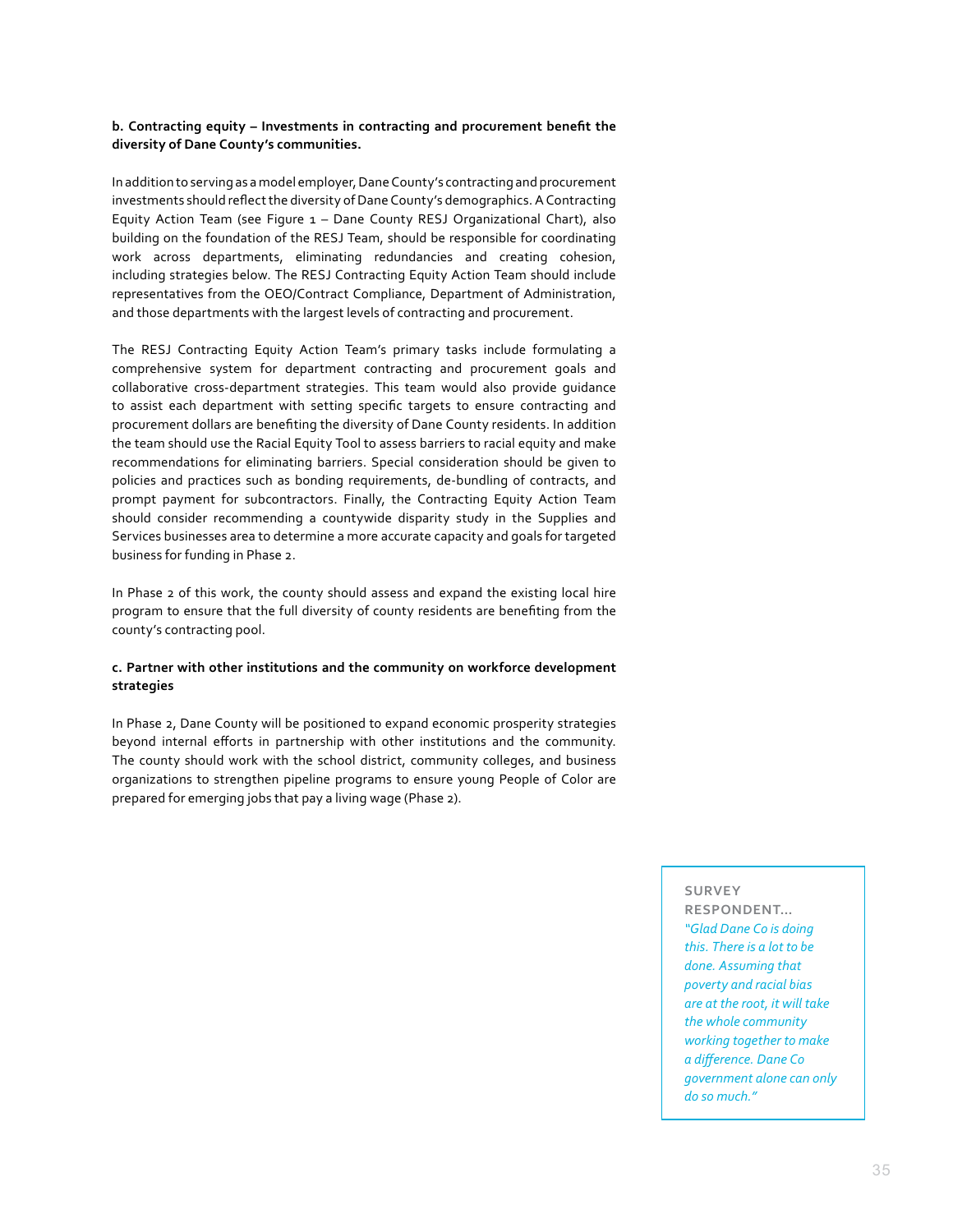## **3. DANE COUNTY COMMUNITIES OF COLOR SHARE IN THE COUNTY'S ECONOMIC PROSPERITY.**

#### COMMUNITY INDICATOR

Unemployment rates

Household income

# of businesses developed

### COUNTY PERFORMANCE MEASURE

Demographics of Dane County workforce reflect demographics of the community across functions (positions) and hierarchy (supervisors, managers, and directors)

Number of Minority Business Enterprise contracts

Dane County contracting and procurement reflects the demographics of the community.

#### OUTCOMES AND ACTIONS

#### **A. Dane County is a model employer advancing racial equity.**

1) Workforce Equity Action Team – Expand the existing RESJ infrastructure to include the Workforce Equity Action Team with representatives of Employee Relations, unions, and employee representatives. The team should be responsible for coordinating work across departments, eliminating redundancies, and creating cohesion, including strategies below.

2) Data collection system – Improve the Employee Relations data collection system so that it is possible to identify specific positions that have the greatest disparities.

3) Workforce equity in departmental Racial Equity Action Plans – Each department and office identifies one or more specific classification not representing county demographics, and implement strategies to eliminate disproportionality.

4) Racial equity as core competency in select job descriptions – Each department and office identifies one or more specific job classifications with key racial equity responsibilities and incorporate racial equity as a core competency / expectation into the job descriptions.

5) Clear racial equity expectations for managers –Training on equitable hiring practices for all hiring managers and clear expectations and accountability for racially equitable work places. Managers should use best practices within hiring processes to minimize bias and incorporate equity throughout all phases of the process.

6) Remove barriers to applying for county positions – Address online system issues identified, either by refining the system or through improved communications about how to use the system. Develop and implement strategies to improve access for potential applicants lacking accessible internet.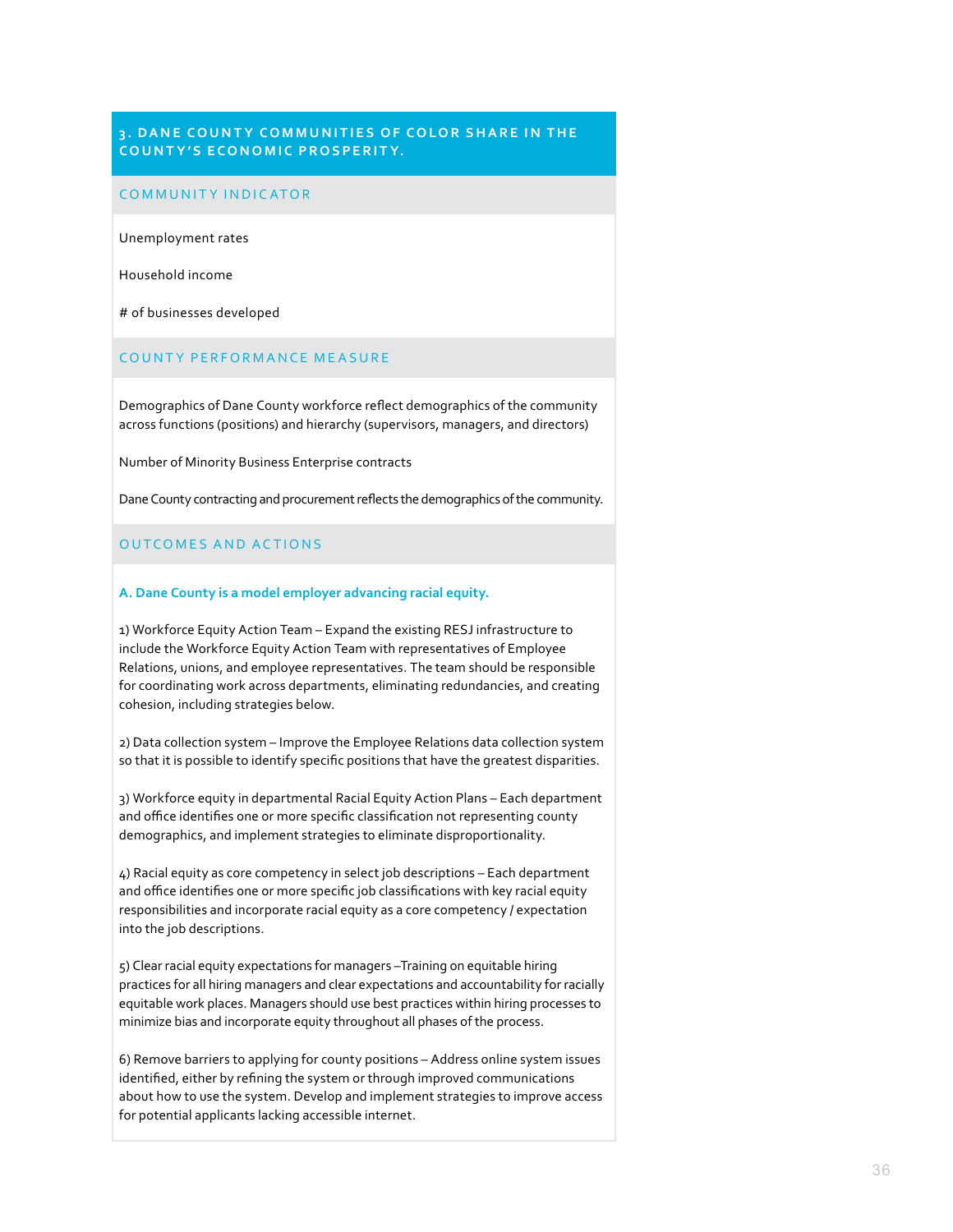## **3. DANE COUNTY COMMUNITIES OF COLOR SHARE IN THE COUNTY'S ECONOMIC PROSPERITY.**

7) Employee Handbook – RESJ Workforce Equity Action Team reviews the Employee Handbook to identify racial equity barriers to hiring, retention, and upward mobility. Use the Racial Equity Tool to develop recommended changes to the County Executive and County Board. Barriers that have been identified include minimum qualifications (education and experience equivalencies), limitations on the number of candidates that can be interviewed, and the role of seniority in promotions and benefits.

8) Planning for retirements – Conduct an analysis of county positions that have a large number of anticipated retirements in the coming five years. Develop and implement career pathways to ensure a diverse applicant pool is prepared to compete for those vacancies.

9) Premium pay for bilingual staff in community-serving positions where additional language fluency can be utilized – the RESJ Workforce Equity Action Team should identify positions that interact with the public, and develop and recommend options for supplemental pay for bilingual employees.

**B. Investments in contracting and procurement benefit the diversity of Dane County's communities.** 

1) RESJ Contracting Equity Action Team – Expand existing RESJ infrastructure to include a Contracting Equity Action team with representatives from the existing RESJ Data Team and additional representatives from OEO and Contract Compliance. Team is responsible for coordinating work across departments and offices, eliminating redundancies, and creating cohesion, including strategies below.

2) Contracting and procurement data collection system – Collect and analyze data to be able to identify gaps in contracting and procurement. Each department and office sets specific targets to ensure contracting and procurement dollars are accessible to and benefiting the diversity of Dane County residents.

3) Contracting and procurement policies and procedures to eliminate racial equity barriers – RESJ Contracting Equity Team use the Racial Equity Tool to assess barriers to racial equity and make recommendations to the RESJ Strategic Leadership Team. The focus should be on policies and practices such as bonding requirements, de-bundling of contracts, and prompt payment for subcontractors, that are barriers to contracting equity.

4) Local Hire Program (Phase 2) – Assess and expand the existing local hire program to ensure that county residents are benefiting from the county's contracting pool.

**C. Dane County is a strategic and effective partner with other institutions and the community on workforce development strategies.** 

1) Partner with the school district, community colleges, and business organizations to strengthen pipeline programs to ensure young People of Color are prepared for emerging jobs that pay a living wage (Phase 2).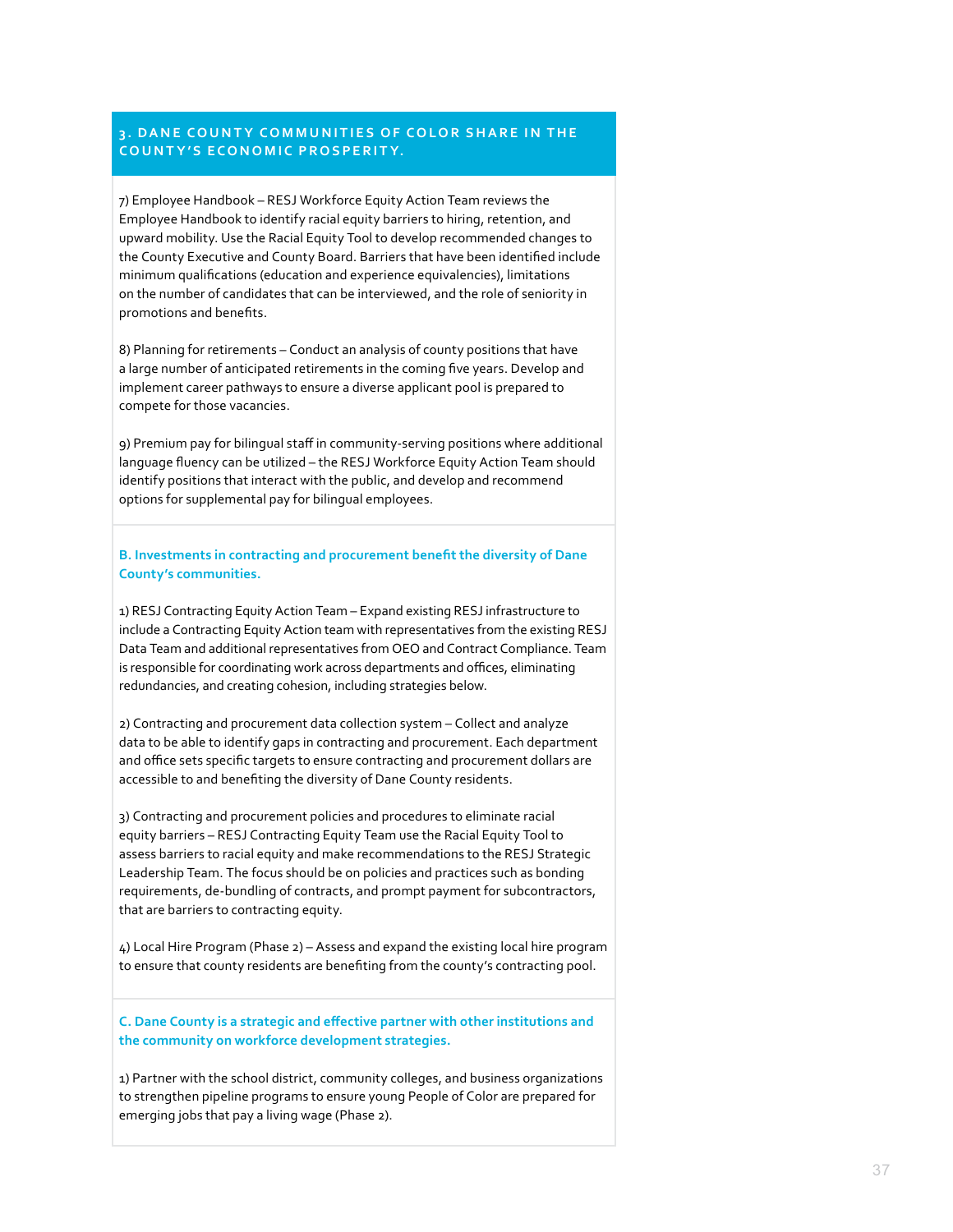# RECOMMENDATION 4 :

## ENSURE ALL NEIGHBORHOODS AND PEOPLE ARE SAFE AND RACIAL DISPROPORTIONALITIES IN THE CRIMINAL JUSTICE SYSTEM ARE ELIMINATED.

# KEY FINDINGS

Disparities across race in the criminal and juvenile justice systems in Dane County are among the most pronounced in the nation. Wisconsin overall, and specifically Dane County, has consistently ranked as one of the highest places for criminal justice racial disparities in the country.

Since 2008, Dane County has been addressing racial disparities in the criminal justice system. In 2009, the county issued the final report and recommendations of the Dane County Task Force on Racial Disparities in the Criminal Justice System (see link in the Attachments). Over 85 recommendations were enumerated and during the last several years the county has initiated over 65% of the top twenty recommendations.

Currently, the Criminal Justice Council (CJC)—chaired by the County Executive, includes the Dane County Sheriff, Dane County District Attorney, Chief Presiding Judge, Dane County Clerk of Courts, Dane County Board Chair, the Chief of the City of Sun Prairie Police Department, the Public Defender, a representative of the Madison Police Department, and the Chair of the Public Protection and Judiciary Committee—is continuing to focus efforts on eliminating racial disparities. A CJC subcommittee on racial disparities in the criminal justice system is specifically and exclusively focused on eliminating racial inequities in criminal justice. In addition, a pre-trial services subcommittee also incorporates racial equity into its broader area of work.

The Racial Disparities Subcommittee, co-chaired by District Attorney Ozanne, Judge McNamara, and Supervisor Stubbs, is currently assessing the status of all of the recommendations that came out of the 2009 Task Force report, as well as developing new initiatives.

The [Community Restorative Court](https://crc.countyofdane.com), although a recent initiative, has been researched and discussed by the Racial Disparities SubCommittee for several years. Utilizing data, reviewing arrest patterns with a racial equity lens, and collaborating with county, city and community stakeholders led to a successful foundation for creation of a new restorative justice approach to criminal misdemeanors for 17-25 year olds in a defined geographic area. Local community experts, grassroots leaders, neighbors as well as national experts have been engaged throughout this process and have continued participation. The Community Restorative Court is an example of operationalizing racial equity. Local restorative justice "peacemakers" are local leaders and neighbors who have all stepped forward to move away from punitive justice and towards restorative justice.

The Pre-Trial Assessment Subcommittee is exploring use of a pre-trial assessment tool that is nationally validated to demonstrate effectiveness and racial equity. This subcommittee was selected by the State of Wisconsin to attend a pre-trial reform conference held by the National Association of State Courts. Ongoing work continues with national experts to find the right pre-trial risk assessment tool for Dane County. Once a tool is selected, research around outcomes will be critical. The county is developing ongoing research partnerships for this work.

**INDIVIDUAL INTERVIEW…**  *"The idea of the Criminal Justice Council is better than the reality. The meetings are infrequent, and the Council does not empower staff. What they actually do is a question. As leaders, they should be taking this on in a shared way – they are all a part of the system. If it weren't for community pressure, they likely wouldn't even meet."*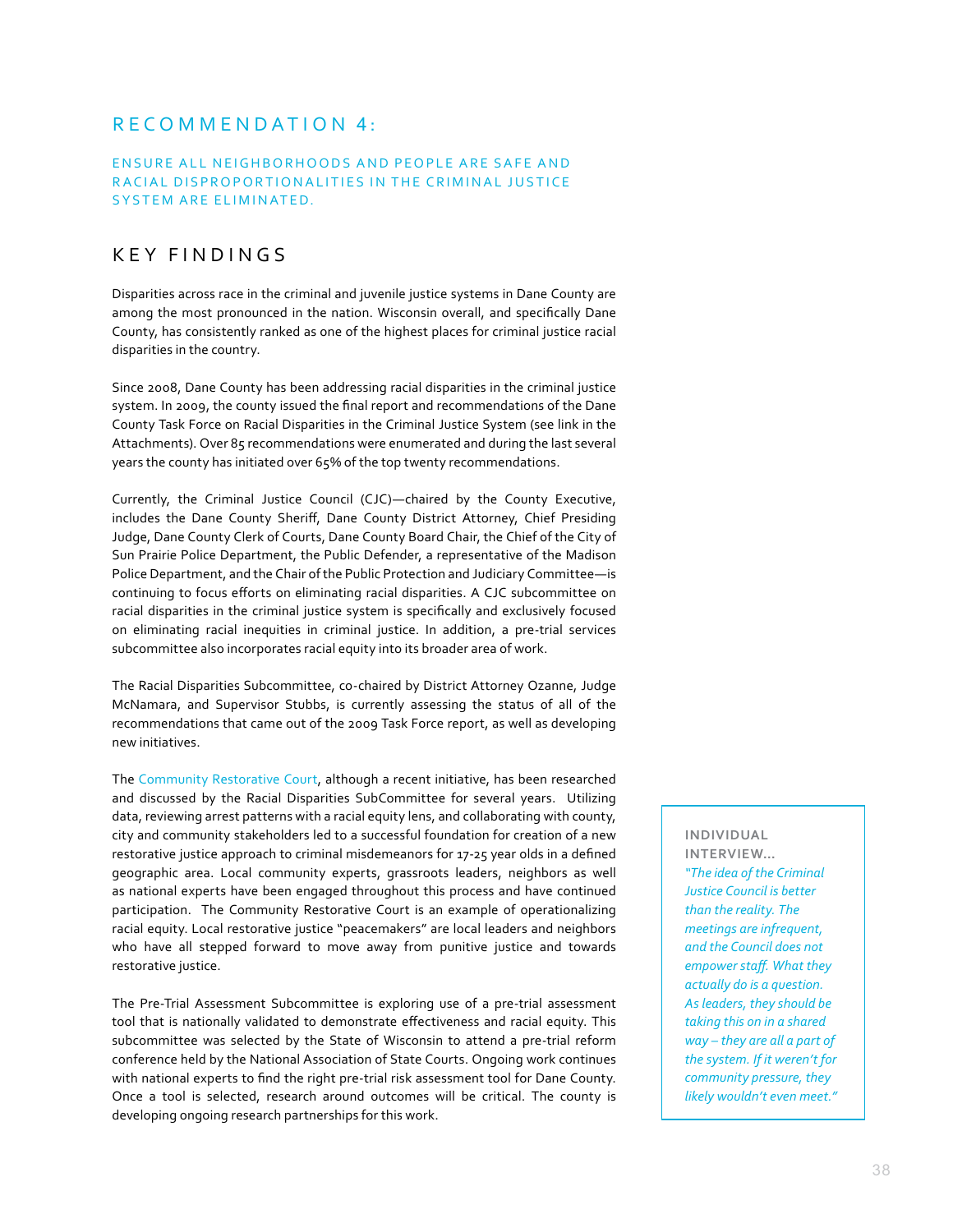During project meetings for this analysis with the RESJ teams, county staff, and leadership across all departments, a priority that emerged was the development of a more integrated and aligned approach to data that will provide transparency across organizations at the individual client level. The current lack of coordination and alignment has negative impacts on those in the system. In addition, a more robust and aligned data system could provide critical information for system reform. A robust data system, disaggregated by race across systems, from law enforcement, including Sheriff, District Attorney, Police Departments, Courts, and Department of Corrections can be used to determine duplication and disparities. Discretion occurs at each level and needs to be highlighted. A robust and integrated data system would also allow analysis of prosecutorial discretion. This was identified as an important item in the 2009 report, and has not been implemented.

Finally, it is important to note that the Dane County Sheriff's Office has made significant strides to both establish baselines and begin to address disparities, including disaggregation of data and beginning programming to address gaps. The DCSO continues to partner with national leaders in law enforcement innovation and will continue to deepen efforts to address racial disparities.

A common theme across the analysis has been the need for increased collaboration and a greater sense of urgency between the different sectors of the criminal justice system, including law enforcement, the Sheriff's Office, the Courts, the District Attorney, and regional, state, and federal partners.

# STRATEGIES & ACTIONS

To ensure all neighborhoods and people are safe and eliminate racial disproportionalities in the criminal justice system, Dane County must take steps to analyze and develop interdepartmental strategies around issues related to the criminal justice system. The Criminal Justice Council, particularly through its subcommittees, has taken solid steps, but should accelerate the pace of their work. Because of the decentralized nature of the criminal justice system, setting aside political tensions and prioritizing a collective impact strategy that will build on each member's authority and expertise is critical.

The first step is to ensure this process is streamlined and efficient via a review of comprehensive recommendations from the 2009 Dane County Task Force on Racial Disparity report. After review, the CJC and its subcommittees should develop an action plan to prioritize and operationalize recommendations in coordination with individual and collective department-level racial equity plans. The Criminal Justice Council should also have a robust understanding of the full continuum of criminal justice data in order to develop appropriate policy and practice strategies. Development of a more integrated and aligned data collection system is necessary for systems reform. Data collection and analysis has been a recommendation from experts outside of the CJC, and a strong recommendation from within the CJC. To date resources have not been dedicated for this purpose.

After review of data and existing recommendations, the CJC should use both the Racial Equity Tool and criminal justice data to develop appropriate policy and practice strategies that focus on those offenses with the greatest disproportionality, and prevention approaches that decrease the likelihood of engagement in the justice system. In addition, the CJC should lead advocacy at the state level for policy changes needed to address our local disparities.

## **SURVEY**

**RESPONDENT…**  *"The Disproportionate Minority Contacts meetings and discussions for a number of years (have been a success) working on goals, and implementing suggestions in an effort to reduce DMC in juvenile justice. While, this collaborative effort has seemed to wane in the past 2 years, internally there is routine discussion of DMC and how our day to day operations affects DMC. Workers frequently discuss impact of decisions both on the case level and the system level."*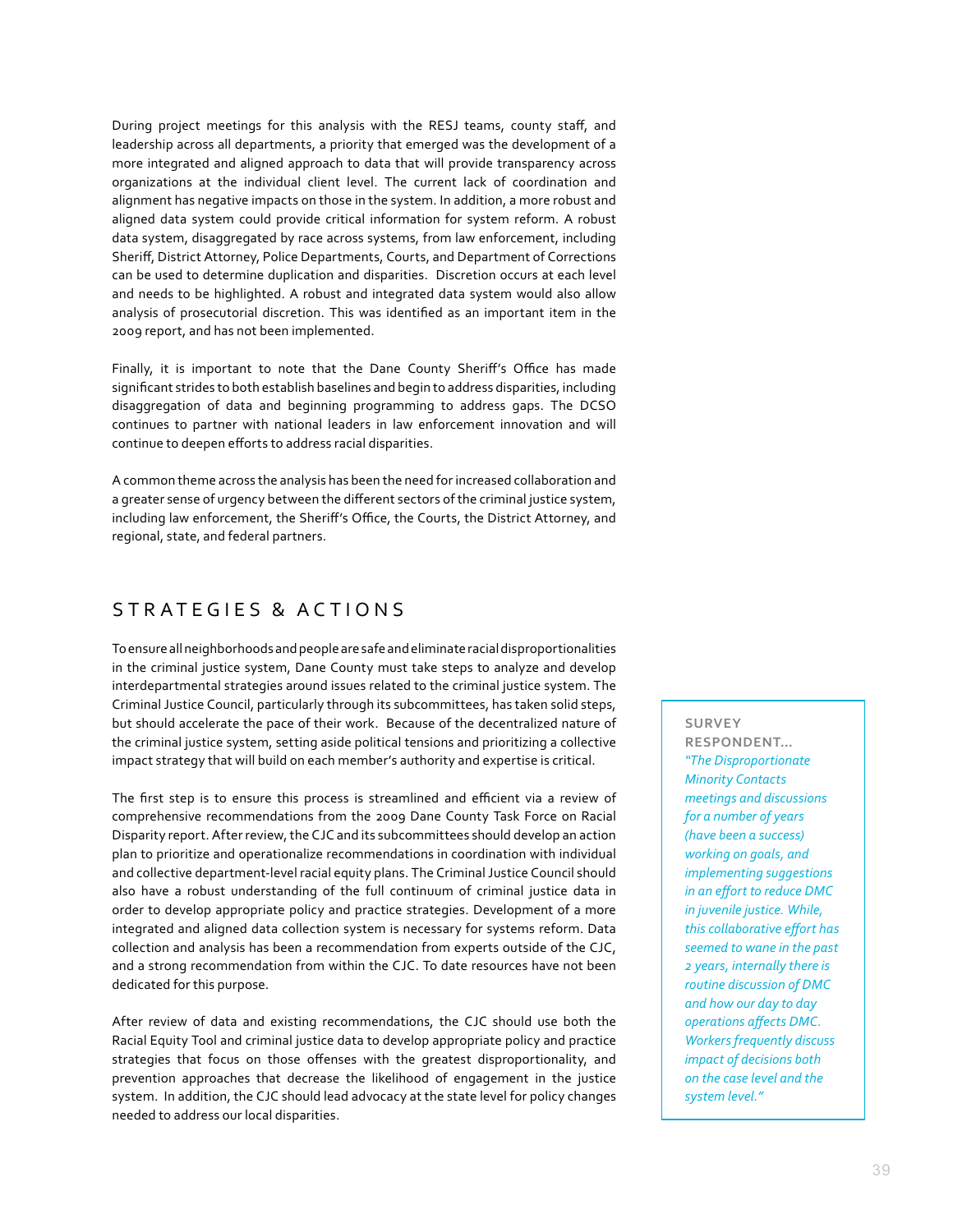The Racial Disparities Subcommittee, in partnership with the District Attorney's office, should use the Racial Equity Tool to assess the role that race plays in prosecutorial decisions, and develop and implement recommendations to eliminate racial disparities.

In addition to policy and practice, internal systems must also reflect racial equity practice. To ensure Dane County employees working within the justice system are appropriately equipped, the county should invest in expanded racial equity training for criminal justice system employees. Training should focus on implicit bias, institutionalized racism, problem-solving strategies, conflict mediation techniques, de-escalation tactics, and understanding mental health considerations. Training should also focus on responsiveness to community needs and voices, and achieving consistency and continuity in engaging community.

Working with the RESJ Core Team, the county should ensure that criminal justice personnel are representative of the communities they serve, with staff who are culturally sensitive, speak the communities' languages, and are residents of the communities they serve.

## **4. NEIGHBORHOODS AND PEOPLE ARE SAFE AND RACIAL DISPROPORTIONALITIES IN THE CRIMINAL JUSTICE SYSTEM ARE ELIMINATED.**

#### COMMUNITY INDICATOR

Neighborhood crime rates

Arrest rate for youth and adults

Conviction rate for youth and adults

Level of trust in the criminal justice system

#### COUNTY PERFORMANCE MEASURE

Criminal Justice Interdepartmental Team convened

Tracking and reporting of disparate outcomes

Racial representation of employees in the Dane County Sheriff's Office and courts, by position

Number and percent of criminal justice system personnel trained

Number of policy changes that are developed to eliminate racial disparities and whether they are effective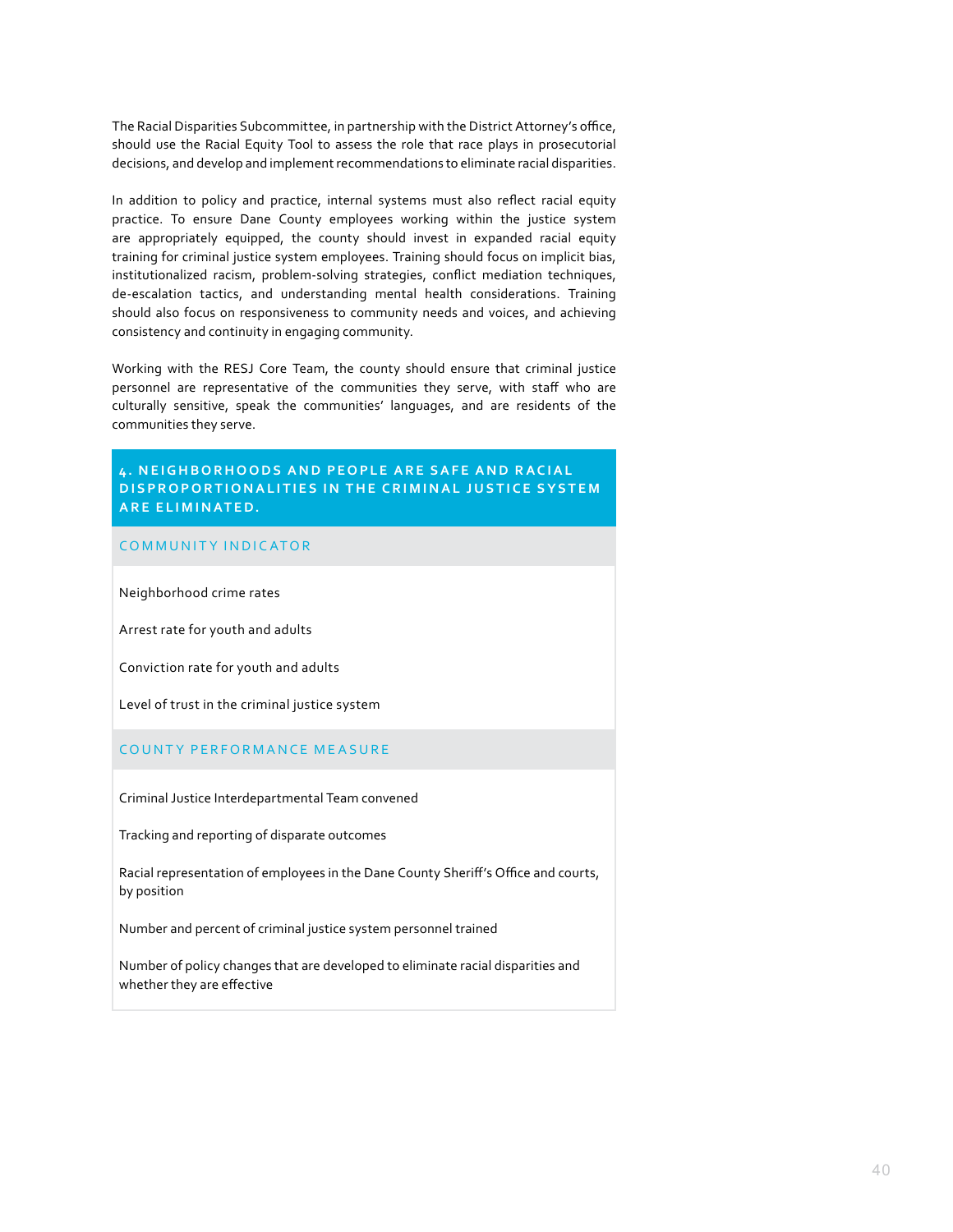## **4. NEIGHBORHOODS AND PEOPLE ARE SAFE AND RACIAL DISPROPORTIONALITIES IN THE CRIMINAL JUSTICE SYSTEM ARE ELIMINATED.**

#### OUTCOMES AND ACTIONS

1) Criminal Justice Council – Ensure the existing Criminal Justice Council and subcommittees review the comprehensive set of recommendations from the 2009 Dane County Task Force on Racial Disparity. Develop an action plan to prioritize and operationalize recommendations.

2) Prosecutorial Discretion – The Racial Disparities Subcommittee, in partnership with the District Attorney's office, should use the Racial Equity Tool to assess the role that race plays in prosecutorial decisions, and develop and implement recommendations to eliminate racial disparities

3) Criminal justice data – The Criminal Justice Council should have a robust understanding of the full continuum of criminal justice data in order to develop appropriate policy and practice strategies. Assess the possibility of development of a more integrated and aligned data collection system that will provide useful information for systems reform.

4) Policy analysis – Use the Racial Equity Tool and criminal justice data to develop appropriate policy and practice strategies that focus on those offenses with the greatest disproportionality and prevention approaches that decrease the likelihood of engagement in the justice system.

5) Expanded racial equity training for employees in the justice system – Work with the Capacity Building Action Team to conduct expanded racial equity training for employees in the justice system. Training should focus on implicit bias, institutionalized racism, problem-solving strategies, conflict mediation techniques, de-escalation tactics, and understanding mental health considerations. Training should also focus on responsiveness to community needs and voices, and achieving consistency and continuity in engaging community.

6) Ensure criminal justice personnel reflect the community – Collaborate with the RESJ Core Team to ensure that criminal justice personnel are representative of the communities they serve, with staff who are culturally sensitive, speak the communities' languages, and are residents of the communities they serve.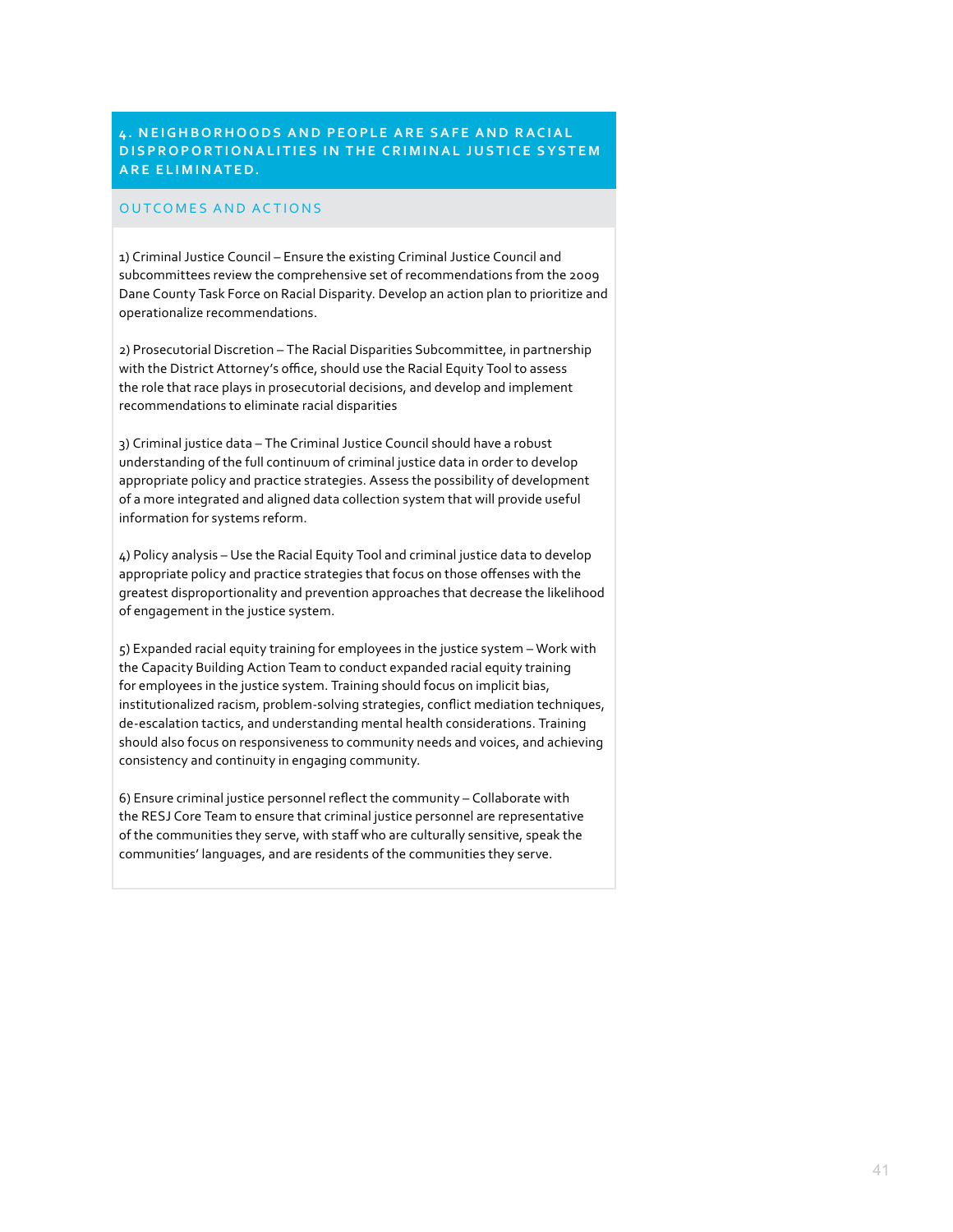# RECOMMENDATION 5:

## ENSURE ALL PEOPLE HAVE HEALTHY LIFE OUTCOMES.

# KEY FINDINGS

Public health, as a key indicator, allows the examination of a host of other crosscutting issues. Holding a "social determinants of health" approach recognizes that the traditional approach to public health that focuses on symptoms and not causes is insufficient to improving health outcomes for all and eliminating racial disparities. For example, to address hunger and food insecurity, government has made investments in services like food banks or hot meal programs. While these investments are critical to feeding hungry people, they do not address the underlying causes of hunger. A social determinants approach allows examination of a multitude of institutions and policies not limited to healthcare or food access, for example and including neighborhood conditions and built environment, education and economic stability. Creating a countywide goal to promote healthy life outcomes for all people is logical given current health disparities in the county, growing use of a social determinants framework and strategy to address inequities nationally and the county's innovative work in this arena.

Dane County's Public Health Department (PHMDC) has made significant strides to establish baselines to address racial disparities and establish a variety of goals and programming to close the gaps. The department regularly disaggregates health outcome data by race and releases data and analysis in both English and Spanish. Public Health has played a primary leadership role within Dane County in operationalizing equity. Their 2014 report, "**[Getting to the Root Causes](https://www.publichealthmdc.com/documents/NewDirections.pdf )**," is in line with the approach outlined in this report, naming racial inequities and focusing on policies, systems, and organizations as the drivers of inequities. Truly operationalizing this systemic approach requires a deeper look at the drivers of health inequities and will require crossdepartmental collaboration and engagement to be a success.

Other departments within Dane County have also made efforts to address inequity and offer a starting place for partnership. For example, the Department of Human Services, perhaps the strongest partner to advance PHMDC's existing efforts, has made a very strong push to hire Persons of Color and create bilingual and bicultural positions increasing their capacity to engage authentically with those they serve. While internally focused, lessons from this effort could surface strategies for all departments to consider, particularly PHMDC.

According to PHMDC's most recent report referenced above, nearly 60% of Dane County adults are overweight or obese. The report goes on to outline lack of access and affordability of healthy food as a root cause of this troubling phenomenon. Food security, while a single component of a healthy life outcomes strategy, is a critical and timely issue to build interdepartmental relationships and align efforts that are critical for success.

# S T R A T E G I E S & A C T I O N S

To ensure all Dane County residents have healthy life outcomes, the county must develop the infrastructure to do the work internally, as well as policies and practices to ensure neighborhood level conditions are improved to support equitable outcomes.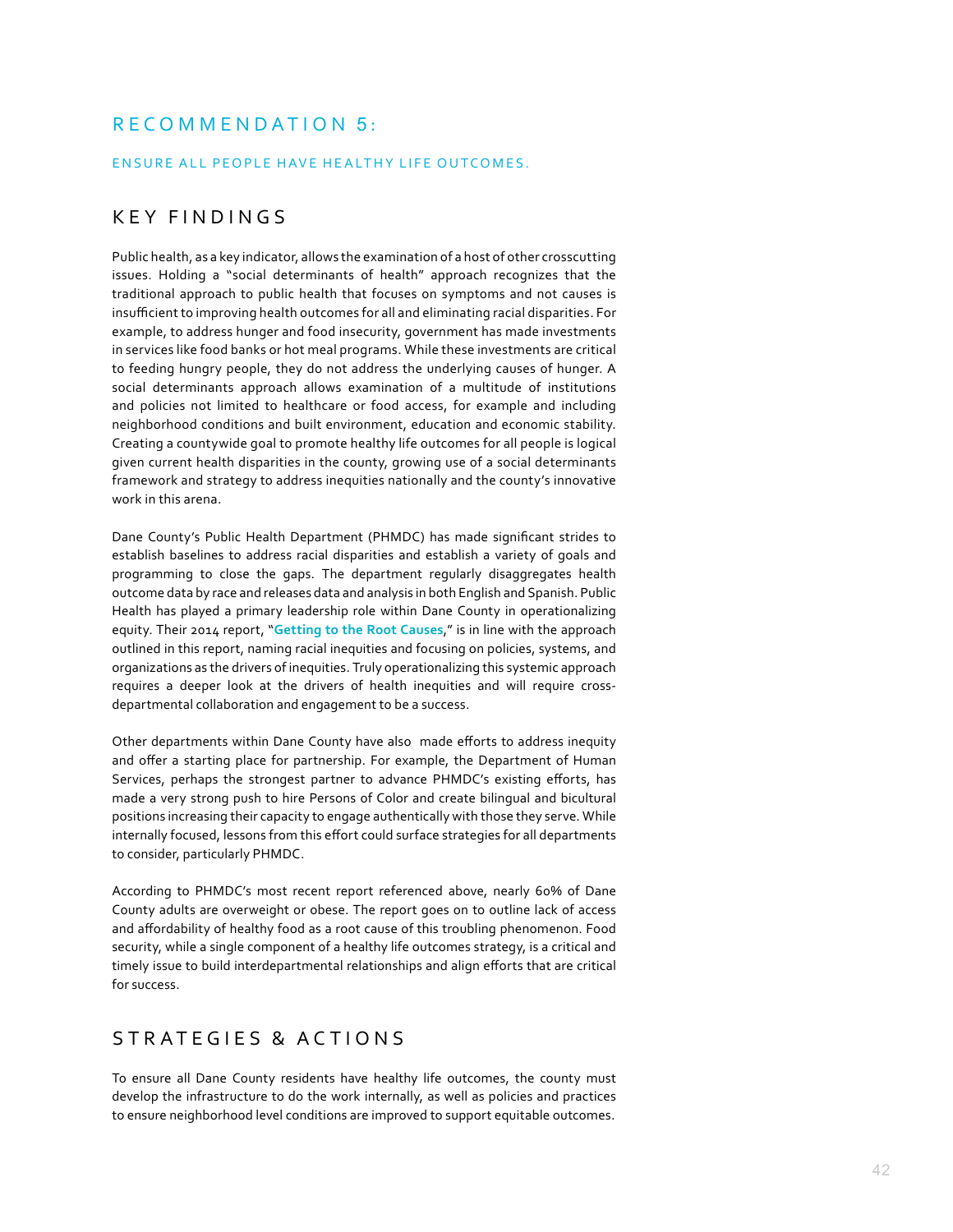Developing a Healthy Equity Action Team, made up of representatives of Public Health, Dane County UW-Extension, Human Services, Planning, Public Works and other departmental representatives, responsible for coordinating work and developing collaboration across departments on the implementation of strategies is an important first step for internal efforts. In Phase 2 the Food Security Interdepartmental Team should be expanded to focus on additional health indicators.

Improving access to healthy food in neighborhoods by mapping need for healthy food retail, incentivizing corner stores to offer fresh foods, and boosting participation of those stores in WIC are all important external policies for the county to pursue. There should be an explicit focus on places where people of color shop, do not shop, and might shop.

To better understand the full range of issues the county has the ability to influence, the interdepartmental Health Equity Action Team should perform equity analysis on all grants affecting food retail and analyze local data to identify sites that will boost participation by children of color in federally supported breakfast, lunch, and snack programs. In addition the county should increase the effective use of data to guide opportunities for strategic intervention. For example, local electronic health record data could be used to map patterns of obesity and Type II diabetes at the local (census tract) level.

Frontline staff in child and adult day care should also have opportunities for education and training to better understand recent changes to the USDA Child and Adult Care Food Program, which includes elimination of reimbursement for sugar-sweetened beverages and improved nutrition standards, and provides support to all school districts on changes to nutritional standards for meal programs. This training will also provide an opportunity to incorporate an introduction to the county's racial equity priorities and target the most affected groups, including infants and toddlers, schoolaged children, and older adults of color.

Partnerships are essential to ensure healthy outcomes for all. By improving relationships between organizations within the food system, the county can focus on ways to boost equity through opportunity and access. For example, the Hunger Care Coalition (a partnership between PHMDC, UW Family Medicine, Community Action Coalition, and others) is screening children at primary care visits for signs and risks of food insecurity, providing follow-up and referral to emergency food sources, federal and local food programs, transportation options, and options to boost economic security among families.

Focusing on prevention strategies is another way in which the county can reduce disparities across race. By providing technical assistance on tools and approaches that identify pathways within systems and directing communities on the ways in which redesigning those pathways are possible, are two ways prevention strategies can be identified. Existing tools that could support this approach include: asset mapping, gap analysis, asset-based approaches to community development, and conducting Health Impact Assessments / Racial Equity Impact Assessments.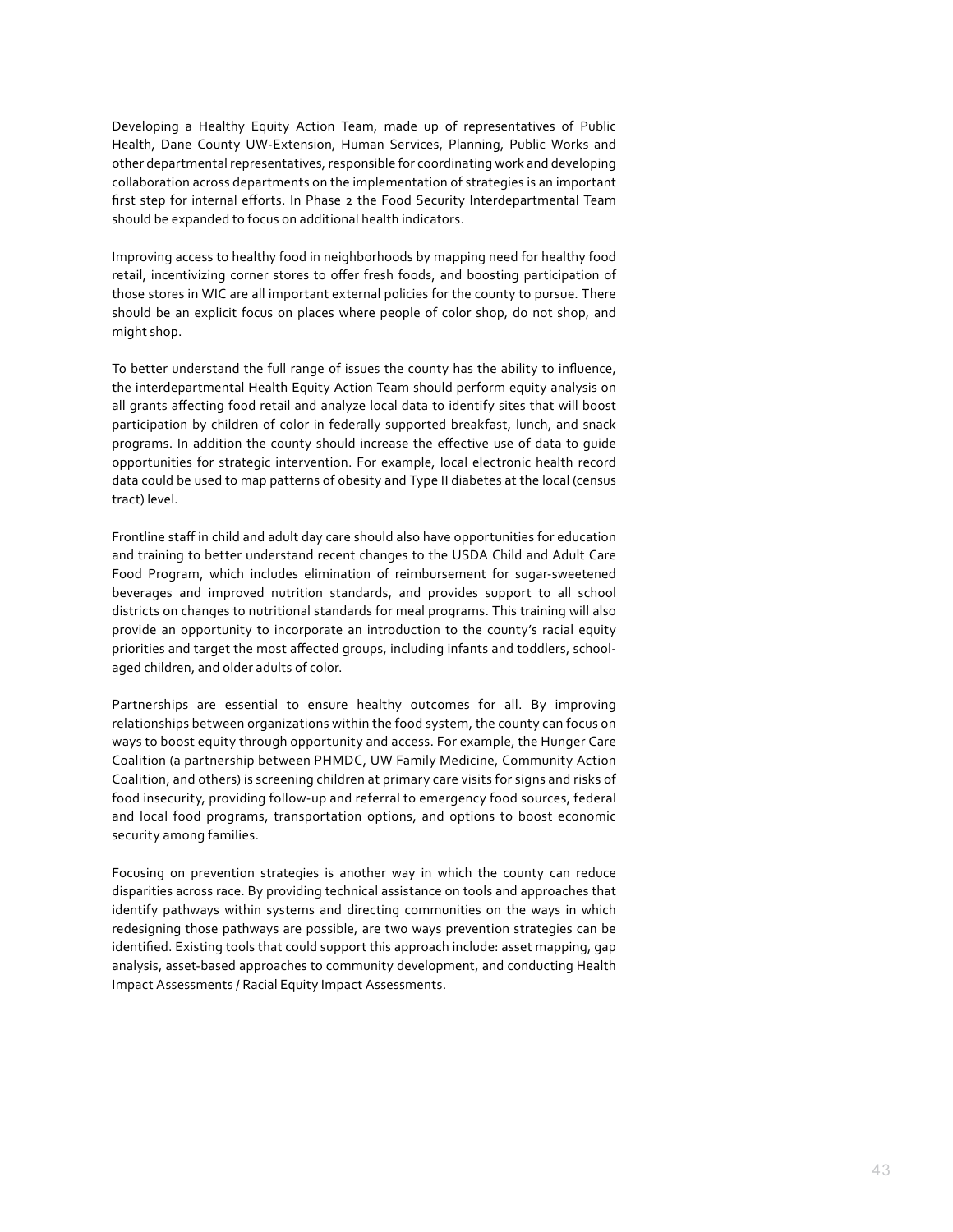## **5. ALL PEOPLE HAVE HEALTHY LIFE OUTCOMES.**

## COMMUNITY INDICATOR

Percent of population that is obese

Percent of population with diabetes

Average life expectancy

Neighborhoods have access to affordable, healthy food retail, parks and other county natural resources

Percent of eligible children participating in federally-sponsored school meal programs

Percent of early childhood and adult day care providers carrying out new USDA changes to reflect higher nutrition standards

Percent of those eligible to participate in FoodShare (SNAP) who use the benefit

Rate of food insecurity in county

Breastfeeding rates among county residents

#### COUNTY PERFORMANCE MEASURE

Healthy Equity Action Team (interdepartmental) convened

Mapping system developed that identifies the accessibility of healthy food in neighborhoods

Number and percent of child and adult day care personnel trained on new USDA standards

Hours of technical assistance provided

WIC, SNAP, and other federally-sponsored program caseloads remains steady or decline over time, as attributable to economic factors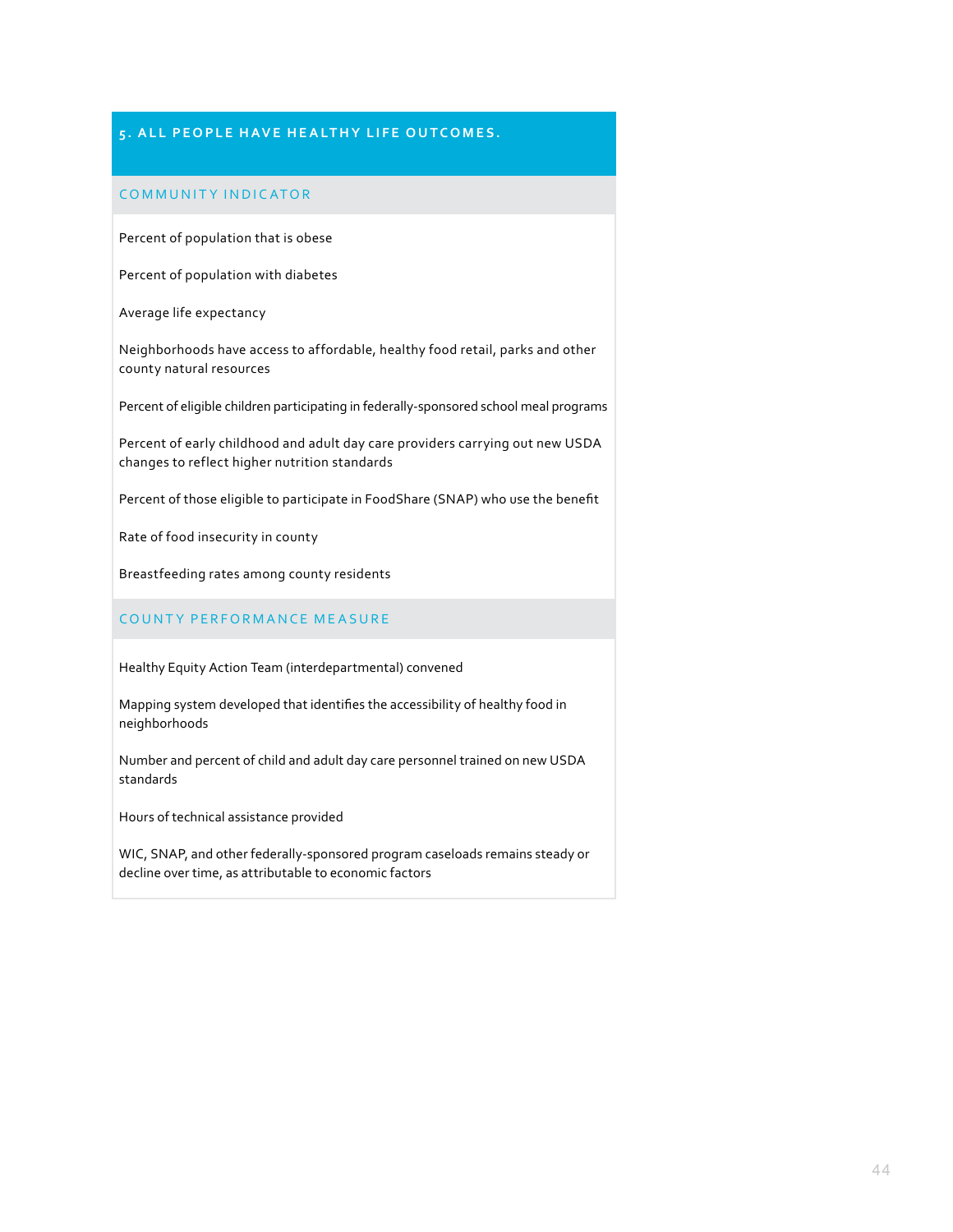## **5. ALL PEOPLE HAVE HEALTHY LIFE OUTCOMES.**

#### OUTCOMES AND ACTIONS

**Food security and healthy life outcomes are increased for Dane County residents, especially communities of color.**

1) Health Equity Action Team – Convene a Healthy Life Outcomes Interdepartmental Team made up of representatives of Public Health, Dane County UW-Extension, Human Services, Planning, Public Works, and other departmental representatives that is responsible for coordinating work and developing collaboration across departments on the implementation of strategies.

2) Improve access to healthy food in neighborhoods – Map need of healthy food retail, incentivize corner stores to offer fresh foods, and boost participation of those stores in WIC. Focus specifically on places where people of color shop, do not shop, and might shop.

3) Use Racial Equity Tool to analyze and improve policies and practices – Perform equity analysis on all grants affecting food retail. Analyze local data to identify sites that will boost participation by children of color in federally supported breakfast, lunch and snack programs.

4) Education and capacity building – Provide training to child and adult day care and school districts about changes in nutrition standards for meal programs, which include elimination of reimbursement for sugar-sweetened beverages and improved nutrition standards. Incorporate an introduction to the county's racial equity priorities in the training. Groups most affected include infants and toddlers, school-aged children, and older adults of color.

5) Increase the effective use of data – Integrate data systems to guide opportunities for strategic intervention. Example: Use local electronic health record data to map patterns of obesity and Type II diabetes at the local (census tract) level.

6) Strengthen partnerships – Improve relationships between organizations within the food system, focusing on ways to boost equity through opportunity and access. For example: The Hunger Care Coalition is screening children at primary care visits for signs and risks of food insecurity, providing follow-up and referral to emergency food sources, federal and local food programs, transportation options, and options to boost economic security among families.

7) Support community-led initiatives that address healthy life outcomes and build community capacity – Target technical assistance to focus on prevention, including asset mapping, gap analysis, asset-based approaches to community development, and health impact assessments / racial equity impact assessments.

8) Expand the Health Equity Action (Phase 2) – Building upon the success of the work around food insecurity and expand to focus on additional health indicators.

9) Support initiatives led by members of the community affected by food insecurity and other issues identified to be addressed by the Health Equity Action team – Ensure these individuals have a voice in developing solutions.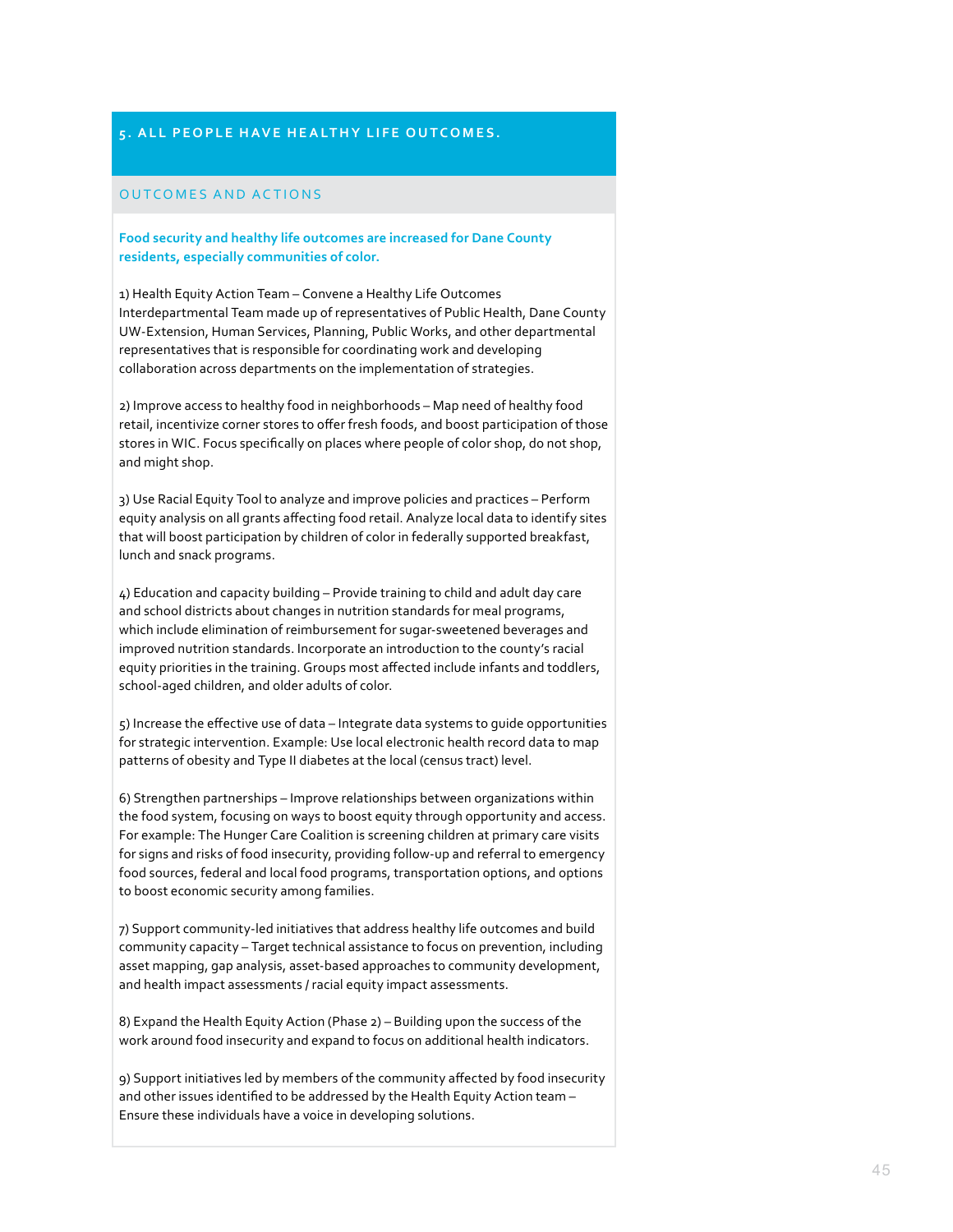# V. NEXT STEPS & RESOURCE R E C O M M E N D A T I O N S

Dane County should take the following steps to continue their leadership on advancing racial equity:

- **• The County Board should pass a resolution that adopts the recommendations of this analysis**, including the Racial Equity framework (community indicators, county performance measures, and strategies and actions).
- **• County Board, County Executive and Constitutional Officers should convene as a Racial Equity Strategic Leadership Team** in the Fall of 2015 and launch the implementation of countywide strategies and actions. The Racial Equity and Social Justice Team co-facilitators should provide staffing support for the remainder of 2015.
- **• The County Board, County Executive, and departments should recognize the necessity of providing some level of dedicated resources, and prioritize funding** for implementation of Phase 1 actions as follows, in priority order:

#### **Create infrastructure for overall implementation of these recommendations**

- 1. Create a new Office for Racial Equity and Social Justice.<sup>1</sup> Hire a director that is responsible for leading implementation of these recommendations across the county and managing the positions listed below. Because the County Executive has responsibility for the bulk of county operations, this position should report to the County Executive. The person selected by the County Executive should be approved by the County Board of Supervisors, provide routine updates to the Board, and support the Board's engagement on racial equity. The new director will be responsible for leading the Racial Equity Strategic Leadership Team, and thus, will need to have strong experience with matrix management and productively navigating politics (estimated cost of \$120k for a full year or \$90k for three-quarters of a year in 2016 if not hired immediately; on-going, permanent position).
	- Alternatively, if a new Office is not created, a new position should be added within the County Executive's Office to perform the same responsibilities. Although our recommendation is to create a new Office for Racial Equity and Social Justice as that will provide visibility and credibility and firmly establish the high priority nature of this work, we recognize the challenging logistics of creating a new office. If a new office is not created, a new high-level position, as described above, is still necessary.
	- Alternatively, if a new Office is not created and there is not budget available for a new position, the responsibility for the coordination of the overall implementation of the plan should be assigned to the current RESJ Co-facilitators.
- 2. Incorporate one-time consultant funding to assist with development of a racial equity foundational workshop and implementing the train-thetrainer model (estimated cost of \$40k, one-time funding).

1 Some jurisdictions have expanded compliance offices that enforce federal, state and local equal opportunity law to include Racial Equity (for an example of a combined approach, see the City of Seattle; for an example of a stand alone office, see the City of Oakland's newly created Department of Racial Equity).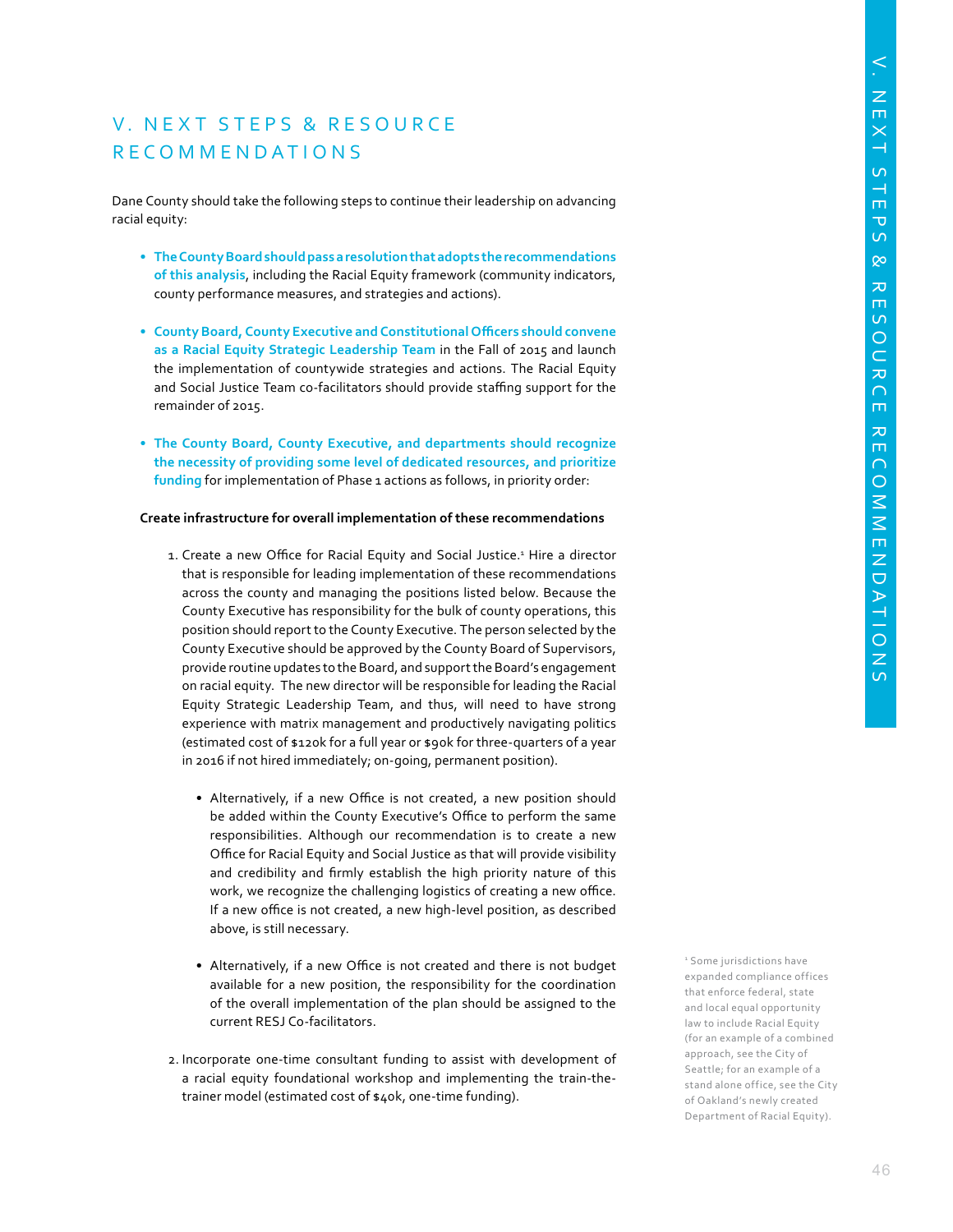- 3. Hire a data analyst that will provide data expertise across all racial equity areas, with an initial focus on 1) collecting, analyzing and tracking community indicators and performance measures; 2) workforce equity to improve analysis of internal workforce data; and 3) criminal justice data sets to allow analysis and potential integration for systemic improvements. This position would also be responsible for more robust analysis of community indicators, e.g., much of Dane County data focuses on differences between Whites and African Americans, leaving Latinos, Asian-Pacific Islanders, and Native Americans inappropriately excluded (estimated cost of \$100k, on-going funding).
- 4. Hire a policy analyst that will work with departments to analyze and develop policies that advance racial equity, lead implementation of a Racial Equity Tool, and coordinate interdepartmental teams (estimated cost of \$100k, on-going funding).
- **• Development of the 2017 budget should incorporate use of the Racial Equity Tool** so that the Executive's proposed budget identifies any additional departmental funding priorities necessary for Phase 1 implementation. A Racial Equity Tool can be used to proactively insert racial equity into policy, program, practice, and budget decisions. Use of a Racial Equity Tool leads to a more clear understanding of who benefits and who is burdened by governmental decisions; allows for the development of clear racial equity goals, objectives, and measurable outcomes; and develops mechanisms for successful processes. Many jurisdictions have used streamlined versions for the budget development process. As a member of GARE, Dane County has a tool that can be used on a pilot basis, and then customized, if needed.
- **• Phase 2 funding should be prioritized for:** 
	- 1. Establishment of a Community Racial Equity fund that supports crossjurisdiction, cross-sector collaborations with the community (see Best Practices, page 14 under "organizing" for a more details).
	- 2. Contract with an external firm to conduct the community racial equity survey (see Recommendation 1, Action B2).

For these recommendations to be successfully implemented, it is important to have a concrete action plan with clear lines of authority and accountability. We highly recommend plans that are pragmatic within the constraints of limited resources. It is much better to complete actions at a pace that will ensure success than to overpromise. Thus, the Action Plan templates in Section 2 of the Addendum (one for a countywide strategic plan and one for departmental plans, both in line with the recommendations contained in this analysis for Phase 1) include places for timelines and assignments.

#### **SURVEY**

**RESPONDENT…**  *"The process as it is outlined thus far seems logical; let's stay the course and make real improvements."*

#### **INTERVIEW**

**RESPONDENT…**  *"We have the opportunity to demonstrate to counties across the country what the right role of government is. Let us not squander this opportunity."*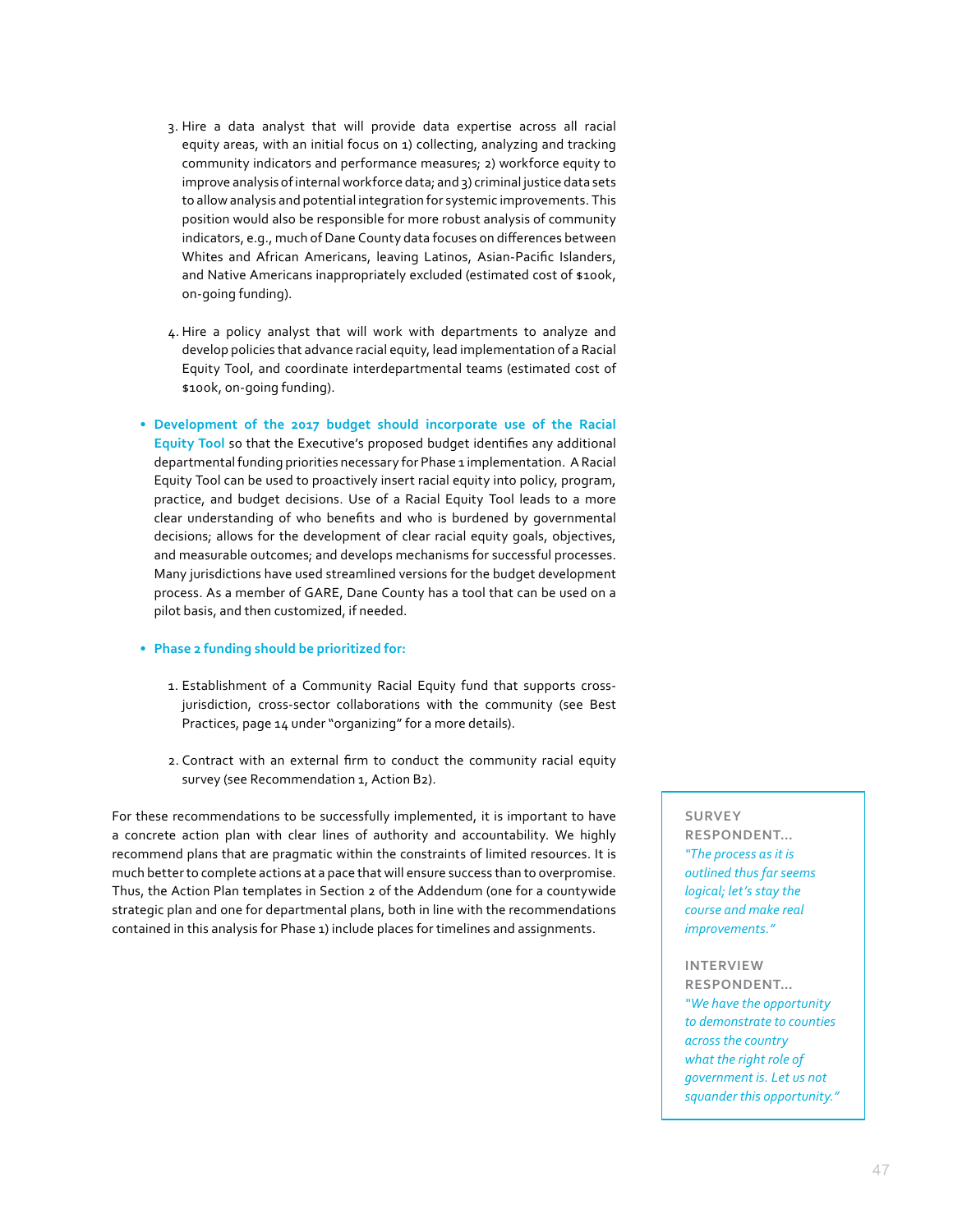# VI. CONCLUSION

Inequity limits our ability to solve big problems that go beyond individuals and impact entire communities. We cannot build an inclusive economy if the growing workforce is not prepared with quality education and only earns low-wages. Failing to address inequity—like the disproportionate outcomes in the health, wealth and wellbeing of Dane County's increasingly diverse population—will result in the decline of economic vitality, revenues needed for key infrastructure development, and opportunity for all.

Over the last year, we have seen exponential growth in both community and local government's understanding of the importance of addressing racial equity. Deep and persistent racial disparities, changing demographics, and the desire for a more inclusive democracy have all driven the national narrative on who is American and our collective possibilities.

Government still represents the best vehicle we have to drive to racial equity. Following the Civil War and the end of U.S. slavery, Lincoln said that the great task remaining before us was the unfinished work of "government of the people, by the people, for the people." Almost 150 years later we still have not accomplished this. But around the country, community is demanding that racial equity be centered in the role of government, and Dane County has the opportunity to make that demand a reality. Racial equity has always been the great challenge in our democratic experiment; in fact, our democracy cannot succeed without it.

Government's proactive work on racial equity has the potential to leverage significant change. Dane County is well positioned to lead counties from across the country, demonstrating the possibility of government being effective, inclusive, and advancing racial equity. By building off of the work already begun and adding community indicators and measurement, Dane County can establish a solid foundation to further expand its role to advance racial equity. By normalizing racial equity as a key value and working, both internally and in partnership with other institutions and the community, Dane County has the opportunity to transform government so that it genuinely is "of the people, by the people and for the people."

We applaud you for your leadership.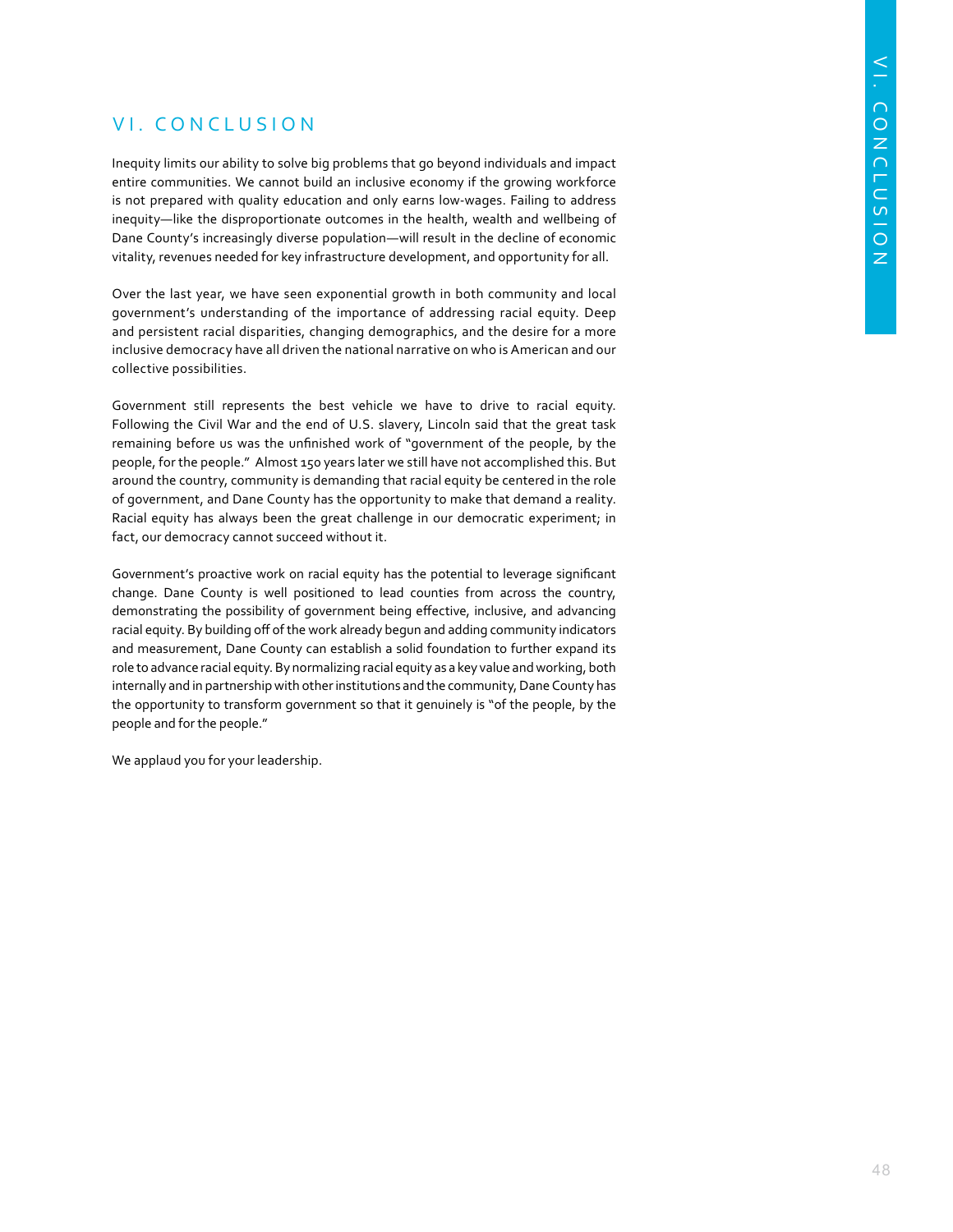# VII. WHO WE ARE

The [Center for Social Inclusion's](http://www.centerforsocialinclusion.org) mission is to catalyze grassroots community, government, and other institutions to dismantle structural racial inequity. We apply strategies and tools to transform our nation's policies, practices, and institutional culture in order to ensure equitable outcomes for all. As a national policy strategy organization, CSI works with community advocates, government, local experts, and national leaders to build shared analysis, create policy strategies that engage and build multi-generational, multi-sectoral, and multi-racial alliances, and craft strong communication narratives on how to talk about race effectively in order to shift public discourse to one of equity.

The [Government Alliance on Race and Equity \(GARE\)](http://racialequityalliance.org) is a joint project of the Center for Social Inclusion and the [Haas Institute for a Fair and Inclusive Society](http://diversity.berkeley.edu/haas-institute) at the University of California, Berkeley. GARE is a national network of government working to achieve racial equity and advance opportunities for all. Modeled on the success of the City of Seattle's Race and Social Justice Initiative, GARE is building a growing movement of local government committed to racial equity. Across the country, GARE works with jurisdictions that are committed to policy and practice change, focused on the power and influence of their own institutions, and working in partnership with others to achieve racial equity.

Through our overarching work, CSI and GARE identify causes of racial inequity at a systems level and works with partners—through research, strategic convenings, and ongoing coalitions—to find solutions that promote equity and fairness. We act as a bridge between local efforts and higher-level policy change, and we facilitate alliance building to strengthen the potential for collective impact. Our programmatic and organizational efforts work to elevate the ongoing relevance of race, as well as the ways in which we must see and know the impacts of race to move toward lasting solutions.

Both CSI and GARE have extensive experience moving a racial equity agenda, including in trainings, strategic planning processes, development of racial equity work plans, implementation of racial equity tools, building organizational infrastructure, supporting coalitions, and developing measurement tools. This new partnership is critical to our outside-inside strategy: working effectively with community and government to achieve structural racial equity.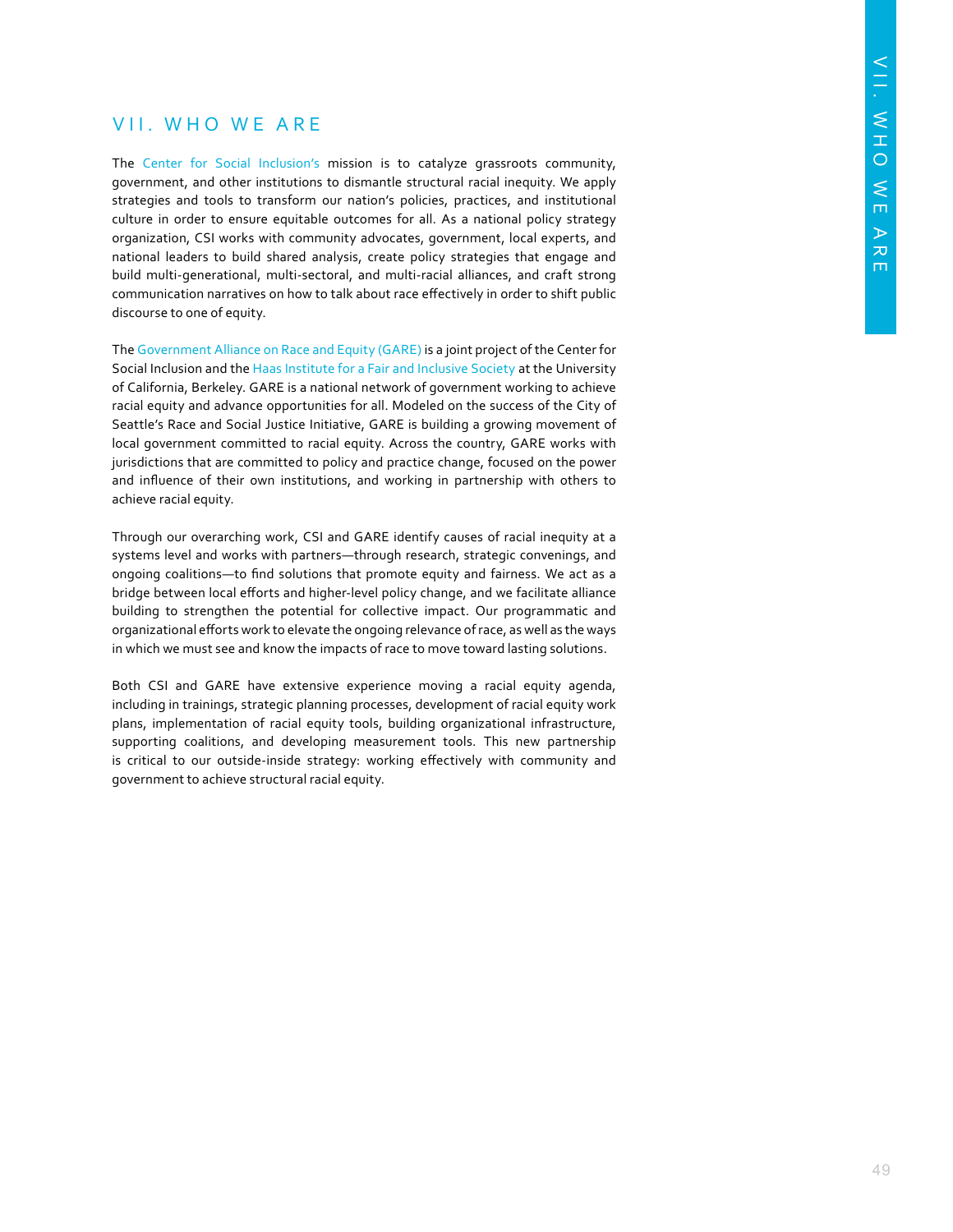# **ATTACHMENTS**

- 1. Glossary of Racial Equity Terminology
- 2. Documents Reviewed
- 3. Key Stakeholders Interviewed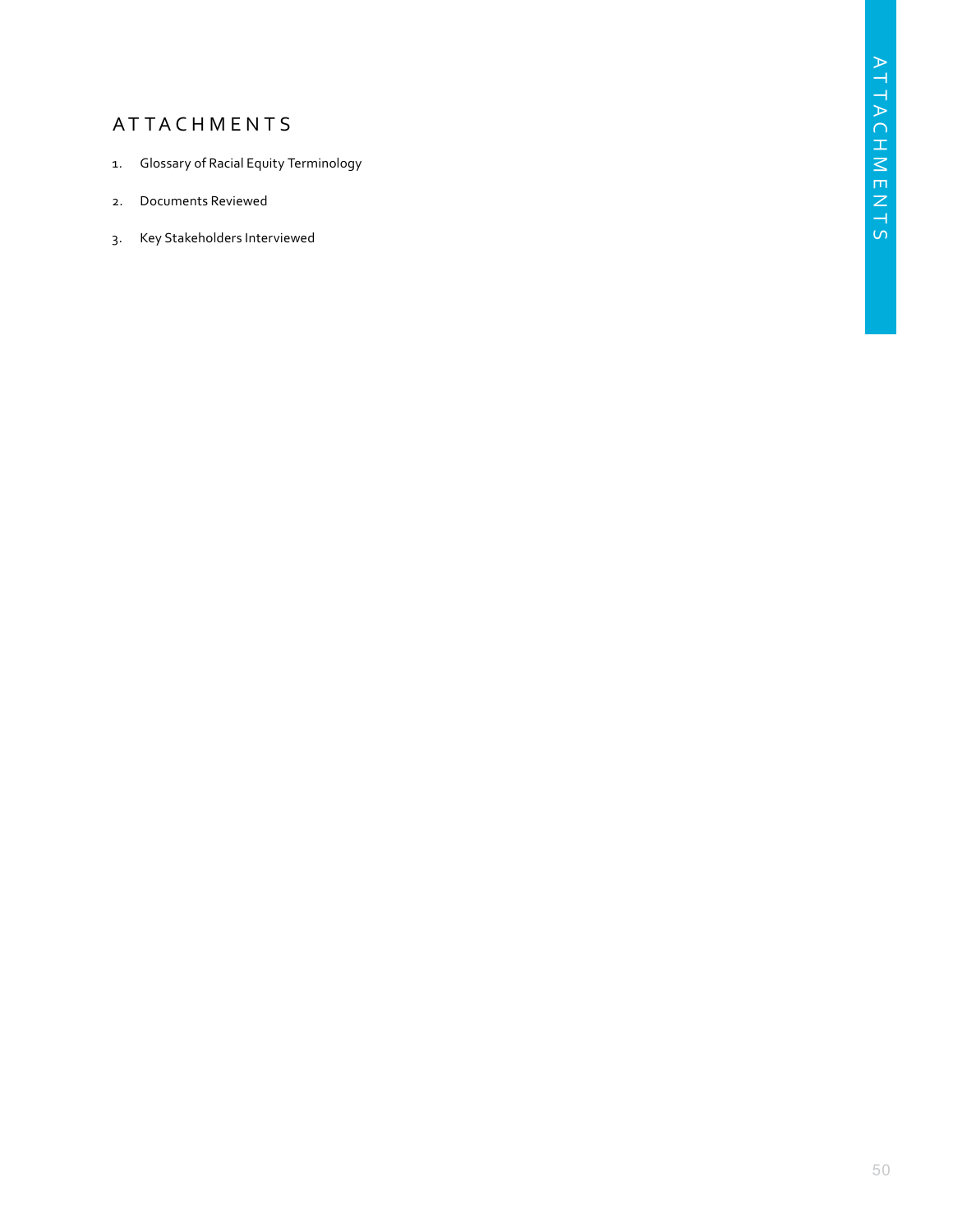# GLOSSARY OF RACIAL EQUITY T E R M I N O L O G Y

**Bias:** Prejudice toward one group and its members relative to another group.

**Community Indicator:** The means by which we can measure socio-economic conditions in the community. All community indicators should be disaggregated by race, if possible.

**Contracting Equity:** Investments in contracting, consulting and procurement should benefit the communities Dane County serves, proportionate to the demographics in Dane County.

**Equity Result:** The condition we aim to achieve in the community.

**Explicit Bias:** Biases that people are aware of and that operate consciously. They are expressed directly.

**Implicit Bias:** Biases people are usually unaware of and that operate at the subconscious level. Implicit bias is usually expressed indirectly.

**Individual Racism:** Pre-judgment, bias or discrimination based on race by an individual.

**Institutional Racism:** Policies, practices and procedures that work better for White people than for People of Color, often unintentionally.

**Performance Measure:** Performance measures are at the county, department or program level. Appropriate performance measures allow monitoring of the success of implementation of actions that have a reasonable chance of influencing indicators and contribution to results. Performance measures respond to three different levels: 1) Quantity – how much did we do?, 2) Quality – how well did we do it?, and 3) Is anyone better off? A mix of these types of performance measures is contained within the recommendations.

**Racial Equity:** Race can no longer be used to predict life outcomes and outcomes for all groups are improved.

**Racial Inequity:** Race can be used to predict life outcomes, e.g., disproportionality in education (high school graduation rates), jobs (unemployment rate), criminal justice (arrest and incarceration rates), etc.

**Structural Racism:** A history and current reality of institutional racism across all institutions, combining to create a system that negatively impacts communities of color.

**Workforce Equity:** The workforce of Dane County government reflects the diversity of Dane County residents, including across the breadth (functions and departments) and depth (hierarchy) of Dane County government.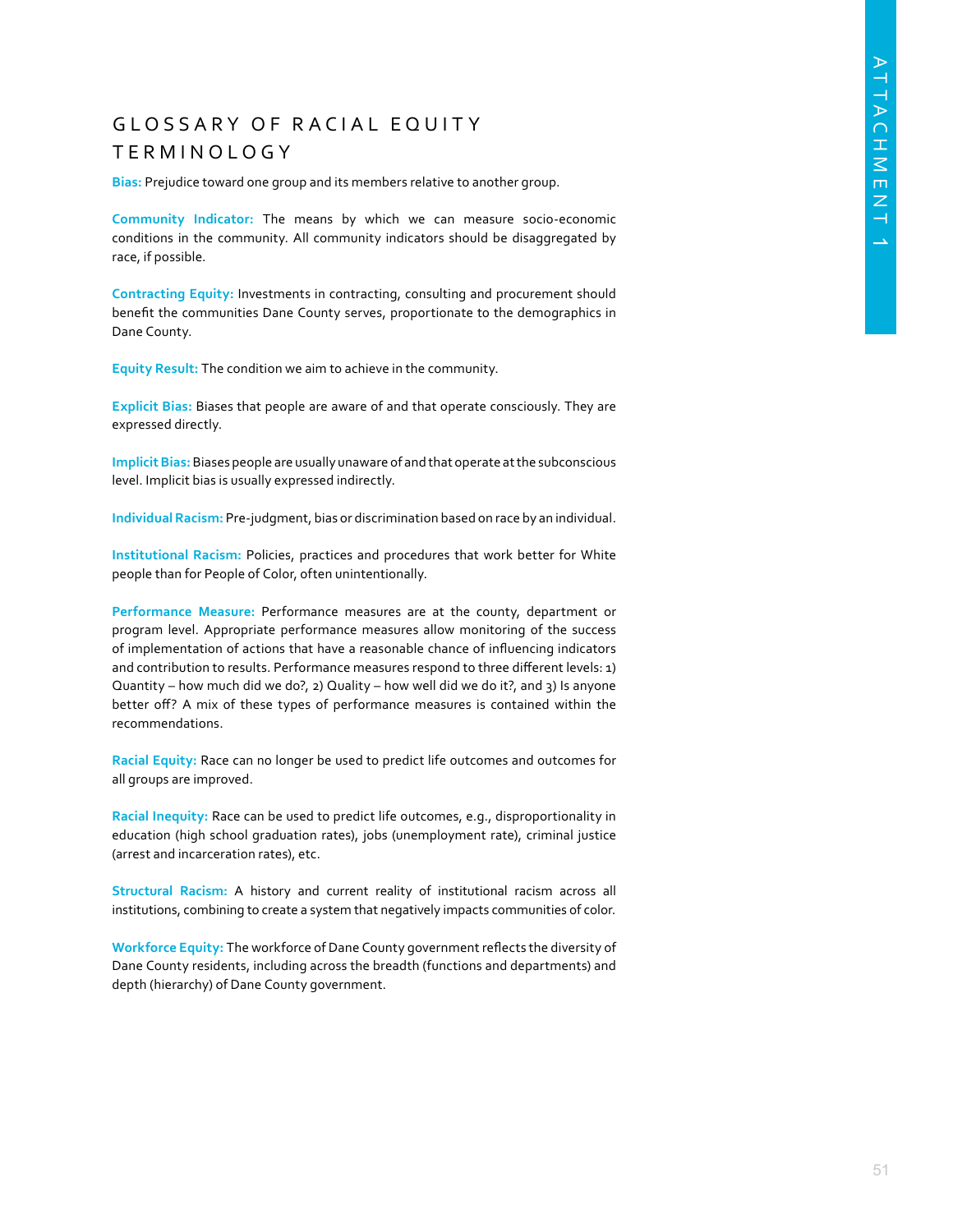# D O C U M E N T S R E V I E W E D

- 1. A Baseline Report on the State of Racial Disparities in Dane County, October, 2013; [www.racetoequity.net/baseline-report-state-racial](http://racetoequity.net/baseline-report-state-racial-disparities-dane-county/)[disparities-dane-county](http://racetoequity.net/baseline-report-state-racial-disparities-dane-county/)
- 2. Public Health Department, "Getting to Root Causes, " April, 2014; [www.publichealthmdc.com/](https://www.publichealthmdc.com/documents/NewDirections.pdf) [documents/NewDirections.pdf](https://www.publichealthmdc.com/documents/NewDirections.pdf)
- 3. Rudolph, L., Caplan, J., Ben-Moshe, K., & Dillon, L. (2013). Health in All Policies: A Guide for State and Local Governments. Washington, DC and Oakland, CA: American Public Health Association and Public Health Institute.
- 4. City of Seattle Race and Social Justice website, *[Race](http://www.seattle.gov/Documents/Departments/RSJI/rsji-2015-2017-plan.pdf)  [and Social Justice Initiative's Vision and Strategic Plan](http://www.seattle.gov/Documents/Departments/RSJI/rsji-2015-2017-plan.pdf)*  and [Racial Equity Tool](http://www.seattle.gov/Documents/Departments/RSJI/RacialEquityToolkit_FINAL_August2012.pdf)
- 5. City of Portland's [Citywide Racial Equity Goals and](https://www.portlandoregon.gov/oehr/article/537589)  **[Strategies](https://www.portlandoregon.gov/oehr/article/537589)**
- 6. Multnomah County, Oregon website, [Equity and Empowerment Lens](https://multco.us/diversity-equity/equity-and-empowerment-lens)
- 7. Fairfax County, Virginia [Equitable Growth Profile of Fairfax County](http://www.policylink.org/sites/default/files/Fairfax_Summary_16June2015_Final.pdf)
- 8. [Inclusive Dubuque](http://inclusivedbq.org/about-us/) website
- 9. [Twin Cities Boards and Commissions Leadership](http://racialequityalliance.org/2015/08/18/the-twin-cities-boards-and-commissions-leadership-institute-using-board-and-commission-appointments-to-advance-racial-equity/)  [Institute: Using Board and Commission](http://racialequityalliance.org/2015/08/18/the-twin-cities-boards-and-commissions-leadership-institute-using-board-and-commission-appointments-to-advance-racial-equity/)  [Appointments to Advance Racial Equity](http://racialequityalliance.org/2015/08/18/the-twin-cities-boards-and-commissions-leadership-institute-using-board-and-commission-appointments-to-advance-racial-equity/)
- 10. Government Alliance on Race and Equity, "Advancing Racial Equity and Transforming Government: Resource Guide to Put Ideas into Action"
- 11. 2009 Dane County Task Force on Racial Disparity report
- 12. 2015 Adopted Planning and Development Department Budget
- 13. Affirmative Action Ordinance, Chapter 19 Subchapter I Non-discrimination And Affirmative Action In County Employment
- 14. Affirmative Action Plan Dane County, Wisconsin January 1, 2001
- 15. CPS Report RRI Methodology 2007-2014
- 16. Coded Responses for Challenge Code for Challenges (7 Themes in all)
- 17. Coded responses for Success 9 Themes
- 18. Contract Compliance Officer Position Description
- 19. Copy of PO List for CRH Dane County Purchase Orders
- 20. Dane County Regional Airport Sustainability Plan **Highlights**
- 21. Dane County Clerk of Courts overview
- 22. Dane County Equal Opportunity Commission 2014 Strategic Initiatives - Final 2014
- 23. Dane County Health Equity Indicators Public Health, Madison and Dane County May 15, 2015
- 24. Dane County Juvenile Detention Mission Statement
- 25. Dane County Office of Equal Opportunity Primary Functions
- 26. Dane County Response to CSI Data Request #1 (sent on 4/20/15)
- 27. Dane County Survey Comparative Analysis
- 28. Demographics by department 2015
- 29. Demographics by hire 2015
- 30. Demographics by job 2015
- 31. Demographics by job title 2015
- 32. Demographics by unit 2015
- 33. Demographics by wage 2015
- 34. Demographics overall 2015
- 35. Department of Planning and Development overview
- 36. Director of the Office of Equal Opportunity Position Description
- 37. Draft Equal Opportunity Commission 2015 data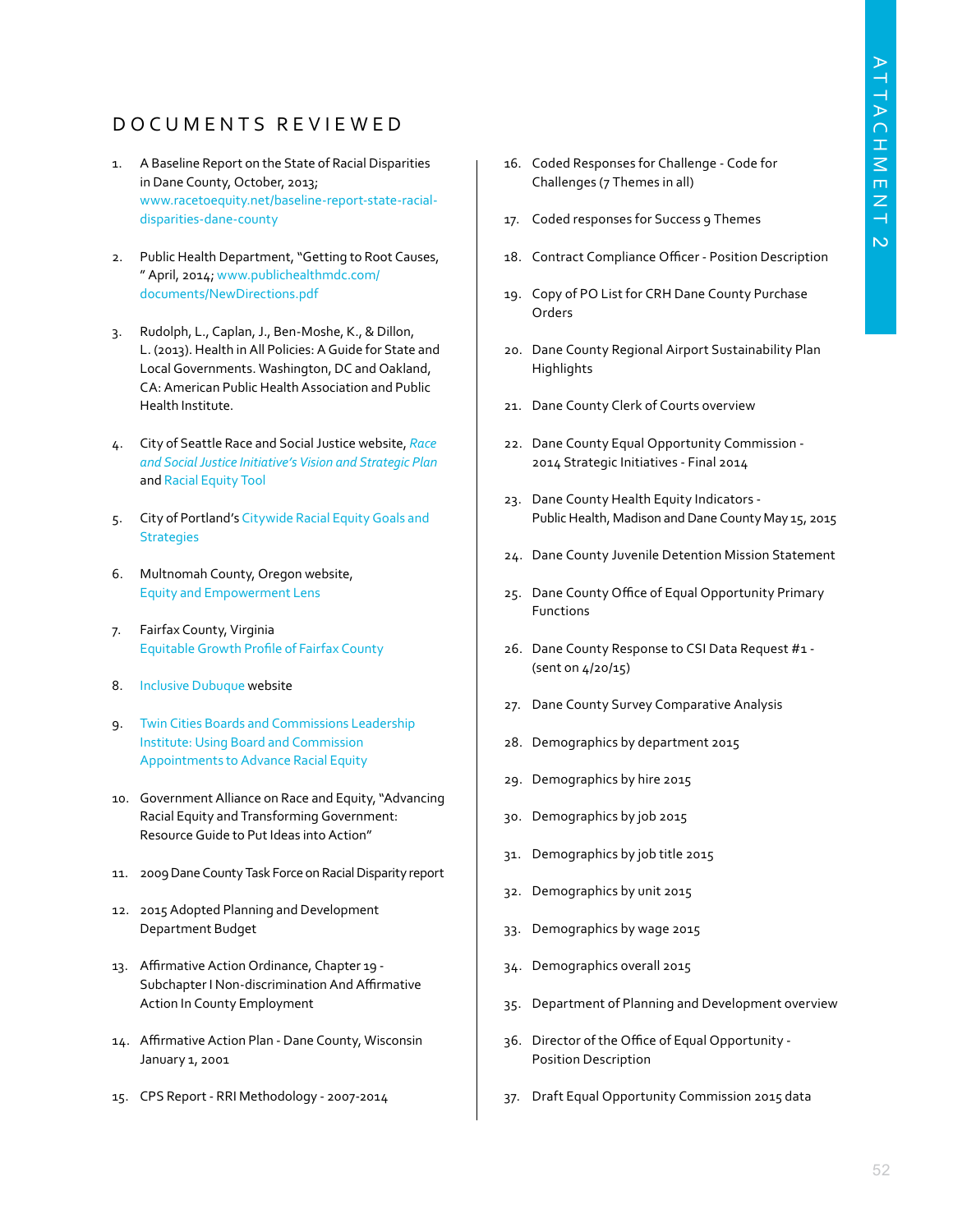- 38. Equal Opportunity Commission Plan Goals And Objectives - Progress Summary 2014
- 39. Equitable Access Indicators
- 40. Executive Summary Office of Equal Opportunity
- 41. Henry Villas Zoo Mission Statement
- 42. Henry Villas Zoo Strategic Plan
- 43. Land and Resources Department overview
- 44. Percent of Total ADP by Race by Type of Care 2007-2014
- 45. Policy, Planning and Evaluation Division Public Health Madison & Dane County
- 46. Public Health Madison & Dane County Mission, Vision, Values, Strategy 1
- 47. Public Health Madison, Dane County Mission, Vision, Values, Strategy 2

# ORGANIZATIONAL CHARTS

- 56. 2015 Organizational Chart
- 57. Administration Administration Organizational Chart
- 58. Administration Controller Organizational Chart
- 59. Administration Employee Relations Organizational Chart
- 60. Administration Facilities Management Organizational Chart
- 61. Administration Facilities Management-Consolidated Foods Organizational Chart
- 62. Administration Information Management Organizational Chart
- 63. Administration Printing & Services Organizational Chart
- 64. Administration Consolidated Food Service 2015 Organizational Chart
- 65. Alliant Energy Center of Dane County Organizational Chart
- 66. Clerk of Courts Organizational Chart 1
- 48. Race Equity in Dane County- updated description and org chart
- 49. Results by Question Dane Session Name: New Session 5-1-2015, 2-44 PM
- 50. Shelter Home mission for Judiciary Report
- 51. Summary Info on Exits 2007-2014
- 52. Tangible Actions from Open ended responses Dane County - Additional Comments
- 53. Theme List for Challenge, Additional Comments, Success for Dane County - Challenges (7 Themes)
- 54. Title 3 County Administration Chapter 15 Administrative Agencies, Chapter 16 Administrative Agencies
- 55. Vendor UD code info 2015

- 67. Clerk of Courts Organizational Chart 2
- 68. Corporation Counsel Organizational Chart
- 69. County Board Organizational Chart
- 70. County Clerk Organizational Chart
- 71. County Executive Office Of Economic & Workforce Development Organizational Chart
- 72. County Executive Organizational Chart
- 73. Dane County Department of Human Services Badger Prairie Health Care Center Organizational Chart, March 2003
- 74. Dane County Department of Human Services Children Youth and Families Organizational Chart, May 2011
- 75. Dane County Department Of Human Services Administration Organizational Chart, February 2015
- 76. Dane County Department Of Human Services Administration Organizational Chart, March 2003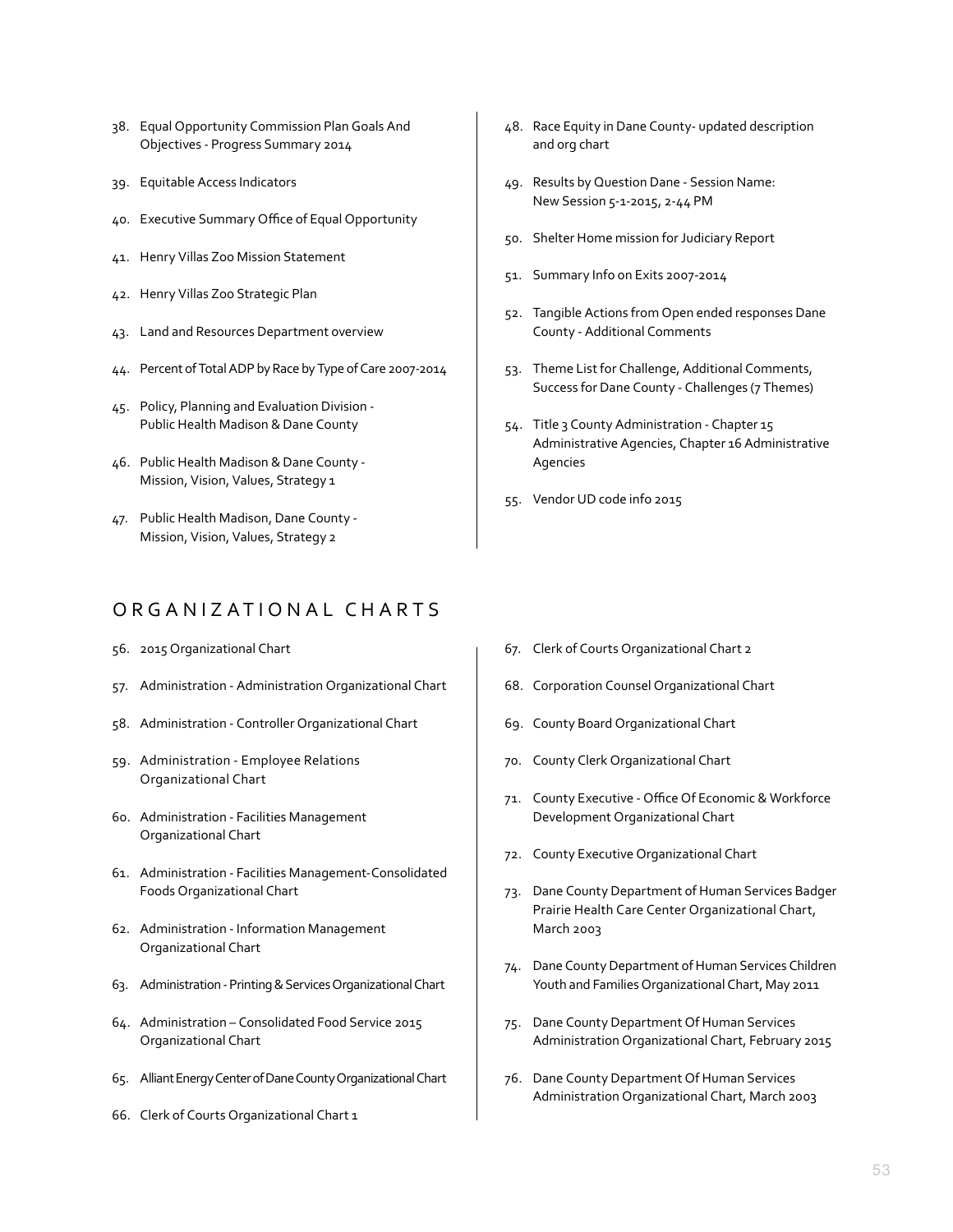- 77. Dane County Department Of Human Services Planning, Evaluation, And Fiscal Services Organizational Chart, March 2003
- 78. Dane County Department of Human Services Adult Community Services Organizational Chart, March 2003
- 79. Dane County Department of Human Services Economic Assistance & Work Services Division Organizational Chart
- 80. Department of Administration Organizational Chart
- 81. District Attorney Organizational Chart
- 82. Emergency Management Organizational Chart
- 83. Extension Organizational Chart
- 84. Family Court Services Organizational Chart
- 85. Henry Villas Zoo Organizational Chart
- 86. Human Services Adult Community Services Organizational Chart
- 87. Human Services Children Youth & Families Organizational Chart
- 88. Human Services -Economic Assistance & Work Services 1 Organizational Chart
- 89. Human Services -Economic Assistance & Work Services 2 Organizational Chart
- 90. Human Services -Planning, Evaluation & Fiscal Services 1 Organizational Chart
- 91. Human Services -Planning, Evaluation & Fiscal Services 2 Organizational Chart
- 92. Human Services Overview Organizational Chart
- 93. Human Services-Badger Prairie Health Care Center Organizational Chart
- 94. Human Services-Public Health Services Organizational Chart
- 95. Juvenile Court Program Organizational Chart
- 96. Land and Water Resources Organizational Chart
- 97. Land Conservation Organizational Chart
- 98. Land Information Organizational Chart
- 99. Library Organizational Chart
- 100. Medical Examiner Organizational Chart
- 101. Planning & Development Organizational Chart
- 102. Public Safety Communications 1 Organizational Chart
- 103. Public Safety Communications 2 Organizational Chart
- 104. Public Works, Highway & Transportation 1 Organizational Chart
- 105. Public Works, Highway & Transportation 2 Organizational Chart
- 106. Register of Deeds Organizational Chart
- 107. Sheriff Organizational Chart
- 108. Solid Waste Organizational Chart
- 109. Treasurer Organizational Chart
- 110. Veterans Service Organizational Chart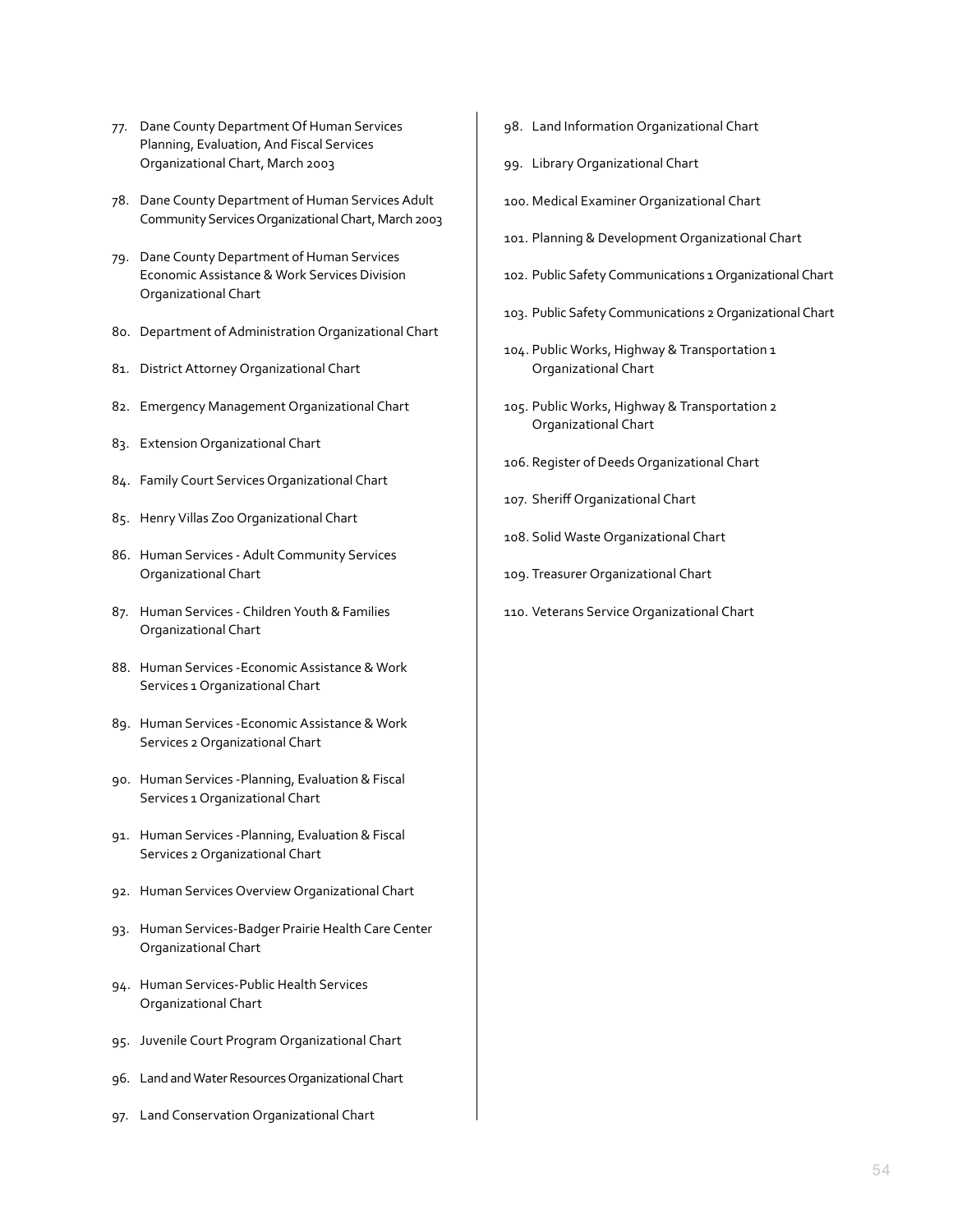# K E Y S T A K E H O L D E R S I N T E R V I E W E D

- 1. Colleen Clark-Bernhardt, EQUITY AND CRIMINAL JUSTICE COUNCIL COORDINATOR
- 2. Sharon Corrigan, COUNTY BOARD CHAIR
- 3. Jami Crespo, PUBLIC HEALTH PLANNER, MADISON DANE COUNT Y PUBLIC HEALTH
- 4. Carlo Esqueda, CLERK OF COURTS
- 5. Jean Fillner, HUMAN RESOURCES ANALYST, DIVISION OF EMPLOYEE RELATIONS, DEPT. OF ADMINISTRATION
- 6. Barbara Franks, ASSISTANT DISTRICT AT TORNEY (RETIRED)
- 7. Tamara Grigsby, COMMUNITY RELATIONS DIRECTOR FOR THE OFFICE OF THE COUNTY EXECUTIVE
- 8. Lynn Green, DIRECTOR, HUMAN SERVICES
- 9. Janel Heinrich, DIRECTOR, PUBLIC HEALTH MADISON DANE COUNTY
- 10. Dave Jensen, DEPUTY DIRECTOR, AIRPORT
- 11. Isadore Knox, DIRECTOR, DANE COUNTY OFFICE OF EQUAL OPPORTUNITIES
- 12. Brad Logsdon, DEPUTY CORP COUNSEL, CHILD SUPPORT
- 13. John McLellan, DIRECTOR, EMERGENCY MANAGEMENT
- 14. Gerald McDonough, DC INFO / MGMT, DANE COUNTY PROFESSIONALS, EMPLOYEE GROUP LOCAL 1871 PRESIDENT
- 15. Melissa Malott, ASSISTANT TO THE COUNTY EXECUTIVE
- 16. Jerry Mandli, DIRECTOR, PUBLIC WORKS DEPARTMENT
- 17. Dave Mahoney, DANE COUNTY SHERIFF
- 18. Travis Myren, DIRECTOR, DEPARTMENT OF ADMINISTRATION
- 19. Bridgette Nelson, ASSISTANT VETERAN SERVICES OFFICER, VETERANS SERVICES
- 20. Joe Parisi, COUNTY EXECUTIVE
- 21. Wesley Sparks, CONTRACT COMPLIANCE OFFICER, DANE COUNTY OFFICE OF EQUAL OPPORTUNITIES
- 22. Brian Standing, VICE PRESIDENT / CHIEF STEWARD, DANE COUNTY PROFESSIONAL EMPLOYEES LOCAL 1871
- 23. Charles Tubbs, DIRECTOR, EMERGENCY MANAGEMENT
- 24. Amy Utzig, Director, DANE COUNTY EMPLOYEE RELATIONS
- 25. Josh Wescott, CHIEF OF STAFF TO COUNTY EXECUTIVE
- 26. COUNTY BOARD SUPERVISOR Carousel Bayrd
- 27. COUNTY BOARD SUPERVISOR Jenni Dye
- 28. COUNTY BOARD SUPERVISOR Kyle Richmond
- 29. COUNTY BOARD SUPERVISOR Dorothy Krause
- 30. COUNTY BOARD SUPERVISOR Patrick Miles
- 31. COUNTY BOARD SUPERVISOR Shelia Stubbs
- 32. COUNTY BOARD SUPERVISOR Heidi Wegleitner